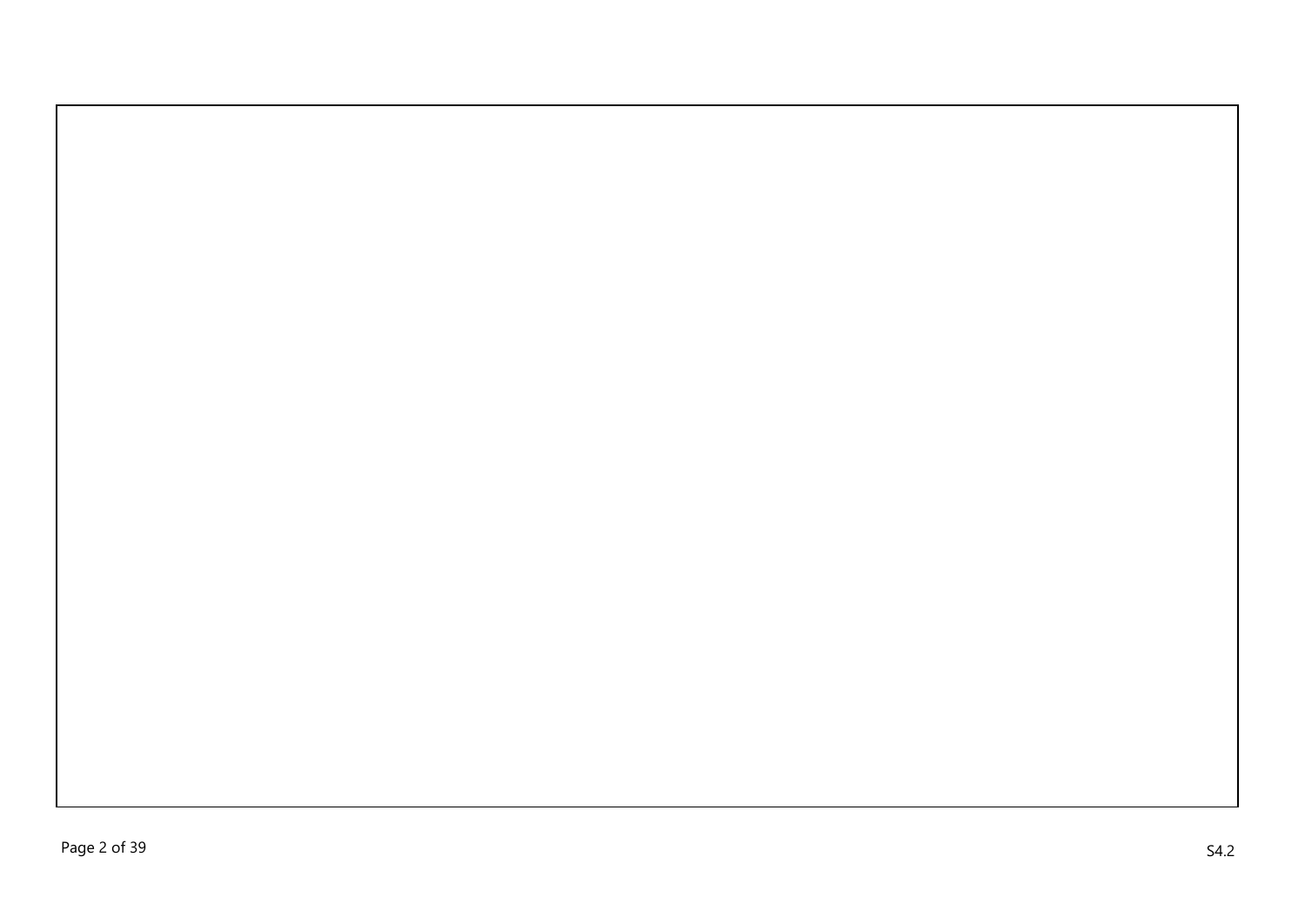| #                | Island       | House Name  | Name                | Sex | National ID | ، ه ، بر <u>م</u>               | ىئرىتر                                             |
|------------------|--------------|-------------|---------------------|-----|-------------|---------------------------------|----------------------------------------------------|
|                  | S. Hithadhoo |             |                     |     |             |                                 |                                                    |
|                  | S. Hithadhoo | Aaniru      | Mohamed Anoof Ahmed | M   | A277098     | رشبریز                          | כנסנכ נחם נסנכ<br>כמהכת הייט המכת                  |
| $\overline{c}$   | S. Hithadhoo | Aasham      | Moosa Ahmed Didi    | M   | A100074     | ۇ شەھ                           |                                                    |
| $\overline{3}$   | S. Hithadhoo | Aasham      | Mariyam Ibrahim     | F   | A301879     | ېز شترو                         | برە ئۆر ۋ<br>ر ه ر ه<br><del>د</del> بربرد         |
| 4                | S. Hithadhoo | Aasham      | Aishath Sabahath    | F   | A301888     | ېژىنشۇ ئ                        | بەھەرە<br>ر<br>پر گرمستوجو                         |
| 5                | S. Hithadhoo | Aazaadheege | Aminath Didi        | F   | A019728     | ا پرځ وړی<br>امريح وړی          | ړٌ تر سَرچ تورتور                                  |
| $\sqrt{6}$       | S. Hithadhoo | Aazaadheege | Ahmed Mujuthaba     | M   | A019729     | پر پر دی۔<br>اثریج توری         | ره رو وه ره<br>مدرو وق                             |
| $\overline{7}$   | S. Hithadhoo | Aazaadheege | Mohamed Didi        | M   | A043072     | پر پر<br>در پخ تور د            | و ر ه ر و<br>د بر پر و ترتدید                      |
| 8                | S. Hithadhoo | Aazaadheege | Ahsan Nazim         | M   | A252226     | پر پچ ور <sup>ج</sup><br>(رسم س | أروك سراهر المترجاني                               |
| $\boldsymbol{9}$ | S. Hithadhoo | Abeereege   | Hassan Nazeer       | M   | A020417     | ر<br>دره مرد                    | ىزىكەش ئىتى بار                                    |
| $10$             | S. Hithadhoo | Abeereege   | Hussain Nazeer      | M   | A020552     | ړ چه مورځ<br>د ځ                | رحم شمر مگر مگر مگر می                             |
| 11               | S. Hithadhoo | Abeereege   | Abdulla Shaan       | M   | A020563     | ر<br>مەھ بىرى                   | برە قراللە<br>شەھر                                 |
| 12               | S. Hithadhoo | Abeereege   | Asiyath Mohamed     | F   | A303460     | ر<br>مەھبىرى                    | و ر ه ر و<br>تر پرتر تر<br>پر مسرد د<br>مر         |
| 13               | S. Hithadhoo | Abeereege   | Aminath Mohamed     | F   | A303462     | ړ ځه مورځ<br>د ځ                | و رە ر د<br><i>د بە</i> د تر<br>ړ څر سرچ           |
| 14               | S. Hithadhoo | Abeereege   | Ibrahim Mohamed     | M   | A303464     | ړ چه مورځ<br>د په               | ەر ھەترىر <i>ۋ</i><br>و ره ر و<br><i>و پر د</i> تر |
| 15               | S. Hithadhoo | Abeereege   | Mariyam Sana        | F   | A303465     | پر جو بر <sup>ج</sup>           | ر ه ر ه<br><del>و</del> بربرو                      |
| 16               | S. Hithadhoo | Addooge     | Ahmed Moosa         | M   | A010960     | 5301                            | دومعه<br>بر 2 ر 1<br>مربر <del>5</del> تر          |
| 17               | S. Hithadhoo | Addooge     | Aishath Dhiye       | F   | A020462     | 530 /                           | و مگر مشور تو در در<br>مگر مشور تو در در           |
| 18               | S. Hithadhoo | Addooge     | Azma Ibrahim Didi   | F   | A020978     | 5301                            | ر و د<br>در س<br>ە ھ ئەر كەندىر<br>رەھ ئەر كەندى   |
| 19               | S. Hithadhoo | Addooge     | Azra Ibrahim Didi   | F   | A021072     | 5301                            | رەپ رەپرىۋىرىر                                     |
| 20               | S. Hithadhoo | Addooge     | Naseem Moosa        | M   | A026510     | 5501                            | ديو مشر<br>ىئرسەۋ                                  |
| 21               | S. Hithadhoo | Addooge     | Hussain Anwar Ali   | M   | A142963     | 530 /                           | ج سەمەھ مەسھەم مەم                                 |
| 22               | S. Hithadhoo | Addooge     | Fathimath Moosa     | F   | A157294     | 530 /                           | ۇ بوخ <sup>ە</sup>                                 |
| 23               | S. Hithadhoo | Addooge     | Aminath Moosa       | F   | A307127     | 5300                            | أزوينهم وحمش                                       |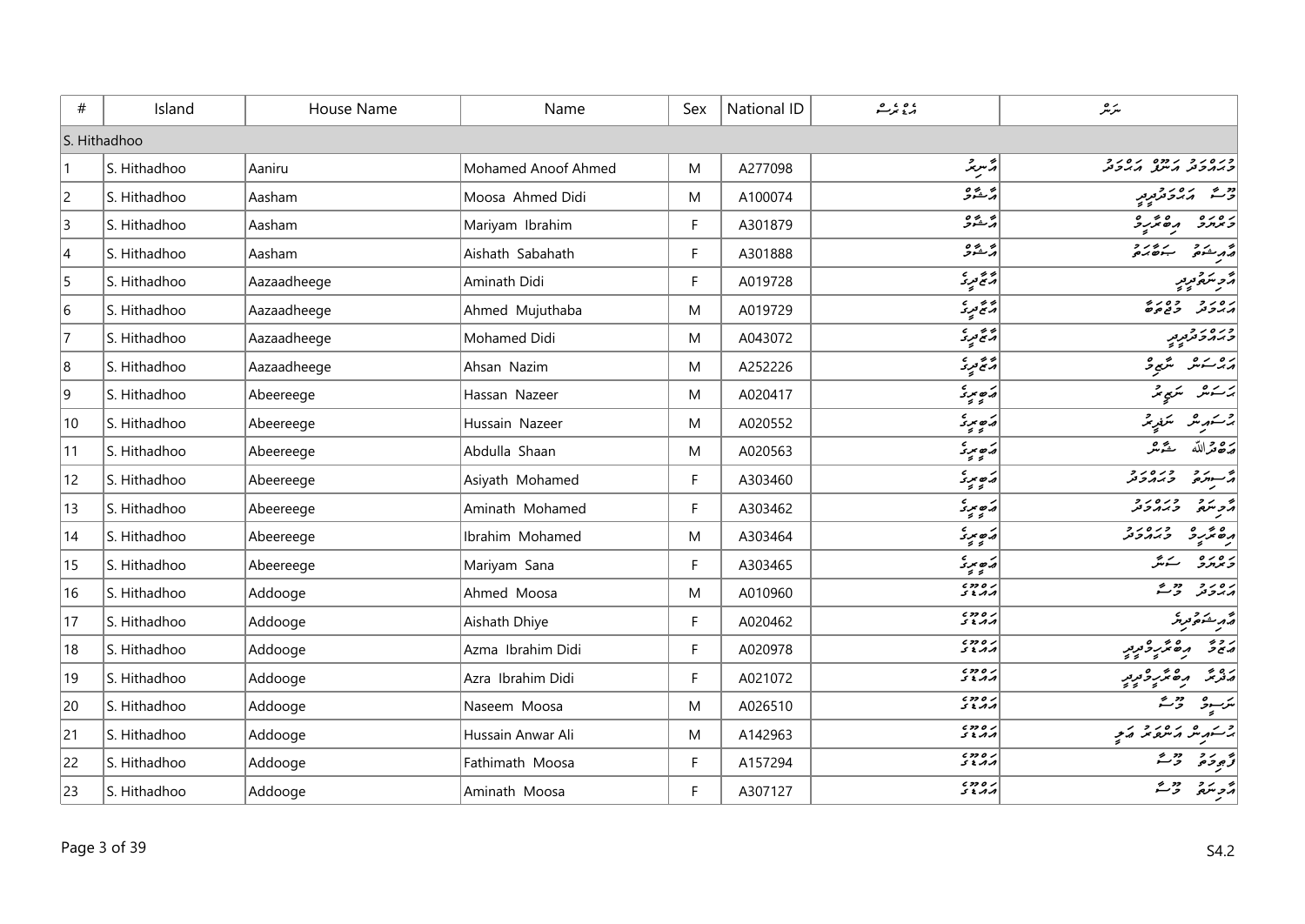| 24 | S. Hithadhoo | Addooge            | Ahmed Sahul         | M  | A307251 | 5301                                                             | رەر دەر                                      |
|----|--------------|--------------------|---------------------|----|---------|------------------------------------------------------------------|----------------------------------------------|
| 25 | S. Hithadhoo | Addooge            | Aminath Safa        | F. | A366453 | 530 /                                                            | أثر حريحهم<br>ر مەنۇ                         |
| 26 | S. Hithadhoo | Aidan Wood         | Aminath Dhie        | F. | A020899 | $\sqrt{270}$                                                     | ۇ بەر ئىسىمبەر<br>مەس                        |
| 27 | S. Hithadhoo | Aidan Wood         | Fathimath Hussain   | F. | A020902 | 220220                                                           | جە سە <sub>م</sub> بىر<br>ۇ بوز <sub>ە</sub> |
| 28 | S. Hithadhoo | Aidan Wood         | Mohamed Waseem      | M  | A026172 | أزمر ۽ سره ۽                                                     | ورەرو كەسوۋ                                  |
| 29 | S. Hithadhoo | Aidan Wood         | Ibrahim Zareer      | M  | A059230 | ה ה צ'ייפי 2                                                     | ەر ھەتمەر 2<br>ر<br>ىج ئىرىتمە               |
| 30 | S. Hithadhoo | Aidan Wood         | Aishath Shudha      | F. | A278128 | ה' ה' ביבים<br>ה' ה' ביבים                                       | پھر دیکھیے<br>حداد سنگھی<br>سشەتگر           |
| 31 | S. Hithadhoo | Aidan Wood         | Ahmed Nishath       | M  | A309119 | 220211                                                           | أرور ومستقبر                                 |
| 32 | S. Hithadhoo | Aidan Wood         | Fathimath Shifnaaza | F  | A309125 | 8,8,9,6,7,7                                                      | أرموحا وترشع                                 |
| 33 | S. Hithadhoo | Aidan Wood         | Fathimath Nashaya   | F  | A356486 | ה הצייפים<br>ההבייפי                                             | سرڪوگر<br>و مر د<br>اقرامو خانو              |
| 34 | S. Hithadhoo | <b>Arrow Villa</b> | Hassan Arif         | M  | A153986 | لىر مۇھ قە                                                       | برسەش ئەيرۇ                                  |
| 35 | S. Hithadhoo | Athagasdhoshuge    | Ibrahim Salih       | M  | A021771 | ر ر ر ر ه پر و ء<br>پر <i>ه</i> ک                                | ە ھەترىرى<br>بر ھەترىرى<br>سِدَّورُ          |
| 36 | S. Hithadhoo | Athagasdhoshuge    | Hussain Rasheed     | M  | A022433 | بر بر بر ۱۵ بیو و ۲<br>درجوی سسوفرمزی                            | چرىسىمە ئىر ئىبار ئىسىمىدىنى<br>ئاموقى       |
| 37 | S. Hithadhoo | Athagasdhoshuge    | Khadeeja            | F  | A023454 | بر بر بر ۱۵ بیو و ۲<br>درجوی سسوفرس                              |                                              |
| 38 | S. Hithadhoo | Athagasdhoshuge    | Ahmed Moosa         | M  | A027473 | بر بر بر ۱۵ بیو و ۲<br>درجوی سسوفرس                              | بر 2 د حر<br>م <i>ر</i> کر 5 مر<br>ديسته     |
| 39 | S. Hithadhoo | Baabil             | Reki Futha          | M  | A021226 | ر<br>ئەھىر                                                       | ې به دي<br>مربو وخ                           |
| 40 | S. Hithadhoo | Baabil             | Hassan Sunaad       | M  | A308750 | قەمۇ                                                             | ىرىكەش سەھرىر                                |
| 41 | S. Hithadhoo | Boashimaage        | Mohamed Arif        | M  | A020558 | ہ بروی<br>حورتری                                                 | ورەر دىگرو                                   |
| 42 | S. Hithadhoo | Boashimaage        | Ibrahim Kamil       | M  | A023796 | ہ مرد د<br>صرو د                                                 | رٌ پر بڑ<br>ەر ھەتمەر 2<br>س                 |
| 43 | S. Hithadhoo | Boathashikeyoge    | Abdulla Ibrahim     | M  | A019692 | ہے کہ دے ہو ہے<br>صحافی مریم ہو ی                                | ەھىراللە<br>رە ئۈرۈ                          |
| 44 | S. Hithadhoo | Boathashikeyoge    | Naseema Ibrahim     | F  | A141487 | ہے کہ رہ ہو ہے<br>صحافی مریم ہو ی                                | ە ئە ئەرچ<br>بەھەترىپە<br>ىئەسىرى            |
| 45 | S. Hithadhoo | Bodifashuvige      | Ahmed Shinaz Ali    | M  | A308880 | * و ئەترە <sub>ر</sub> ى<br>                                     | رورو حرشی کرم                                |
| 46 | S. Hithadhoo | Bodifashuvige      | Mohamed Manikufaanu | M  | A308882 | لېمو ئو تر <sub>حو</sub> ئه                                      | ور ەر در سرد در                              |
| 47 | S. Hithadhoo | Bodifashuvige      | Mohamed Shifaz Ali  | M  | A308885 | په بوتر ش <sub>ره د</sub> ي                                      | ورەرو جودى كەي                               |
| 48 | S. Hithadhoo | Boigasdhoshuge     | Ali Nizar           | M  | A038111 | پور پر دو پود و پر<br>  خ <i>ا</i> م <sub>پ</sub> ی کر سون تر پر | ړې سرچ کړ                                    |
| 49 | S. Hithadhoo | Boigasdhoshuge     | Aishath Shazna      | F. | A078984 | بو پر دوبود و د<br>  ته دې ک                                     | ر<br>دگر شوه شونگر                           |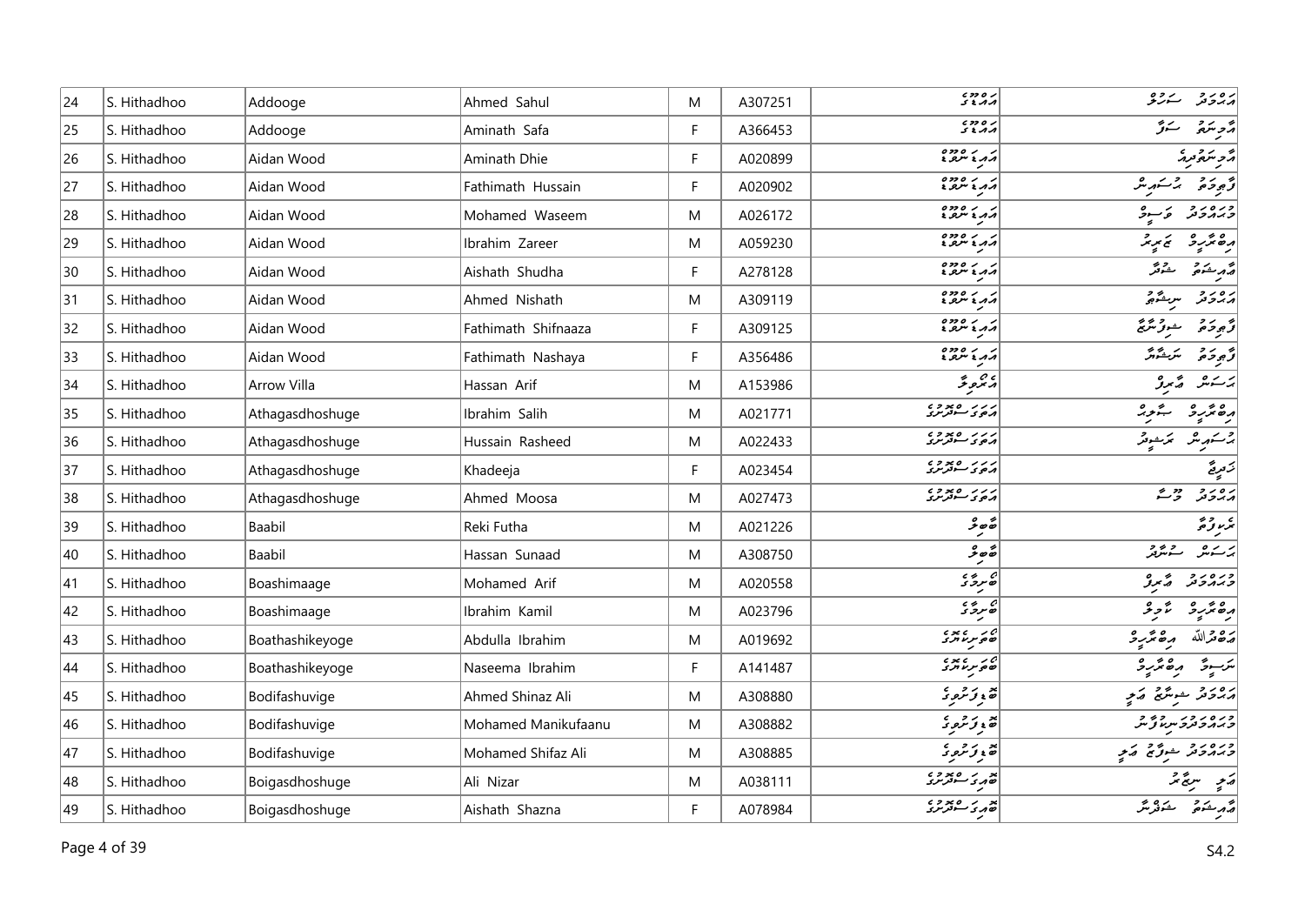| 50 | S. Hithadhoo | Boigasdhoshuge       | Mohamed Hussain       | M  | A306713 | بر بر ۱۵ برو د<br>  ۱۵ بری سوتربرد       | ورەرو ورىدى                              |
|----|--------------|----------------------|-----------------------|----|---------|------------------------------------------|------------------------------------------|
| 51 | S. Hithadhoo | Boigasdhoshuge       | Ahmed Anfal           | M  | A349818 | بر بر ۱۵ برو د<br>  ۱۵ بری سوتربرد       | رەر رەپرە                                |
| 52 | S. Hithadhoo | <b>Burunee Villa</b> | Hawwa Dhie            | F. | A020636 | ە ئەسرە ئ <sup>ۇ</sup><br>ئ              | پر پر و پور کا                           |
| 53 | S. Hithadhoo | <b>Burunee Villa</b> | Mariyam Shareefa      | F. | A020637 | ە ئەسرە بۇ<br>ئ                          | و ه ده شکورگر                            |
| 54 | S. Hithadhoo | <b>Burunee Villa</b> | Mohamed Ibrahim Gasim | M  | A100370 | ە ئەئىبرە م <sup>ۇ</sup>                 | ورەرو مەندە تخسو                         |
| 55 | S. Hithadhoo | <b>Burunee Villa</b> | Ibrahim Qasim         | M  | A256859 | ە ئەسرە بۇ<br>ئ                          |                                          |
| 56 | S. Hithadhoo | Cricket ge           | Dhalaika Didi         | F  | A020451 |                                          | ر،،<br>ترنژنژی توپو                      |
| 57 | S. Hithadhoo | Cricket ge           | Ahmed Siraaj          | M  | A020530 |                                          | $rac{2z}{z}$ - $rac{7}{z}$               |
| 58 | S. Hithadhoo | Cricket ge           | Samiya Moosa          | F  | A021459 | ه په ده و،<br>پا مرتباط د                | ستورش وستم                               |
| 59 | S. Hithadhoo | Cricket ge           | Aminath Seena         | F  | A148216 | ه په ده و،<br>موسر هو د                  | ړې کړه سوسر                              |
| 60 | S. Hithadhoo | Cricket ge           | Hussain Jinadh        | M  | A306737 | ه<br>مريد هو د                           | يزحكمرش ويتزقر                           |
| 61 | S. Hithadhoo | Cricket ge           | Meena Moosa           | F  | A306738 |                                          | دیگر اورانگ                              |
| 62 | S. Hithadhoo | Cricket ge           | Aishath Neena         | F  | A306740 |                                          | و د شو سرس                               |
| 63 | S. Hithadhoo | Cricket ge           | Fathimath Nizna       | F  | A306741 |                                          | ۇ <sub>م</sub> ودۇ سىھىگە                |
| 64 | S. Hithadhoo | Cricket ge           | Mohamed Irufaan Ali   | M  | A306743 |                                          | ورەرو مەركىس كەم                         |
| 65 | S. Hithadhoo | Cricket ge           | Mohamed Hanafee       | M  | A306744 |                                          | ورەرو ئەتكى                              |
| 66 | S. Hithadhoo | Dhadage              | Ahmed Zubair          | M  | A019873 | ىرىر ى<br>تىرى ى                         |                                          |
| 67 | S. Hithadhoo | Dhadage              | Abdulla Saeed         | M  | A301762 | ر ر بر<br>توره ک                         | أرَة قرالله كورتر                        |
| 68 | S. Hithadhoo | Dhadage              | Mohamed Afzal Zubair  | M  | A372428 | ر ر بر<br>توره ژ                         |                                          |
| 69 | S. Hithadhoo | Dhathurunaage        | Ibrahim Jameel        | M  | A020592 | پر و و پر ۽<br>  ترج مرسمد               | رە ئەر ئەر                               |
| 70 | S. Hithadhoo | Dhathurunaage        | Mohamed Jameel        | M  | A020610 | ر و و د پ<br>تره مرس                     | ورەرو ئەچ                                |
| 71 | S. Hithadhoo | Dhathurunaage        | Iburahim Saeed        | M  | A307588 | ر د د و و و<br>تره ترس                   | وە ئۆرۈ<br>سكهرقر                        |
| 72 | S. Hithadhoo | Dhekula Araage       | Badhoora              | F  | A020473 | ے ور ر ر ر<br>تعریف مربوری               | ر دو پر<br>ن قربر                        |
| 73 | S. Hithadhoo | Dhekula Araage       | Mariyam Saeeda        | F  | A023426 | ے ور ر ر پر<br>تورد تحریری               | ويؤبرو<br>سكورقر                         |
| 74 | S. Hithadhoo | Dhekula Araage       | Ibrahim Mausoom       | M  | A103626 | ه ور ر » ،<br>در ر پر                    | ر و دوه<br><del>و</del> جسیو<br>ەھ ئۈر ۋ |
| 75 | S. Hithadhoo | Dhekula Araage       | Fathimath Samra Nizam | F  | A277834 | ے ور ر برے<br>توما <del>تر</del> یم تنزی | توجدة سوتر سنجرد                         |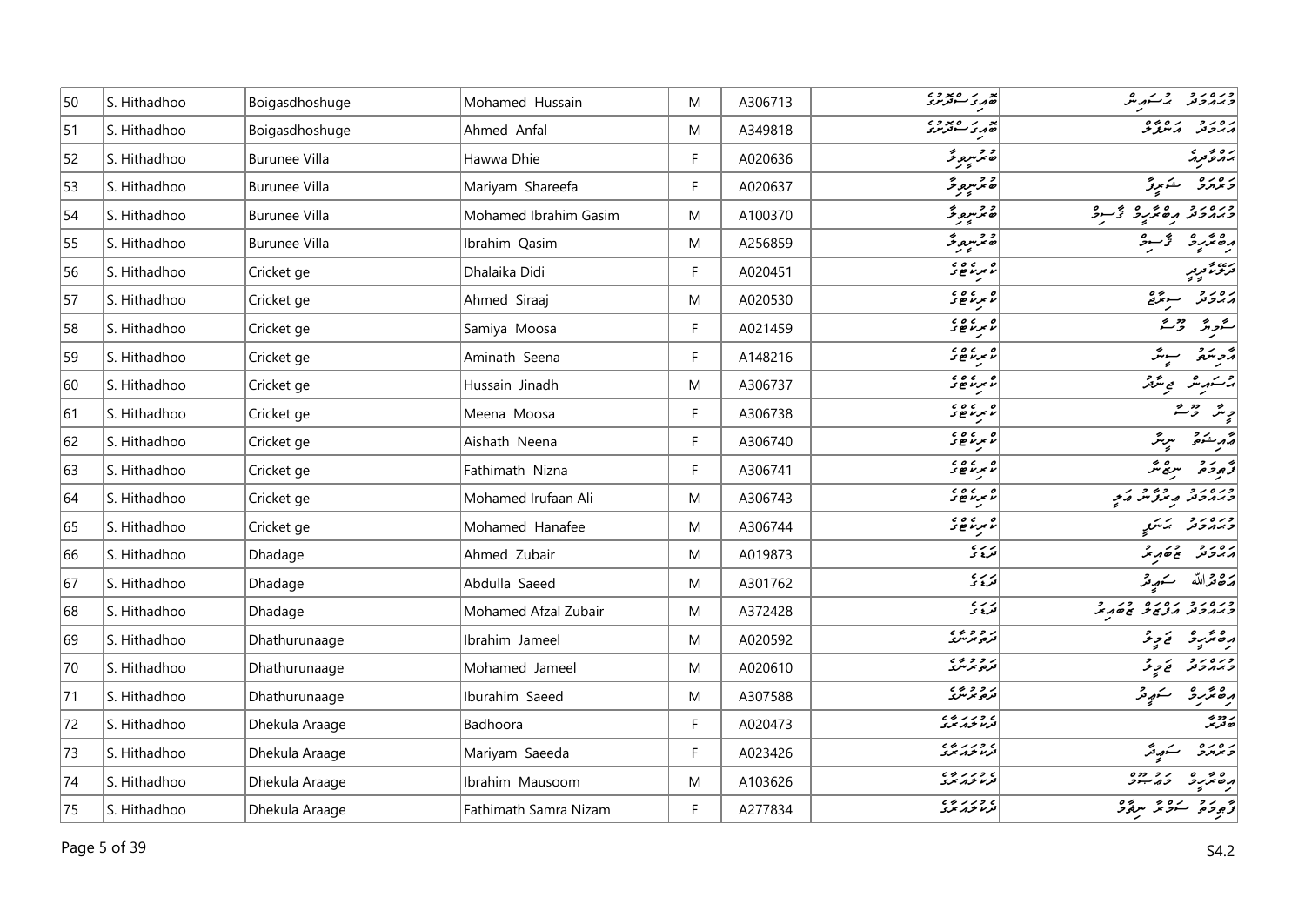| 76  | S. Hithadhoo | Dhekula Araage | Aminath Asma          | F         | A307266 | ه ور ر » ،<br>در ر پر                   | أرتجه سيراث ومسترد                                 |
|-----|--------------|----------------|-----------------------|-----------|---------|-----------------------------------------|----------------------------------------------------|
| 77  | S. Hithadhoo | Dhekula Araage | Mohamed Aslam         | M         | A307274 | ه ور ر ر د<br>در ر بر د                 | ورەرو رەرە<br><i>دىد</i> ەر <del>ى</del> ر مەسور   |
| 78  | S. Hithadhoo | Dhekula Araage | Mohamed Aruham        | ${\sf M}$ | A307275 | ه و ر ر » ه<br>در ر ترک                 | כנסנפ נבנס<br>כגובת גבנב                           |
| 79  | S. Hithadhoo | Dhekunuge      | Shaheema Adam         | F         | A019755 | ړ <i>د د</i> ،<br>تر <i>ماس</i> ر       | ەردە<br>ے کر بڑ<br>م                               |
| 80  | S. Hithadhoo | Dhekunuge      | Mariyam Mohamed       | F         | A068935 | ړ و و ،<br>تر <i>ما</i> سر <sub>ک</sub> | ر ه ر ه<br>د بربرو<br>و رە ر د<br><i>د ب</i> رگەنز |
| 81  | S. Hithadhoo | Dhekunuge      | Musthafa Adam         | M         | A076652 | ړ <i>د د</i> ›<br>تر <i>را س</i> رند    | و ەربە ئەرە                                        |
| 82  | S. Hithadhoo | Dhekunuge      | Aishath Nadha Mohamed | F         | A302241 | ء و و ء<br>تور سری                      |                                                    |
| 83  | S. Hithadhoo | Dhubuhimaage   | Aminath Waheedha      | F         | A019747 | و و په وي<br>مر <i>ه ر</i> و د          | أأرجو سنتمر وأبادتكم                               |
| 84  | S. Hithadhoo | Dhubuhimaage   | Fathimath Samha       | F         | A302278 | و و په په<br><mark>نرخ</mark> رقمه      | و ده سره و                                         |
| 85  | S. Hithadhoo | Dhubuhimaage   | Nahusha Rasheed       | F         | A304100 | و و په وي<br>کر <i>ه پ</i> رترۍ         | ىر قىيىسى ئىم ئىشوقر<br>ئىرىرىش ئىر ئىسىم          |
| 86  | S. Hithadhoo | Dhubuhimaage   | Nashih Rasheedh       | M         | A304102 | در ه رو ء                               | نگرېمور <sup>2</sup> - ترېمونگر<br>مر              |
| 87  | S. Hithadhoo | Dhubuhimaage   | Aishath Naahy Rasheed | F         | A317124 | قرەم ئەسىمى                             | ە<br>مەرشىم شىر ئىشىدە                             |
| 88  | S. Hithadhoo | Dhubuhimaage   | Najaah Rasheedh       | M         | A366157 | در ه رو ء                               | ريوه -<br>سرچ پر سوس                               |
| 89  | S. Hithadhoo | Dhubuhimaage   | Naajih Rasheed        | ${\sf M}$ | A366158 | و و په و،<br>مرگ                        | شھرت مگرشونڈ<br>سر                                 |
| 90  | S. Hithadhoo | Easy Rest      | Aminath Zahida        | F         | A020820 | پرېږ شرعو                               | أأروسكو بمج سرقد                                   |
| 91  | S. Hithadhoo | Easy Rest      | Ahmed Shareef         | ${\sf M}$ | A021503 | پرېږ تکر شور ه                          | رەرو شىرو                                          |
| 92  | S. Hithadhoo | Easy Rest      | Khadeeja Hassan       | F         | A032327 | پېږې تر شوی                             | زَمِرِيحَ   بَرَسَهْرُ                             |
| 93  | S. Hithadhoo | Easy Rest      | Hassan Moosa          | M         | A033612 | پرېږي څی <b>ن</b> ې                     | ير سەش ئۇسىگە                                      |
| 94  | S. Hithadhoo | Easy Rest      | Hawwa Nasira          | F         | A042799 | پرېږ شرعو                               | مترسونتر<br>برەپچ                                  |
| 95  | S. Hithadhoo | Easy Rest      | Mariyam Zahira        | F         | A055308 | پرېږ شرعو                               | ومره محرقه                                         |
| 96  | S. Hithadhoo | Easy Rest      | Aishath Hassan        | F         | A106748 | ږېږ تر <u>۵</u> ۵                       | ۇرمىشقى ئەسكەش                                     |
| 97  | S. Hithadhoo | Easy Rest      | Mohamed Aman Shareef  | ${\sf M}$ | A277999 | ریپوتر شویح                             | ورەر دىرى ئەيرۇ                                    |
| 98  | S. Hithadhoo | Ehmaage        | Afsheen               | ${\sf M}$ | A020480 | <br>  پره د د د                         | ر و<br>په وسومبر                                   |
| 99  | S. Hithadhoo | Ehmaage        | Fauziyya Mohamed      | F         | A020517 | ی ه ≉ ی<br>مرح <del>و</del> و           | צגאת פיטיב                                         |
| 100 | S. Hithadhoo | Ehmaage        | Nizar Mohamed         | M         | A021684 | ، ه و و ،<br>پرجو <del>ر</del>          | سرچ دره دره                                        |
| 101 | S. Hithadhoo | Ehmaage        | Abdulla Mohamed       | ${\sf M}$ | A122007 | ، ه و د ،<br>پرجو <del>ر</del>          | رە دالله درەرد                                     |
|     |              |                |                       |           |         |                                         |                                                    |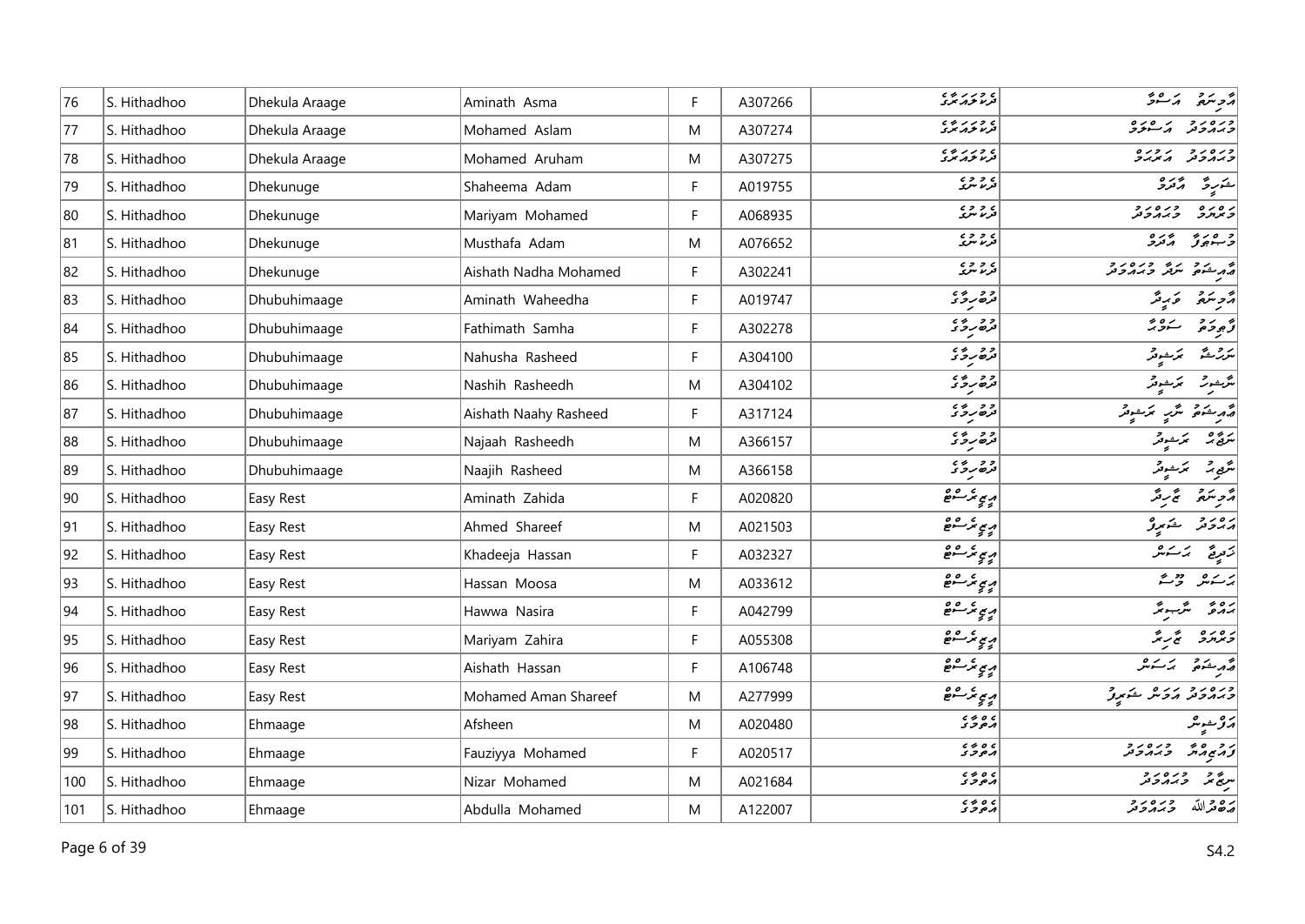| 102 | S. Hithadhoo | Ehmaage          | Aminath Rifath Rasheed | F           | A277813 | ، ه و و ،<br>پرچونو                           | أأوسكم برؤام كالمجموم                  |
|-----|--------------|------------------|------------------------|-------------|---------|-----------------------------------------------|----------------------------------------|
| 103 | S. Hithadhoo | Ehmaage          | Mohamed Hussain        | M           | A306809 | ې ه پر ې<br>د پرو تر                          | ورەرو ورىدىر                           |
| 104 | S. Hithadhoo | Ehmaage          | Afrah Abdul Rahym      | M           | A306813 | ، ه و و ،<br>پرچونو <sub>ک</sub>              | رەپر رەدەررە                           |
| 105 | S. Hithadhoo | Ehmaage          | Mohamed Afzal          | M           | A311427 | ) ده و د<br>مرح د                             | ورەرو رەپ دو                           |
| 106 | S. Hithadhoo | Ever Last        | Hawwa Shadhiya         | $\mathsf F$ | A020457 | ى ئەسرىۋىسى <i>م</i>                          | رە بە شەر <i>ەر</i>                    |
| 107 | S. Hithadhoo | Ever Last        | Waseema Ahmed          | $\mathsf F$ | A065594 | ى ئەرگەر <i>2</i> ° ھ                         | ى سوڭ مەردىر<br>ج                      |
| 108 | S. Hithadhoo | Ever Last        | Aishath Shazleen       | $\mathsf F$ | A148290 | ى بەر بۇرماھ<br>مەكەبىر ئۇسسو                 | ۇرىشى ھەج بە                           |
| 109 | S. Hithadhoo | Ever Last        | Aminath Ahmed          | F           | A306864 | ى بە بەرگە ھ<br>مەن ئەرگە سىز                 | أأروسكم الملاحظ                        |
| 110 | S. Hithadhoo | Ever Last        | Aishath Haifa          | F           | A306869 | ى ئەرگەر <i>2</i> ° ھ                         | ومرشكم كرمرق                           |
| 111 | S. Hithadhoo | Ever Last        | Garuha Gayoom          | F           | A306879 | ى ئەرگەر <i>2</i> ° ھ                         | $\frac{1}{2}$                          |
| 112 | S. Hithadhoo | Ever Last        | Ahmed Ahusam           | M           | A306883 | ى بە بە ئۇر مەھ                               | גפיק גלגיק                             |
| 113 | S. Hithadhoo | Fanjehige        | Moosa Zihuny           | M           | A001148 | ئۇيترىقى سرىتى                                |                                        |
| 114 | S. Hithadhoo | Fanjehige        | Aishath Didi           | F           | A019868 | ىر مەيزىيە<br>مەسىرىيەتى                      | ر<br>د کمړ څخه تو تو تو                |
| 115 | S. Hithadhoo | Fanjehige        | Warudha Ibrahim        | $\mathsf F$ | A019904 | ۇ ئىرقى س <sup>ى</sup> ر                      | و دو مره تر د                          |
| 116 | S. Hithadhoo | Fanjehige        | Ali Rasheed            | M           | A127687 | تر شرچ رِ تح                                  | أة موسوقر                              |
| 117 | S. Hithadhoo | Fanjehige        | Mohamed Muaz           | M           | A301746 | ۇ ئىرۇ                                        | ورەر د دەھ<br><i>دىد</i> مەدىر دەھ     |
| 118 | S. Hithadhoo | Fanjehige        | Mariyam Nashfaa        | F           | A301748 | ئۇيقرىقى س <sup>ى</sup> رى<br>                | رەرە سەشۇ                              |
| 119 | S. Hithadhoo | Fareedhee Manzil | Fareeda Mohamed        | F           | A021300 | ۇ بېرىر 5 ىگرى 3                              | توپر دره د د                           |
| 120 | S. Hithadhoo | Fareedhee Manzil | Ahmed Maufooz          | M           | A072440 | ۇپرىرچەشبوقە                                  | גם גם גבובב<br>הגבה בהצא               |
| 121 | S. Hithadhoo | Fareedhee Manzil | Naseem Mohamed         | M           | A154485 |                                               | و ره ر و<br><i>د ب</i> رگرمر<br>ىئرسەۋ |
| 122 | S. Hithadhoo | Fareedhee Manzil | Mariyam Dhiye          | F           | A308337 | ئەسپە ئەشمىر قىلەر<br> -                      | ر ه ر ه ر ه                            |
| 123 | S. Hithadhoo | Fareedhee Manzil | Aishath Bushra         | F           | A308338 | زَ <sub>موِ</sub> موِرَ مُرْ <sub>مو</sub> كر | وكرم شده وهشمكر                        |
| 124 | S. Hithadhoo | Fareedhee Manzil | Hawwa Maufooza         | E           | A308339 | زَ برِ برِ برَ شَهْ بِرْ وَ                   | ره د دوده<br>پردې کردنۍ                |
| 125 | S. Hithadhoo | Fareedhee Manzil | Abdulla Isaam          | M           | A321764 | زىر بېرىكتى توقى<br>                          | صقعرالله<br>ەربىۋ                      |
| 126 | S. Hithadhoo | Fareedhee Villa  | <b>Ahmed Didi</b>      | M           | A019714 | ترىپە بورگە                                   | رے روپر<br> پربر تر تر تر تر           |
| 127 | S. Hithadhoo | Fareedhee Villa  | Ali Ahmed Didi         | M           | A019878 | ۇ <sub>مو</sub> موم <sub>ۇ</sub> ئۇ           | ړي پر د وروپر                          |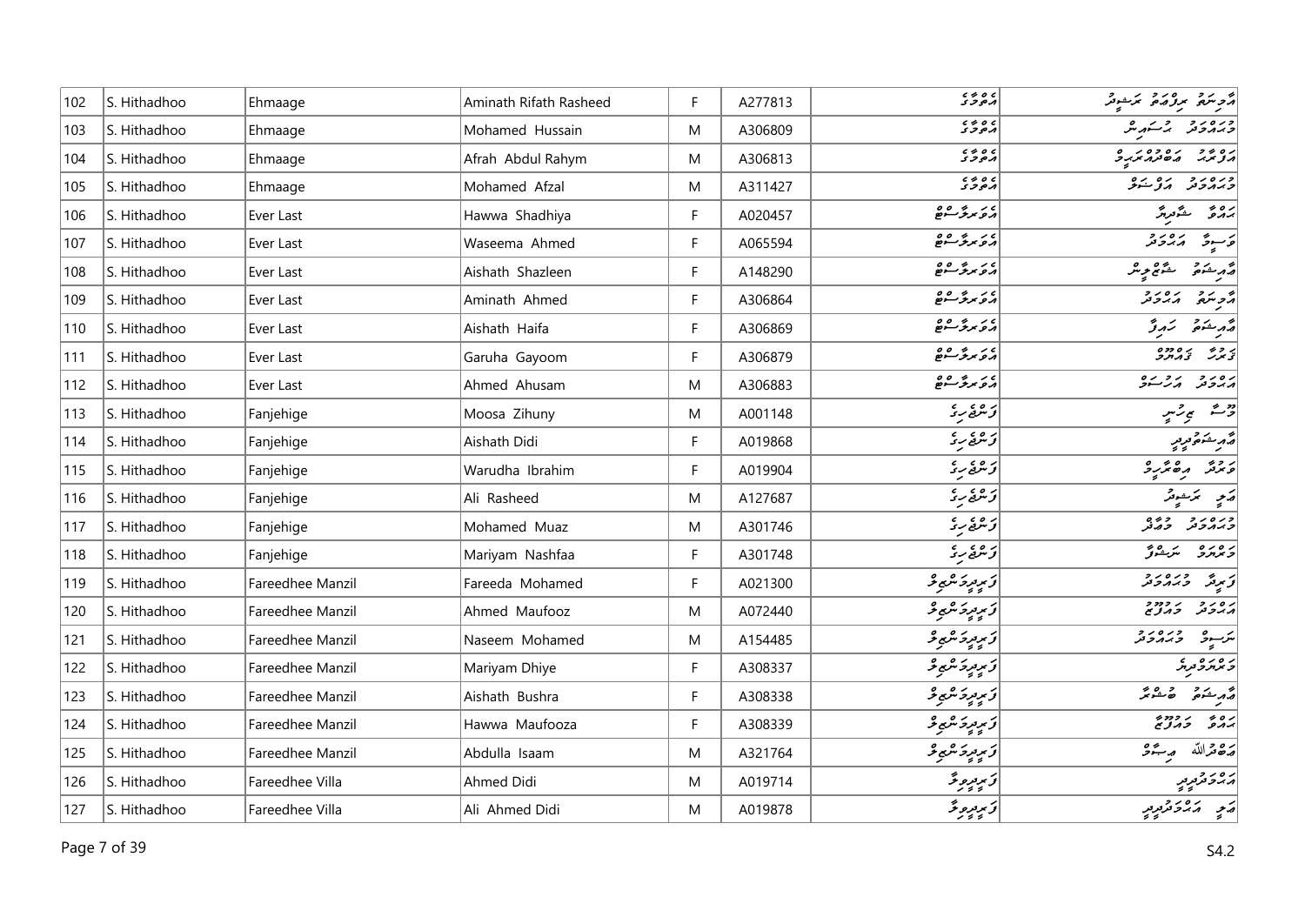| 128 | S. Hithadhoo | Fareedhee Villa | Fathimath Hussain     | F  | A019888 | ۇ <sub>مو</sub> بورو گ <sup>ە</sup>                 | قرموخي برسكريمر                                   |
|-----|--------------|-----------------|-----------------------|----|---------|-----------------------------------------------------|---------------------------------------------------|
| 129 | S. Hithadhoo | Fareedhee Villa | Ibrahim Ahmed Didi    | M  | A051491 | ۇ برىرە ئ <sup>ۇ</sup><br>ئىقلىقى                   | رە ئرىر ھىركى ئىرىدىر                             |
| 130 | S. Hithadhoo | Fareedhee Villa | Mariyam Ahmed Didi    | F. | A090937 | ۇ برىرە ئ <sup>ۇ</sup>                              | ر ه ر ه بر د د ورور<br>د بر ر بر بر د تر تر ته    |
| 131 | S. Hithadhoo | Fareedhee Villa | Mohamed Nihad Jamal   | M  | A092214 | ترىرىرە ئىچ                                         | ورەرو سرگە ئەۋى                                   |
| 132 | S. Hithadhoo | Fareedhee Villa | Ahmed Nahid Jamal     | M  | A295180 | ۇ <sub>مو</sub> بورو گ <sup>ە</sup>                 | גפגב ותגב גבב                                     |
| 133 | S. Hithadhoo | Fareedhee Villa | Mohamed Zayan Ibrahim | M  | A295187 | ا کو بردره د گر<br><u>سیست م</u>                    | כנסגב גבס בסיפים<br>בגהכת התית השתקב              |
| 134 | S. Hithadhoo | Fareedhee Villa | Fathimath Niha        | F  | A295190 | ۇ <sub>مو</sub> درە ئ <sup>ۇ</sup>                  | قرموخرة المبرر                                    |
| 135 | S. Hithadhoo | Fareedhee Villa | Aishath Naufa Jamal   | F  | A351222 | ا تر بردره د گر<br><u>استقرار</u>                   | و در در در ده در ده                               |
| 136 | S. Hithadhoo | Fareedheege     | Aminath Rasheeda      | F  | A020498 | ۇ موموڭ<br>ئەس                                      | أزويتم تمشيقه                                     |
| 137 | S. Hithadhoo | Fareedheege     | Hawwa Afeefa          | F  | A020499 | ۇ موموڭ<br>ئەس                                      | رەپ كەرگە                                         |
| 138 | S. Hithadhoo | Fareedheege     | Ibrahim Nifaz         | M  | A306580 | ۇ ئېرىدى<br>ئەس                                     | وەشرىر سرزى                                       |
| 139 | S. Hithadhoo | Fasthari        | Hassan Sodig          | M  | A112906 | أقرستفحوسر                                          | ئەسەمىر سەھرىچ                                    |
| 140 | S. Hithadhoo | Fasthari        | Aminath Liusha        | F  | A158630 | وَسْقَعَ مِرِ                                       | أزجا سرقم المحرم ورشش                             |
| 141 | S. Hithadhoo | Fasthari        | Ahmed Layal Hassan    | M  | A365759 | ۇ شەھ بىر                                           | رەرد روم ئەسەر<br>مەدوىر <mark>ت</mark> وشى ئەسەر |
| 142 | S. Hithadhoo | Fenfinige       | Mariyam Zaina Ali     | F  | A307876 | ۇشرېبرى                                             | ويمارو تماريثر أيامي                              |
| 143 | S. Hithadhoo | Fenfiyaazuge    | Aminath Shanaaz       | F  | A096681 | ې شر <sub>و</sub> پر دې<br>نرمرين                   | ۇ ئەسكە ئەسكە                                     |
| 144 | S. Hithadhoo | Fenfiyaazuge    | Fathimath Haneefa     | F. | A295266 | ئۇ شرىر ش <sup>ىرى</sup> ئ                          | أوالمحافظ والمستحق                                |
| 145 | S. Hithadhoo | Fenfiyaazuge    | Ahmed Shammoou Naseer | M  | A295281 | ې شر <sub>و</sub> رېږي د                            | גם גם הכמיד הגבית.<br>ההכת ההתכם יתיים ה          |
| 146 | S. Hithadhoo | Fenfiyaazuge    | Mariyam Shaba Ali     | F  | A328435 | ع عروج دي.<br> زينزپورتبن <sub>ک</sub>              | $5\frac{2}{3}$                                    |
| 147 | S. Hithadhoo | Fenfiyaazuge    | Hawwa Shama Ali       | F. | A330659 | ع ش <sub>ر پر پ</sub> ر د ،<br> زیند پر پر بی       | پروڅ شکو کرې                                      |
| 148 | S. Hithadhoo | Fonikunaaruge   | Mariyam Inaya         | F  | A019786 | بی <sub>ر سریم</sub> عرضه و ،<br>قرمبریم مکر پیرندی | و ده ده مرگز                                      |
| 149 | S. Hithadhoo | Fonikunaaruge   | Naseema Mohamed       | F  | A060988 | پر په ده ورو و د                                    | و ره ر و<br>تر پر تر تر<br>ىئرسىدى                |
| 150 | S. Hithadhoo | Fonikunaaruge   | Aishath Enas          | F  | A075822 | بر در دره در در در با                               | وكرمشكم ويترك                                     |
| 151 | S. Hithadhoo | Fonikunaaruge   | Naseera Mohamed       | F  | A301869 | بر در دره در در در با                               | و ره ر و<br>تر پر ژنر<br>  يئرسونتر               |
| 152 | S. Hithadhoo | Fonikunaaruge   | Ahmed Inaad           | M  | A301871 | بر در دره در در در با                               | גם ג' ב בית.<br>הגבע היית                         |
| 153 | S. Hithadhoo | Fonikunaaruge   | Aminath Inaza         | F  | A301872 | بر سره مرسر د ،<br>زمیره مرسر بر د                  | أأترجع مرتثثي                                     |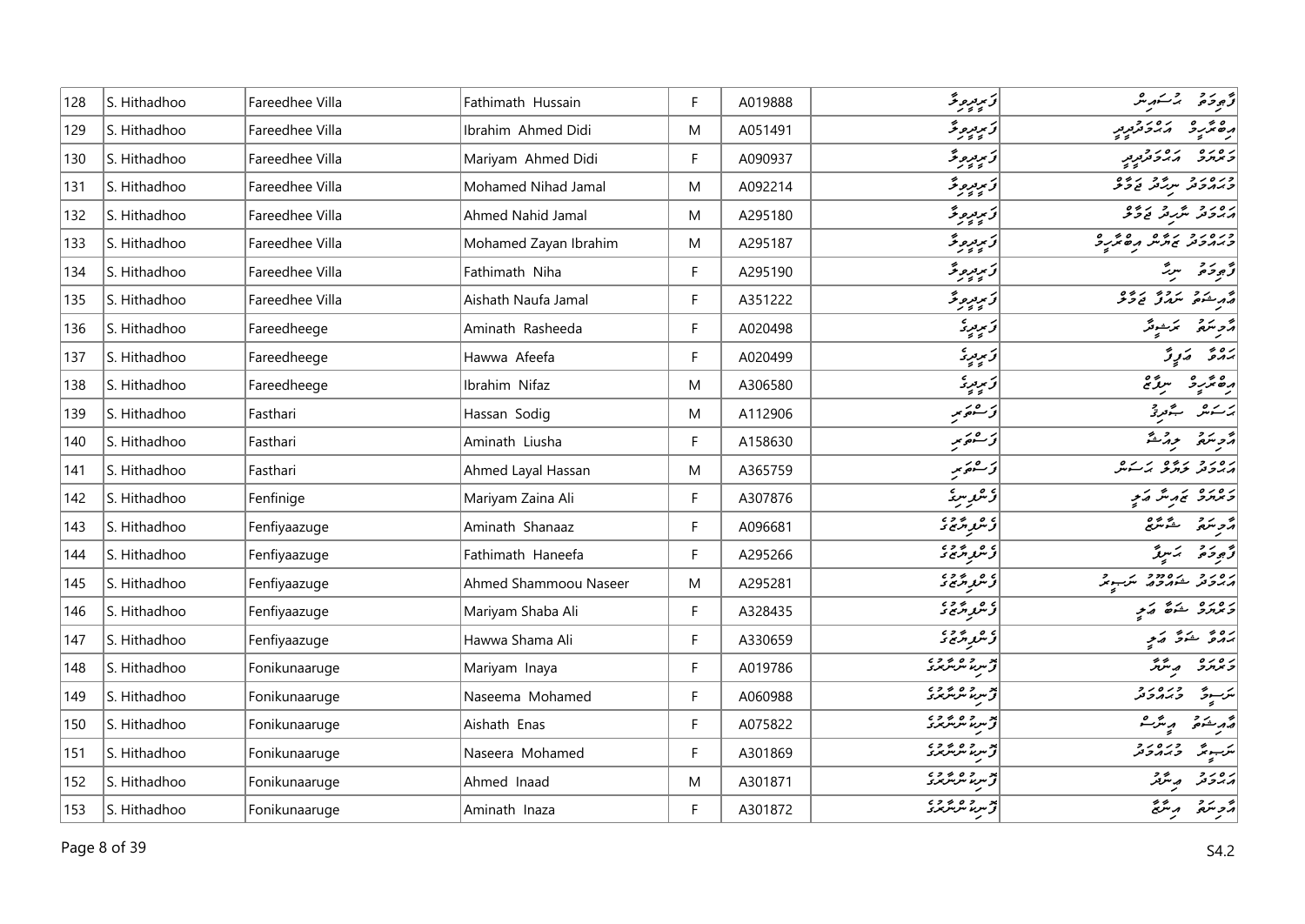| 154 | S. Hithadhoo | Fonikunaaruge       | Hawwa Iyaanath    | F           | A301873 | پر سره مرغ و ،<br>  زمیره مرغزی                                                                                                                                                                                                          | رە ئەر ئەر                                                                                    |
|-----|--------------|---------------------|-------------------|-------------|---------|------------------------------------------------------------------------------------------------------------------------------------------------------------------------------------------------------------------------------------------|-----------------------------------------------------------------------------------------------|
| 155 | S. Hithadhoo | Fonikunaaruge       | Fathimath Haseena | F           | A301874 | بد په ده وه وه<br>تر سربا سرسربوري                                                                                                                                                                                                       | برسىسىگە<br>$\frac{7}{5}$<br>$\frac{7}{5}$<br>$\frac{7}{5}$<br>$\frac{7}{5}$<br>$\frac{7}{5}$ |
| 156 | S. Hithadhoo | Gaadheege           | Ali Futha         | M           | A053296 | و<br>تر ورگر<br>و                                                                                                                                                                                                                        |                                                                                               |
| 157 | S. Hithadhoo | Gaadheege           | Ali Naail Najumee | M           | A307583 | ۇ م <sub>و</sub> رى<br>كەنتىچە                                                                                                                                                                                                           | وَ پِهِ مِنْ الله عَلَمَ الله عَلَيْ                                                          |
| 158 | S. Hithadhoo | Goalhithereyge      | Hussain Fahumy    | M           | A018822 | ج<br>کو عرص مر <sub>ک</sub>                                                                                                                                                                                                              | يز سكر مشر وكرجي                                                                              |
| 159 | S. Hithadhoo | Goalhithereyge      | Ibrahim Rasheed   | M           | A020470 | ان<br>انح عرض مری                                                                                                                                                                                                                        | ە ھەترىرى<br>برھەترىرى<br>ىمەسىيەتىر                                                          |
| 160 | S. Hithadhoo | Goalhithereyge      | Ahmed Sodiq       | M           | A020544 | ج<br>کوعرحو مورد<br>ک                                                                                                                                                                                                                    | رەرد پەرد                                                                                     |
| 161 | S. Hithadhoo | Goalhithereyge      | Fathimath Leena   | F           | A020554 | ہ ، ، ، ،<br>وعروبور                                                                                                                                                                                                                     | ۇۋەدە بېر                                                                                     |
| 162 | S. Hithadhoo | Green Flower        | Jameela Ahmed     | F           | A019715 | ە يەش <i>رىگۈچ</i> ىر                                                                                                                                                                                                                    | ق و د مدور د                                                                                  |
| 163 | S. Hithadhoo | Green Flower        | Mohamed Naseem    | M           | A019884 | <sub>م</sub> ى پىرىش ئۇ ئەسر                                                                                                                                                                                                             | ورەرو شرىدۇ                                                                                   |
| 164 | S. Hithadhoo | Green Flower        | Sulthona Ibrahim  | F           | A057639 | ە بەر ئەرگەر<br>ئ                                                                                                                                                                                                                        | رووير مەيزىرە                                                                                 |
| 165 | S. Hithadhoo | Green Flower        | Hawwa Ahmed       | F           | A072574 | <sub>ئەسم</sub> ىدىگرىمىسىدە كىيەت كىيەت كىيەت كىيەت كىيەت كىيەت كىيەت كىيەت كىيەت كىيەت كىيەت كىيەت كىيەت كىيەت كىيەت<br>كىيات كىيات كىيات كىيات كىيات كىيات كىيات كىيات كىيات كىيات كىيات كىيات كىيات كىيات كىيات كىيات كىيات كىيات كى | پروژی<br>برەپچ                                                                                |
| 166 | S. Hithadhoo | Green Flower        | Naaznee Ibrahim   | M           | A149039 | ە يەر ئەرگەر<br>ئ                                                                                                                                                                                                                        | ە ھەترىرى<br>رەھىرىرى<br>ابترچ میر                                                            |
| 167 | S. Hithadhoo | <b>Green Flower</b> | Jenifa Ali        | F           | A154099 | <sub>2 مو</sub> ي <i>ترو څو ته</i>                                                                                                                                                                                                       | ئى سر <u>گ</u> ە<br>ەنىيە                                                                     |
| 168 | S. Hithadhoo | Green Flower        | Ali Ahmed         | M           | A295207 | ە يەر مۇغرىر<br>كەنبە يىر مۇغرىر                                                                                                                                                                                                         | ړې پره ده.                                                                                    |
| 169 | S. Hithadhoo | Green Flower        | Aminath Niyaza    | F           | A295208 | ە بەر ئەرگەر<br>ئ                                                                                                                                                                                                                        |                                                                                               |
| 170 | S. Hithadhoo | Green Villa         | Fathimath Dhie    | F           | A020757 | <mark>ۇ <sub>مو</sub>ىتر<sub>ىر</sub> ئە</mark>                                                                                                                                                                                          | ارم<br>اگرېم <i>د کار</i> و                                                                   |
| 171 | S. Hithadhoo | Green Villa         | Hawwa Dhie        | F           | A020846 | ە بېرىئر <sub>ى</sub> رگە                                                                                                                                                                                                                | رە ء بەر<br>بەھ قىرەر                                                                         |
| 172 | S. Hithadhoo | Green Villa         | Ahmed Huzam       | M           | A050496 | ە بېرىئر <sub>ى</sub> رگە                                                                                                                                                                                                                | ر ەر د<br>ریج و                                                                               |
| 173 | S. Hithadhoo | Green Villa         | Laiza Mohamed     | F           | A154743 | ە بېرىئرى <i>م</i> ۇ                                                                                                                                                                                                                     | و ر ه ر و<br>تر پر ژ تر<br>ځه پخ                                                              |
| 174 | S. Hithadhoo | Green Villa         | Mariyam Dhie      | $\mathsf F$ | A307979 | ە بەيدىدۇ.<br>ئ                                                                                                                                                                                                                          | ر ه ر ه ر<br><del>د</del> بربرد تر پر                                                         |
| 175 | S. Hithadhoo | Greenwich           | Najma Ahmed       | $\mathsf F$ | A021250 | ە بېرىتر <i>وڭ</i> ر                                                                                                                                                                                                                     | ىر و بە<br>سرچ <sub>ە</sub> ت<br>بر ه بر د<br>م <i>ر</i> بر <del>د</del> تر                   |
| 176 | S. Hithadhoo | Greenwich           | Hawwa Ramiza      | $\mathsf F$ | A021251 | <sup>9</sup> سٍ سرعر سرحر                                                                                                                                                                                                                | رەپچ<br>پروگ<br>ترَّرةً                                                                       |
| 177 | S. Hithadhoo | Greenwich           | Ahmed Waleed      | M           | A021479 | ە بېرىتر <i>ول</i> ۇ                                                                                                                                                                                                                     | پروتر کردیگر                                                                                  |
| 178 | S. Hithadhoo | Greenwich           | Mohamed Ahmed     | M           | A021480 | <sub>م</sub> حمد مشرور همر<br>  محمد س <sub>ی</sub> ر مشرور محمد                                                                                                                                                                         | و رە ر د<br><i>د بر</i> گەر تر<br>پره پر و                                                    |
| 179 | S. Hithadhoo | Greenwich           | Hassan Zareer     | M           | A021481 | ء س <sub>ي</sub> سمو پھ                                                                                                                                                                                                                  | ىر سەنتى سىم يېرىتى                                                                           |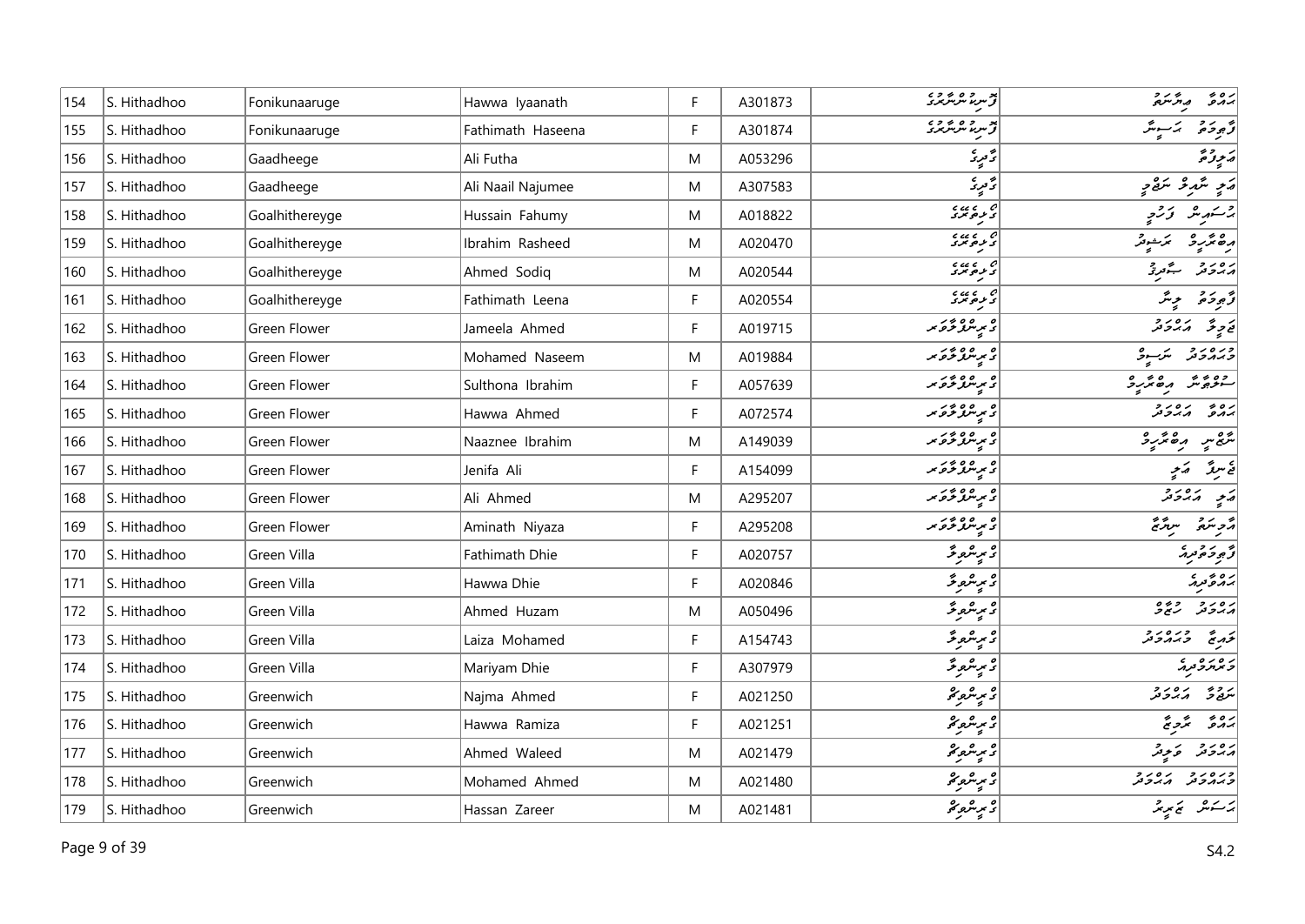| 180 | S. Hithadhoo | Gudisanfaamaage | Aishath Didi         | F           | A020786 | دې سنده دي.<br>  دې سند مرد د | و در شوه ورور<br>در شوه ورور                                                                                                   |
|-----|--------------|-----------------|----------------------|-------------|---------|-------------------------------|--------------------------------------------------------------------------------------------------------------------------------|
| 181 | S. Hithadhoo | Haalam          | Fathimath Ahmed      | F           | A020612 | رژو                           | و دو دورو                                                                                                                      |
| 182 | S. Hithadhoo | Haalam          | Amjad Ahmed          | M           | A112194 | رًى و                         |                                                                                                                                |
| 183 | S. Hithadhoo | Haalam          | Lamha Mohamed        | $\mathsf F$ | A277846 | رژو                           | پره په<br>و رە ر د<br><i>د بر</i> گرىر                                                                                         |
| 184 | S. Hithadhoo | Haalam          | Noora Ibrahim        | $\mathsf F$ | A307076 | رحمزو                         | دوره مره نگر ده.<br>سرنگر                                                                                                      |
| 185 | S. Hithadhoo | Haalam          | Aminath Didi         | $\mathsf F$ | A307493 | رًى و                         | و گړې شره ور په کليمونه کليمونه کليمونه د کليمونه کليمونه کليمونه کليمونه کليمونه کليمونه کليمونه کليمونه کليم<br>مرکز کليمونه |
| 186 | S. Hithadhoo | Haalam          | Mohamed Waseem       | M           | A307497 | رًى و                         | $rac{1}{2}$                                                                                                                    |
| 187 | S. Hithadhoo | Haalam          | Amin Ibrahim         | M           | A307500 | رًى و                         |                                                                                                                                |
| 188 | S. Hithadhoo | Haalam          | Hawwa Didi           | F           | A307501 | رحمزو                         | <br>  پر ژگورې<br>  ۱۶۰۰ کې                                                                                                    |
| 189 | S. Hithadhoo | Habaruge        | Mariyam Dhie         | $\mathsf F$ | A020890 | ر ر و ،<br>رَ@ىرى             | גם גם גם<br>ב"ז <i>נ</i> ת <i>ב</i> ינה                                                                                        |
| 190 | S. Hithadhoo | Habaruge        | Fathimath Saeeda     | F           | A020891 | ژه بو ۽                       | وً و ده د سکوړنگر                                                                                                              |
| 191 | S. Hithadhoo | Habaruge        | Aishath Wafa         | F           | A020928 | ژه نو ه                       | ړ ده وگ                                                                                                                        |
| 192 | S. Hithadhoo | Habaruge        | Hussain Zaneef       | M           | A020929 | ر ر د ه<br>ره مرد             | بر سنهر شه الجامعة                                                                                                             |
| 193 | S. Hithadhoo | Habaruge        | Abdulla Haneef       | M           | A022835 | ر ر و ،<br>رَ@ىرى             | رە قراللە كەسپۇ                                                                                                                |
| 194 | S. Hithadhoo | Habaruge        | Ibrahim Nafiz        | M           | A095436 | ر ر د ،<br>ره بر د            | ە ئەسىر ئىسىر ئىسىر ئىسىر<br>مەسىر ئىسىر ئىسىر                                                                                 |
| 195 | S. Hithadhoo | Habaruge        | Ahmed Awsam Nafiz    | M           | A307148 | ر رو ء                        | ره د د ده ده شوره<br>دروند ده سو شوره                                                                                          |
| 196 | S. Hithadhoo | Habaruge        | Fathmath Nava Haneef | F           | A309374 | ر ر د ه<br>ره مرد             | توجوجو تتق بمبرقه                                                                                                              |
| 197 | S. Hithadhoo | Hadikeyoge      | Aishath Ali          | F           | A020483 | ر پر پر پر<br>گروندور         |                                                                                                                                |
| 198 | S. Hithadhoo | Hadikeyoge      | Saeeda               | F           | A020484 |                               |                                                                                                                                |
| 199 | S. Hithadhoo | Hadikeyoge      | Aminath Ali          | F           | A020518 | ر میده<br>ترویو در            | ەتىر                                                                                                                           |
| 200 | S. Hithadhoo | Hadikeyoge      | Ali                  | M           | A020520 | ر<br>سرو با مرد<br>سر         | ربيبه                                                                                                                          |
| 201 | S. Hithadhoo | Hadikeyoge      | Ahmed Ali            | M           | A020567 |                               | ره د د کار د که د                                                                                                              |
| 202 | S. Hithadhoo | Hadikeyoge      | Asma Ali             | F           | A020568 | ر<br>سر ۽ مذهري               | رمعتر<br>ەنىپە                                                                                                                 |
| 203 | S. Hithadhoo | Hadikeyoge      | Hawwa Ali            | F           | A021647 | ر پر پر پر<br>سر پر مرد       | $5.6$ $5.7$                                                                                                                    |
| 204 | S. Hithadhoo | Hadikeyoge      | Hussain Ali          | M           | A101047 | ر<br>سرو با مرد<br>سر         | برسكهر شركم                                                                                                                    |
| 205 | S. Hithadhoo | Hadikeyoge      | Mariyam Zahira       | F           | A112812 | ر<br>سرو بر مرد د             | أو مرده و محررتگ                                                                                                               |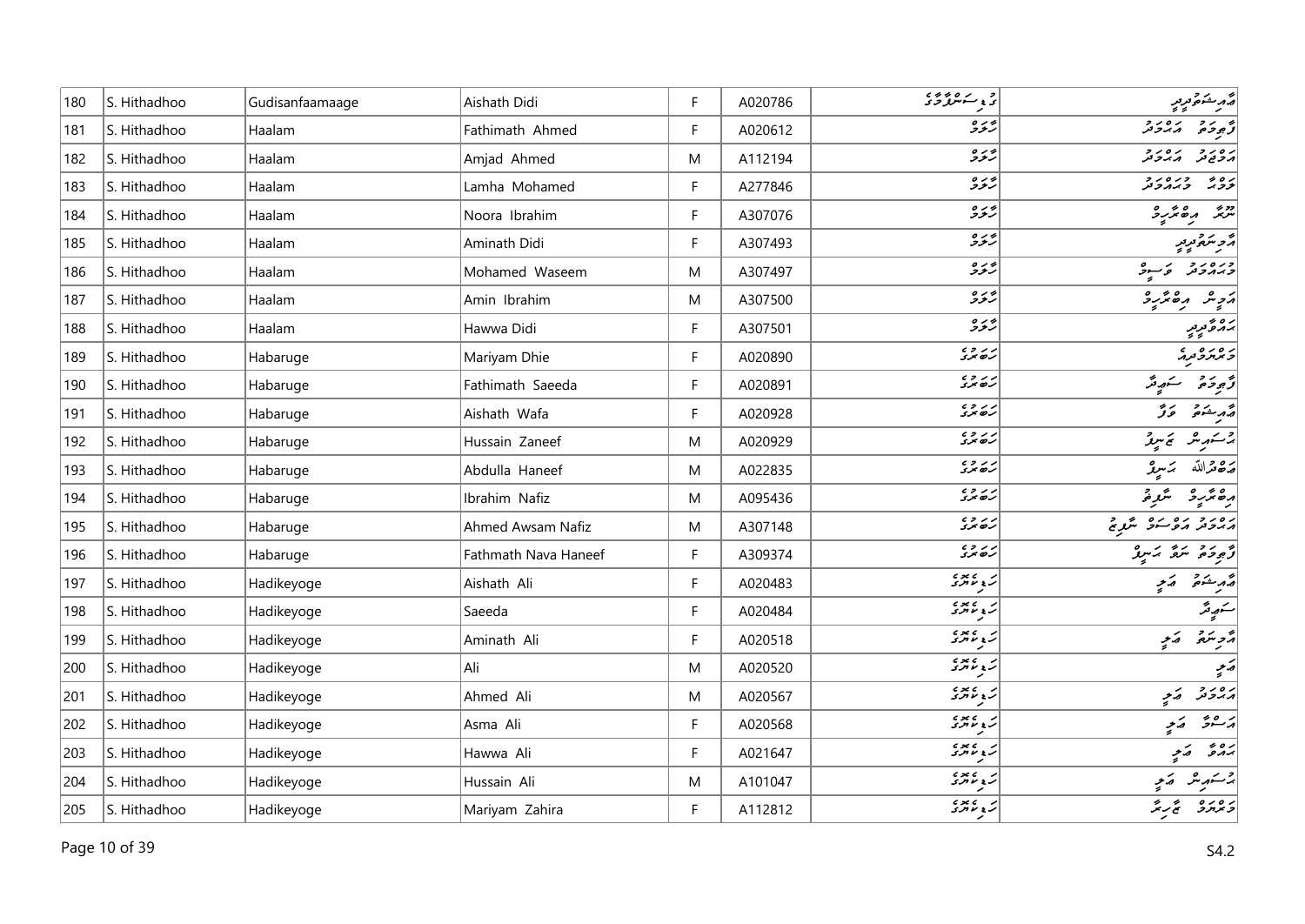| 206 | S. Hithadhoo | Havaanaa         | Hawwa Didi              | F           | A021425 | ىر ئەمە<br>سىرىپىتىر                        | پر ژ و درد<br>  پر ژ و درد                  |
|-----|--------------|------------------|-------------------------|-------------|---------|---------------------------------------------|---------------------------------------------|
| 207 | S. Hithadhoo | Havaanaa         | Abdulla Mohamed         | M           | A021426 | ر پەيتر                                     | مەھىراللە<br>و ر ه ر د<br>تر پروتر          |
| 208 | S. Hithadhoo | Havaanaa         | Ali Abdulla             | M           | A021538 | ر پەيۇ<br>رەڭ ئىش                           | أقه قاديم الله                              |
| 209 | S. Hithadhoo | Havaanaa         | Hassan Shujau           | M           | A164503 | ىر ئەشر                                     |                                             |
| 210 | S. Hithadhoo | Havaanaa         | Shinaah Abdulla         | M           | A308710 | ر پو پژ                                     | حو <i>سر برد وقر</i> الله                   |
| 211 | S. Hithadhoo | Havaanaa         | Fathimath Naseera       | F           | A308717 | ىر ئەس<br>مەھ                               | قرم و ترجيد                                 |
| 212 | S. Hithadhoo | Havaanaa         | Shihaan Abdulla         | M           | A308719 | ر پەيۇ<br>رەڭ ئىش                           | خوتر مَرْهُ قراللّه                         |
| 213 | S. Hithadhoo | Hidhaayaa Manzil | Mariyam Fauziyya        | F           | A020488 | ر قر <del>م</del> ر څر شر <sub>م</sub> و څه | במתכ צהבתת                                  |
| 214 | S. Hithadhoo | Hidhaayaa Manzil | Moosa Ahmed Didi        | M           | A146480 | رِ مُرْتَرُدَ سُرْبِرِ وُ                   | وحث مهاد وترتزير                            |
| 215 | S. Hithadhoo | Hidhaayaa Manzil | Aminath Raya Moosa Didi | $\mathsf F$ | A277837 | ر پژوگر شهې په                              | و د د و و د و ورد د                         |
| 216 | S. Hithadhoo | Hidhaayaa Manzil | Mohamed Roazmeen        | M           | A307330 | ر قەر قەسىم قە                              |                                             |
| 217 | S. Hithadhoo | Hidhaayaa Manzil | Fathimath Hidhaya       | F           | A307333 | - ئۇزۇ ئىز بور<br>بەن <i>ز</i> ىر ئىز بور   | وٌمودَهُ رِمَّرُّرٌ                         |
| 218 | S. Hithadhoo | Hidhaayaa Manzil | Ali Roazneen            | M           | A309001 | ر قر گرځ شر <sub>م</sub> و                  | ر<br>مرد مرد سر مرد مرد مرد مرد استرا       |
| 219 | S. Hithadhoo | Hijaab           | Mariyam Hooriya Hassan  | F           | A277485 | رقع ھ                                       | גם גם כדי סוף גם.<br>בינחבר הינגות האייניות |
| 220 | S. Hithadhoo | Hijaab           | Fathmath Hashma         | F           | A296755 | رِيَّ ھ                                     | ۇي <sub>م</sub> وچە كەشى                    |
| 221 | S. Hithadhoo | Hijaab           | Aishath Hana            | F           | A296756 | رِيَّ ھ                                     | أقهر شوقو المرتقل                           |
| 222 | S. Hithadhoo | Hijaab           | Aminath Ahmed           | F           | A302017 | رِيَّ صَ                                    | و ده ده ده ده د                             |
| 223 | S. Hithadhoo | Hijaab           | Asiyath Hafaafu Hassan  | F           | A366166 | رقع                                         | ەسىدە رود برخى                              |
| 224 | S. Hithadhoo | Honey Com        | Abdulla Jamaal          | M           | A020676 | ئە بىر بەرە<br>ئە                           | مَدَّهْ مَرْ اللَّهُ ۖ مَحْرٌ حَرْ          |
| 225 | S. Hithadhoo | Honey Com        | Mohamed Solah           | M           | A043058 | ر<br>سرچو                                   | ورەرو بەدە<br>ۋىرەرو بىۋە                   |
| 226 | S. Hithadhoo | Honey Com        | Fathimath Zainaa Salaah | F.          | A277945 | ر<br>سرچو                                   | ژوده نم شر بنور                             |
| 227 | S. Hithadhoo | Honey Com        | Ibrahim Zain Salaah     | M           | A277947 | ر<br>سرچو                                   | رە ئرىرو ، ئار شرىر بىدۇر                   |
| 228 | S. Hithadhoo | Honey Com        | Ali Zihaan Salaah       | M           | A277949 | ر<br>سرچو                                   | ړې پر شمر ښوده                              |
| 229 | S. Hithadhoo | Honey Com        | Aminath Miska Rasheed   | F           | A277955 | ر<br>سرچو                                   | و برد و مع بر دور                           |
| 230 | S. Hithadhoo | Honey Com        | Zuraaru Salaah          | M           | A277960 | ئە بىر بەر<br>ئە                            | د پر د<br>سی تنر تنر<br>ىبە بۇر             |
| 231 | S. Hithadhoo | Honey Com        | Shaugee                 | M           | A308226 | ر<br>رسوره د                                | شەدقم تو                                    |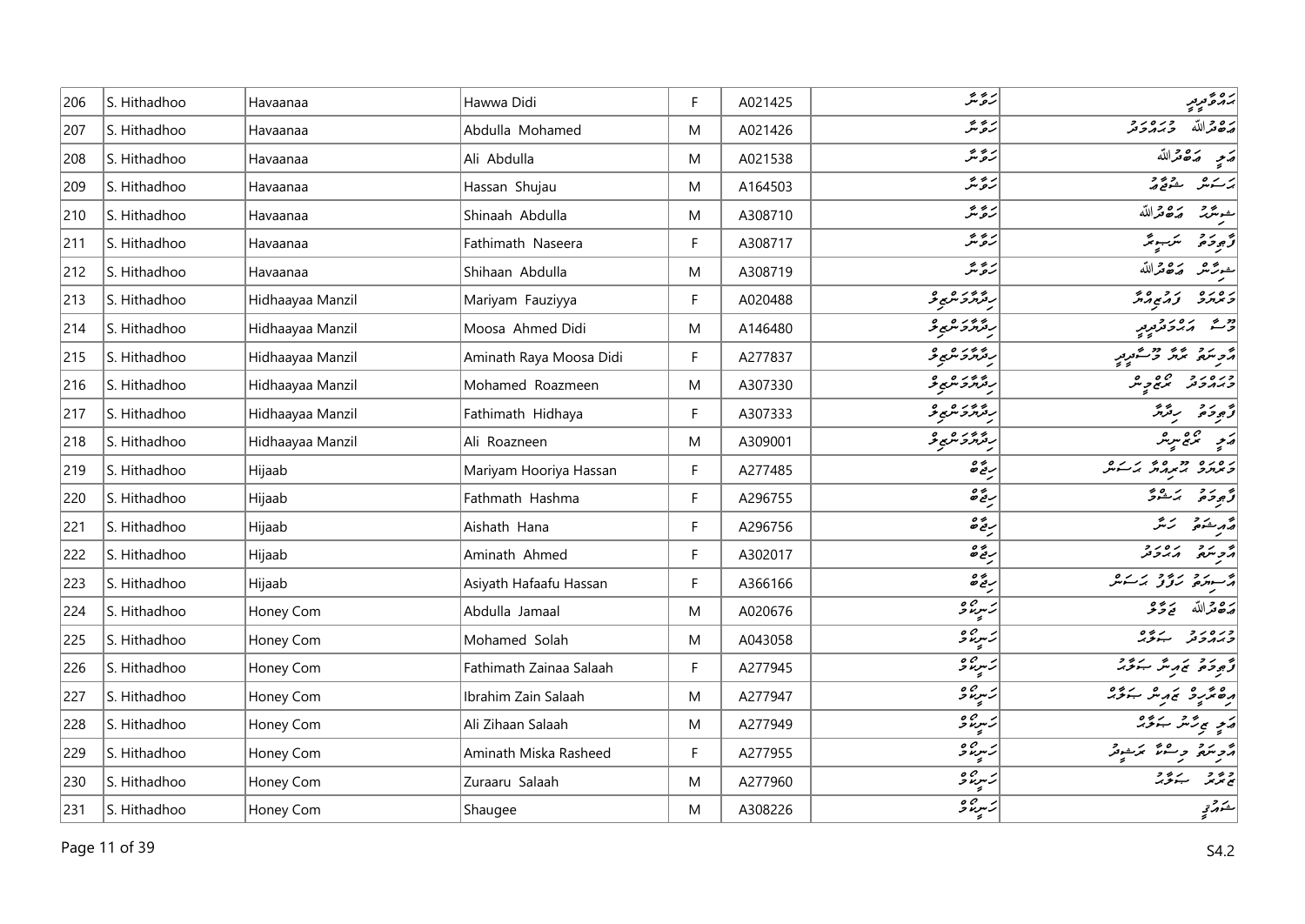| 232 | S. Hithadhoo | Honey Com         | Fathmath Rizna        | F  | A308230 | ر<br>رسم ده<br>د                                       | ۇ بەر ئەرەپتىگە<br>ئىسىمىتىلىكىنىڭ                |
|-----|--------------|-------------------|-----------------------|----|---------|--------------------------------------------------------|---------------------------------------------------|
| 233 | S. Hithadhoo | Honey Com         | Hussain Thifah        | M  | A308232 | ر سرچ ه<br>په سرچ                                      | - ئەسىر بىر<br>ە ئۇ بر                            |
| 234 | S. Hithadhoo | Honey Com         | Mariyam Didi          | F. | A308233 | ر<br>رسم ده<br>س                                       | <br>  تر چربر 3 در در                             |
| 235 | S. Hithadhoo | Honey Com         | Ahmed Sobah           | M  | A308234 | ر<br>سرچو                                              | ره رو دره و                                       |
| 236 | S. Hithadhoo | Honey Com         | Hawwa Nahidha         | F  | A308236 | تسرىمى                                                 | پره پی سرگردگر                                    |
| 237 | S. Hithadhoo | Honey Com         | Mohamed Shareef       | M  | A308239 | ر<br>سرچو                                              | ورەر دىمبۇ                                        |
| 238 | S. Hithadhoo | Honey Com         | Hassan Thaufeeg       | M  | A308240 | ر<br>سرچو                                              | بركستو المروافي                                   |
| 239 | S. Hithadhoo | Honey Com         | Ibrahim Samaah        | M  | A308243 | ر<br>سرچو                                              | أرە ئەر ئەر ئە                                    |
| 240 | S. Hithadhoo | Honey Com         | Ibrahim Falaah        | M  | A308244 | ر سرچ و<br>په سرچ                                      | مەھترىرى زىمى                                     |
| 241 | S. Hithadhoo | Honey Com         | Moosa Jamaal          | M  | A308245 | ر<br>سرچو                                              | در مرور<br>  وستر مح                              |
| 242 | S. Hithadhoo | Honey Com         | Aminath Madheeha      | F  | A308247 | ئە بىر بەر<br>ئە                                       | أأروبتهم وتربا                                    |
| 243 | S. Hithadhoo | Hudhu Fehi        | Mohamed Musthafa      | M  | A027962 | روء پر                                                 | ورەرو وەرە<br><i>جەم</i> ەدىر دىببوتى             |
| 244 | S. Hithadhoo | Hudhu Fehi        | Nasreena Moosa        | F  | A163077 | د وي<br>ر ترو ب                                        | لتركولي المحر المحر المحر المستكم                 |
| 245 | S. Hithadhoo | Hungoogasdhoshuge | Miz'han Ali           | M  | A165231 | و میں دو بر و د<br>رسری <sub>کی</sub> سوفرس            | ح فرشش المستحيث                                   |
| 246 | S. Hithadhoo | Hungoogasdhoshuge | Ibrahim Kalo          | M  | A301812 | و رود ر ه پو د ء<br>رسری <sub>ک</sub> سوتر <i>مر</i> ی | ە ھەمەر 2 مەم<br>بەھەمەر 2 مەم                    |
| 247 | S. Hithadhoo | Hungoogasdhoshuge | Shaan Mohamed Ibrahim | M  | A301819 | و رود ر ه پو د ء<br>رسری <sub>ک</sub> سوتر <i>مر</i> ی | شوه ورورو مصرره                                   |
| 248 | S. Hithadhoo | Hungoogasdhoshuge | Shafa Ali             | F  | A301825 | و سود در ه پر و د<br>مرسونۍ سونتورۍ                    | خترق الكامج                                       |
| 249 | S. Hithadhoo | Ikleeluge         | Abdul Gayyoom Ibrahim | M  | A026339 | پر ناموڅۍ<br> <br>  سرچينې                             | ر ٥ ٥ ٥ ٥ ٥ ٥ ٠٥<br>۵ ته تر تر تر در در<br>ەھەرىر |
| 250 | S. Hithadhoo | Ikleeluge         | Mohamed Ibrahim       | M  | A033263 | در ما پوځه د<br>ر                                      | و ره ر د<br><i>د بر</i> پر تر<br>مەھمەرد          |
| 251 | S. Hithadhoo | Ikleeluge         | Abdulla Miyaz         | M  | A094527 | ىر ئەمرىزى<br>س                                        | ر پر ہ<br>ەھىراللە                                |
| 252 | S. Hithadhoo | Ikleeluge         | Aishath Zeenath       | F  | A161300 | ەر ئەمەدى<br>مەسمەدى                                   | وكرمشكم والمتمر                                   |
| 253 | S. Hithadhoo | Ikleeluge         | Fauziyya Ibrahim      | F  | A302260 | ە ئەمەدى<br>بر ئامورى                                  | נג <sub>א</sub> ת הפתיכ                           |
| 254 | S. Hithadhoo | Ikleeluge         | Ali Nihad             | M  | A302269 | د ره موڅه د<br>ر                                       | ە ئەس سەرتىقىد<br>مەسىر                           |
| 255 | S. Hithadhoo | Ikleeluge         | Hussain Ali           | M  | A302270 | وينموخو                                                | برسكهر شركر                                       |
| 256 | S. Hithadhoo | Ikleeluge         | Hassan Naasih         | M  | A302273 | ەر ئاموچە<br>بر ئاموچە                                 | برسەيىتە                                          |
| 257 | S. Hithadhoo | Janbumaage        | Hussain Manika        | M  | A020491 | ر ه د و »<br>نح سره تر د                               | جر سەمە بىرىدىگە                                  |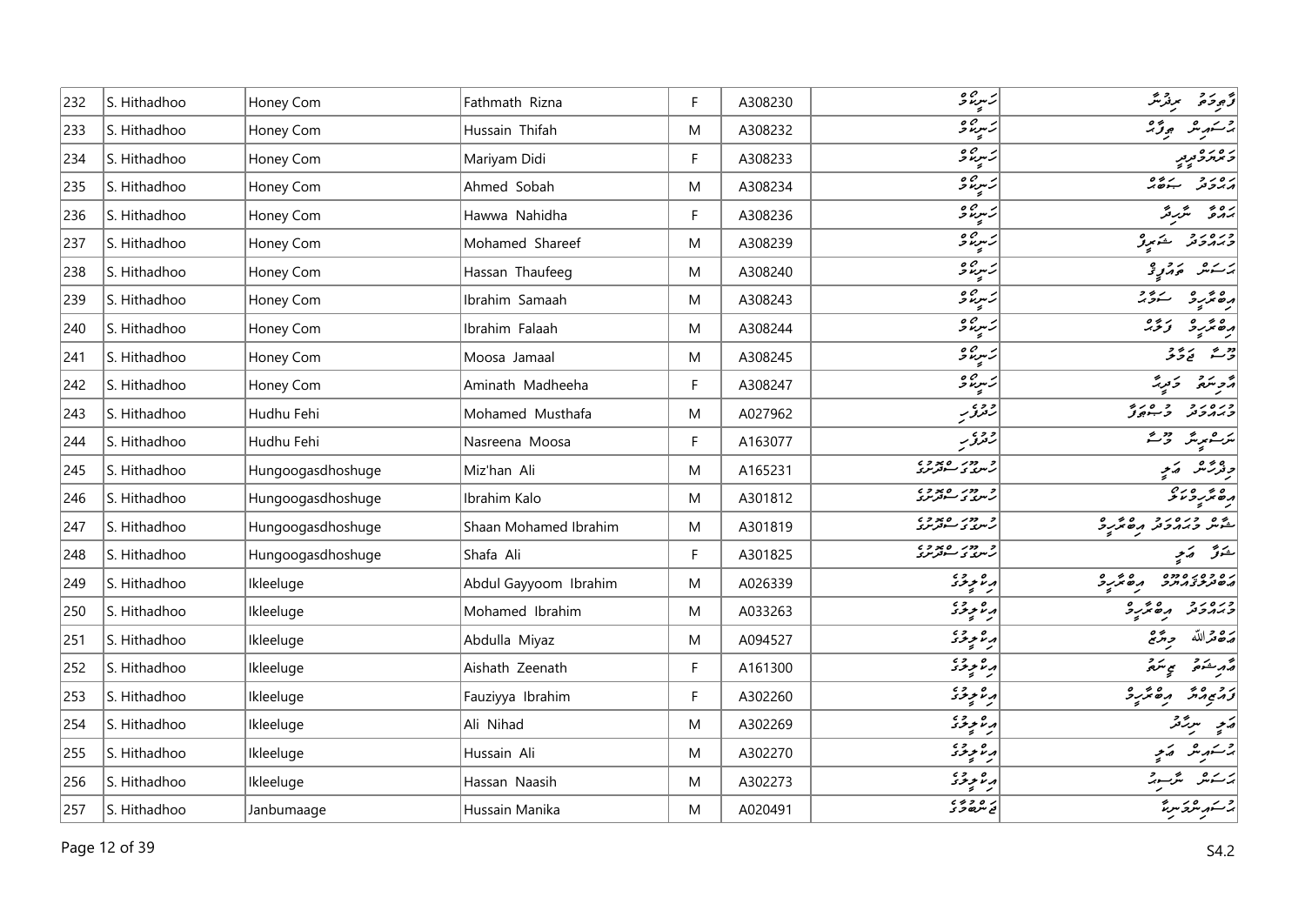|              |              |                        |                 |         |                                        | دەرە جەمرە                                                        |
|--------------|--------------|------------------------|-----------------|---------|----------------------------------------|-------------------------------------------------------------------|
|              |              |                        |                 |         |                                        |                                                                   |
| S. Hithadhoo | Janbumaage   | Mohamed Hussain        | M               | A022867 |                                        | ورەرو ورىدىر                                                      |
| S. Hithadhoo | Janbumaage   | Ibrahim Hussain        | M               | A065051 | ر ه د و »<br>تع سره تر د               | رەنزىر ئىسكىر                                                     |
| S. Hithadhoo | Janbumaage   | Mohamed Aneel          | M               | A099533 | ر ه و و »<br>قع سرچ و ی                | כממכני היית                                                       |
| S. Hithadhoo | Janbumaage   | Mohamed Haneen Ibrahim | M               | A306543 | ر ه د و و ،<br>تع سر <del>ه</del> تر د | وره رو رسر شهره مهم برد                                           |
| S. Hithadhoo | Janbumaage   | Fathimath Afza         | F               | A306544 | ر ه د د »<br>د سره ژ د                 | توجدة روية                                                        |
| S. Hithadhoo | Janbumaage   | Ahmed Hunain Ibrahim   | M               | A306959 | ر ه د د »<br>د سره تر د                | גפנק גיעגיל גם ליב                                                |
| S. Hithadhoo | Javaahiru    | Waseefa Hassan         | F               | A101745 | ئە ئەرىپى<br>م                         | لاسبوق الاسكانكر                                                  |
| S. Hithadhoo | Jeminee      | Mohamed Zahir          | M               | A043453 | قح حر سر<br>م                          | ورەرو ئەرىر                                                       |
| S. Hithadhoo | Jeminee      | Ahmed Zahir            | M               | A062139 |                                        | أرور والمحار والمحمد                                              |
| S. Hithadhoo | Jeminee      | Hussain Zahir          | M               | A063837 | قے <i>ح</i> ر سر<br>مر                 | يز سكر مثل التجاريخه                                              |
| S. Hithadhoo | Kabbaabuge   | Ali Shareef            | M               | A001478 | 50001                                  | ړې خو <i>بې</i> رو                                                |
| S. Hithadhoo | Kabbaabuge   | Nasheedha Hassan       | F.              | A019712 | 50001                                  | للركومي كالمركب كالمركب                                           |
| S. Hithadhoo | Kabbaabuge   | Hawwa Dhiye            | F               | A019754 | 50001                                  | پروڅورنگر                                                         |
| S. Hithadhoo | Kabbaabuge   | Abdulla Nazeer         | M               | A019756 | 50001                                  | رەقەللە س <i>ىنپ</i> ر                                            |
| S. Hithadhoo | Kabbaabuge   | Mariyam Ameena         | F.              | A019791 | 50001                                  | د ەرە بەر ش                                                       |
| S. Hithadhoo | Kabbaabuge   | Kadha Dhie             | F               | A019823 | 50000                                  | ئەھرىرىم                                                          |
| S. Hithadhoo | Kabbaabuge   | Hussain Zareer         | M               | A027490 | 50001                                  | يمسكر مكافي فيريثر                                                |
| S. Hithadhoo | Kabbaabuge   | Mohamed Yaeesh Ali     | M               | A165789 | 50001                                  | כנסגב תקביל הב                                                    |
| S. Hithadhoo | Kabbaabuge   | Mohamed Zayaan Waheed  | M               | A277518 | 50001                                  | ور و د و د پره د بر د<br>د بربرد تر بربر کوبرنر                   |
| S. Hithadhoo | Kabbaabuge   | Mariyam Minan Waheed   | $\mathsf F$     | A277519 | 50000                                  | ويمهزو ويترش وبيتر                                                |
| S. Hithadhoo | Kabbaabuge   | Aishath Waheed         | F               | A302218 | 50001                                  | أقهر شده وكرفر                                                    |
| S. Hithadhoo | Kabbaabuge   | Aminath Saman Waheed   | F               | A302220 | 50001                                  | أأوسم المركز وكالمحمد                                             |
| S. Hithadhoo | Kabbaabuge   | Fathimath Zeen Maahir  | F               | A316860 | 50001                                  | أزَّوِدَةَ بِإِسْ دَّرِيزٌ                                        |
| S. Hithadhoo | Kabbaabuge   | Fathimath Zeew Waheed  | F               | A340992 | 50001                                  | توجد ياء ويد                                                      |
| S. Hithadhoo | Kahsurige    | Mariyam Eman Iqbal     | F               | A323951 | ئەدرىيە                                | دەرە بەۋش بەۋە                                                    |
|              | S. Hithadhoo | Janbumaage             | Mariyam Hussain | F       | A020529                                | ر ه د و و ،<br>ق سره تر د<br>ر ه د و و ،<br>تع سره تر د<br>اقحوسر |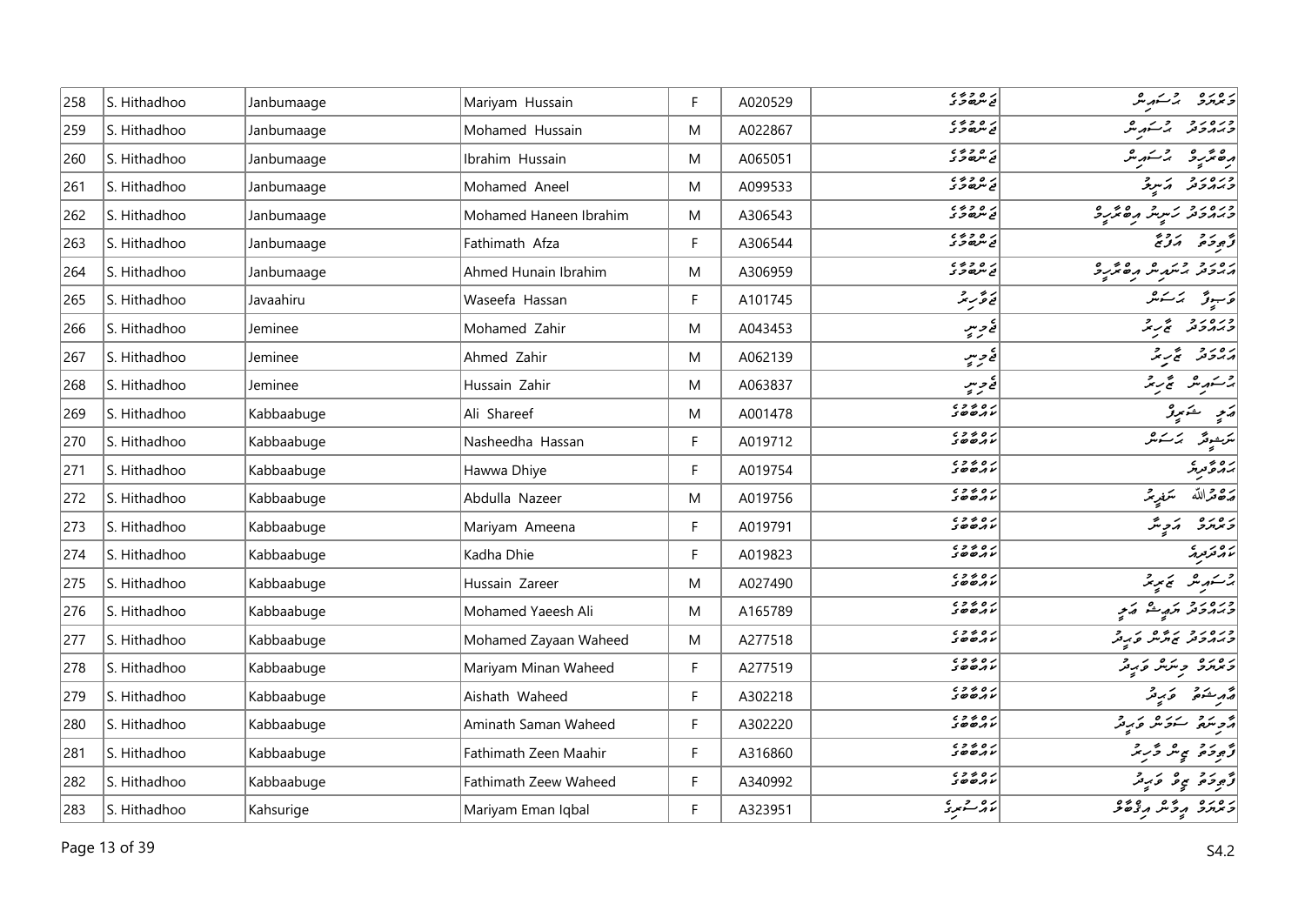| 284 | S. Hithadhoo | Kanahadhunge | Khadeeja Hassan             | F           | A019731 | ر بر بر و ه ،<br>با سربرتوسری | ترىرى <i>غ يەستەنگ</i>                                                                                         |
|-----|--------------|--------------|-----------------------------|-------------|---------|-------------------------------|----------------------------------------------------------------------------------------------------------------|
| 285 | S. Hithadhoo | Kanahadhunge | Mohamed Ihsan               | M           | A019799 | ر ر ر و ه ،<br>را سربر توسری  | ورەرو مەئسگىر                                                                                                  |
| 286 | S. Hithadhoo | Kanahadhunge | Aishath Hassan              | F           | A019910 | ر پر بر و ه پ<br>با سرپرتوسری | مەر ئىك ئەسكەش                                                                                                 |
| 287 | S. Hithadhoo | Kanahadhunge | Abdulla Sinaan              | M           | A019911 | ر بر ر و ه ،<br>با سربرتبرسری | رَة قرالله سومَّرْش                                                                                            |
| 288 | S. Hithadhoo | Kanahadhunge | Fathmath Dhiye              | F           | A295432 | ر ر ر و ه ،<br>را سرر ترسری   | ۇ ب <sub>ە</sub> ر ئەھمىرىگە                                                                                   |
| 289 | S. Hithadhoo | Kanahadhunge | Mohamed Thakhkhan           | M           | A295439 | ر ر ر و ه ،<br>را سرر ترسری   | و ر ه ر و ر ه د و<br><i>د ب</i> ر د تر <sub>م</sub> و د ش                                                      |
| 290 | S. Hithadhoo | Kanahadhunge | Aishath Siyana              | F           | A295452 | ر ر ر و ه ،<br>را سرر ترسری   | أقرم شوقر المستقرمتر                                                                                           |
| 291 | S. Hithadhoo | Kanahadhunge | Ahmed Sameeu                | M           | A295453 | ر ر ر و ه ،<br>ما سربر تعریبی | ړه رول کروړ                                                                                                    |
| 292 | S. Hithadhoo | Kanahadhunge | Mohamed Iyad Ibrahim        | M           | A295454 | ر پر بر و ه پ<br>با سرپرتوسری | כממכני מתני תסתיכ                                                                                              |
| 293 | S. Hithadhoo | Kanahadhunge | Aminath Minhath Hussain Ali | F           | A366125 | ر ر ر و ه ،<br>را سرر توسری   | أدويتم وبثرتم بمسربكه أو                                                                                       |
| 294 | S. Hithadhoo | Kasabuge     | Ahmed Mohamed               | M           | A019202 | بأسكوي                        | ג סגב בג סגב<br>הגבע בגהבע                                                                                     |
| 295 | S. Hithadhoo | Kasabuge     | Hassan Jaaweed              | M           | A020813 | برسەدى                        | پرسەش قے م <sub>و</sub> فر                                                                                     |
| 296 | S. Hithadhoo | Kasabuge     | Aishath Mohamed             | $\mathsf F$ | A020814 | $50 - 7$                      | ه در دره دره<br>په شوه در درد                                                                                  |
| 297 | S. Hithadhoo | Kasabuge     | Ibrahim Faisal              | M           | A020815 | بریرد ،                       | رە ئەر ئەب                                                                                                     |
| 298 | S. Hithadhoo | Kasabuge     | Hussain Shafeeq             | M           | A021073 | بریرد ،                       | چە سەر سىر ئىستىر بىر ئىستان ئىستان ئىشتان ئىشتان ئىشتان ئىشتان ئىشتان ئىشتان ئىشتان ئىشتان ئىشتان ئىشتان ئىشت |
| 299 | S. Hithadhoo | Kasabuge     | Mariyam Zareena             | $\mathsf F$ | A062861 | برسەدى                        | و محمده سم محمد محمد محمد محمد                                                                                 |
| 300 | S. Hithadhoo | Kasabuge     | Hawwa Rajna                 | F           | A307549 | برسەدى                        | برە ئەسىم ئىر                                                                                                  |
| 301 | S. Hithadhoo | Kasabuge     | Moosa Asadh                 | M           | A307551 | برسەدى                        | وژنځ پر ۱۳۵۵ و                                                                                                 |
| 302 | S. Hithadhoo | Kasabuge     | <b>Ahmed Aaish Naseer</b>   | M           | A341168 | بأسكوي                        | גפנד הקים תהיה                                                                                                 |
| 303 | S. Hithadhoo | Khareefeege  | Fathimath Dhie              | F           | A020461 | زىررى<br>                     | و محمود مرکز<br>محمود محمود م                                                                                  |
| 304 | S. Hithadhoo | Khareefeege  | Ahmed Nadeem                | M           | A020537 | زېږږ <sup>ي</sup><br>ځېږ      | رەرو ئېرو                                                                                                      |
| 305 | S. Hithadhoo | Khareefeege  | Hawwa Najma                 | F           | A021443 | زىرد ئ                        | رە بەرە بەر<br>بەرگە سرچار                                                                                     |
| 306 | S. Hithadhoo | Khareefeege  | Aishath Rasheeda            | F           | A085835 | زېږږ <sup>ي</sup><br>په پېړنې | لأرشكم كمرشوش                                                                                                  |
| 307 | S. Hithadhoo | Khareefeege  | Mohamed Najmi               | M           | A124488 | ز برو د<br>په په              | و ره ر و<br><i>و پر پر</i> تر<br>ر و<br>سرچ ج                                                                  |
| 308 | S. Hithadhoo | Khareefeege  | Aminath                     | F           | A307022 | زېږږ <sup>ي</sup><br>ځېږ      | أأرمره                                                                                                         |
| 309 | S. Hithadhoo | Khareefeege  | Abdulla Naweed              | M           | A307025 | زېږږ <sup>ي</sup><br>         | حَدَّقَة مَعِيضًا                                                                                              |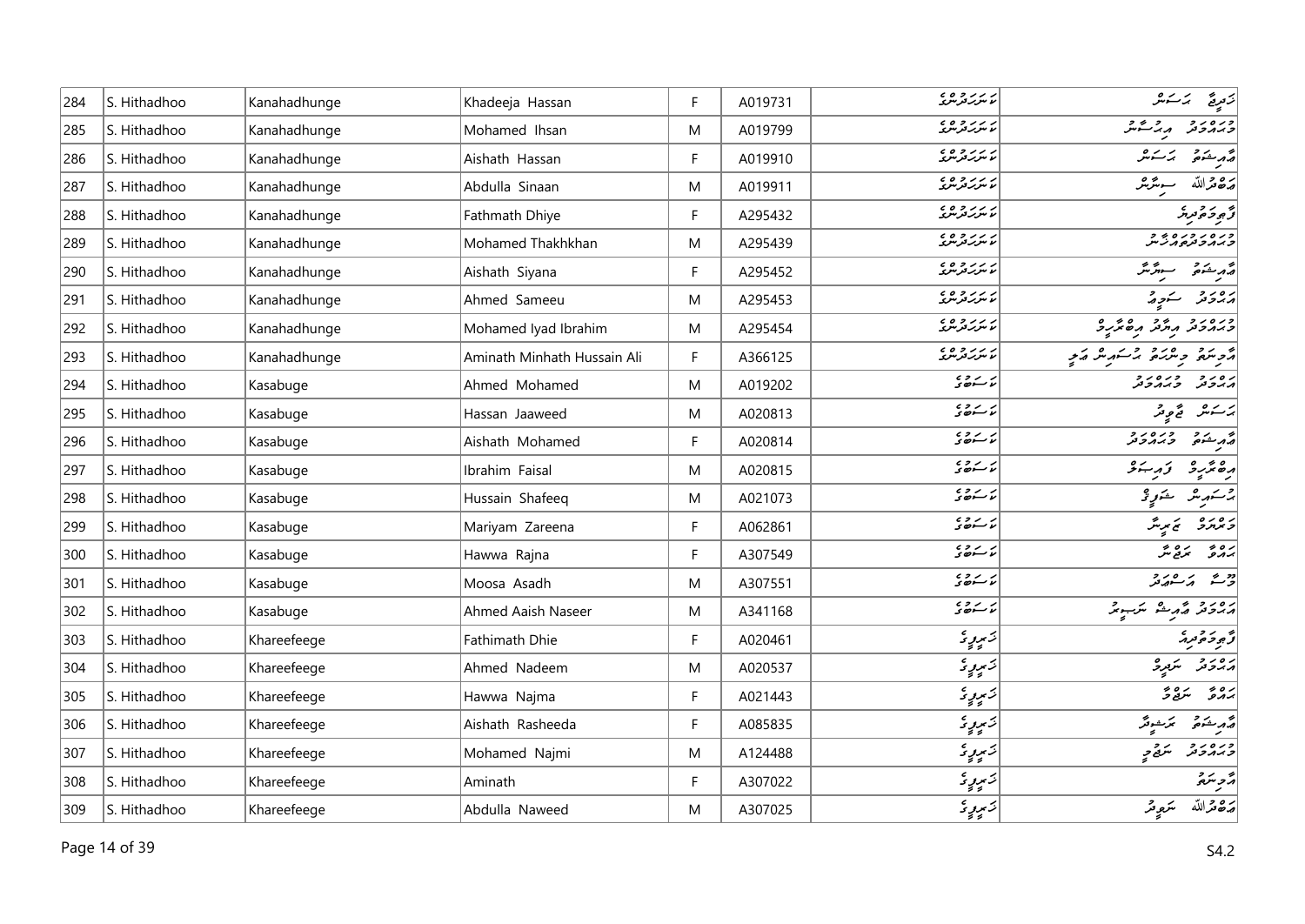| 310 | S. Hithadhoo | Kharudhaluge | Jameela Manike           | F  | A020672 | بر ور و ،<br>تر مرتر و ،             | ئے <sub>تو</sub> تَرَکَرَ سربز                                                                       |
|-----|--------------|--------------|--------------------------|----|---------|--------------------------------------|------------------------------------------------------------------------------------------------------|
| 311 | S. Hithadhoo | Kharudhaluge | Ahmed Hussain            | M  | A111519 | بر ور و ،<br>تر برترنو <sub>ک</sub>  | ره رو د کرده                                                                                         |
| 312 | S. Hithadhoo | Kharudhaluge | Mariyam Zamath Hussain   | F. | A125145 | ز ور و ،<br> ز برترنو د              | 1010 1010 1010                                                                                       |
| 313 | S. Hithadhoo | Kharudhaluge | Hussain Ahmed            | M  | A307990 | ژ ژ ژ ژ ژ<br>  ژ برترنوی             | ير شهر شهر المراجعة المراجعة المراجعة المراجعة المراجعة المراجعة المراجعة المراجعة المراجعة المراجعة |
| 314 | S. Hithadhoo | Kharudhaluge | Moosa Manik              | M  | A307998 | بر ور و ،<br>تر مرتر و ،             | در مشركة مريد<br>مراجع                                                                               |
| 315 | S. Hithadhoo | Kharudhaluge | Fathimath Ahlam          | F  | A342012 | بر ور و ،<br>نر مرتوبو ی             | $55.70$ $25.9$                                                                                       |
| 316 | S. Hithadhoo | Kibimaage    | Nasra Ibrahim            | F  | A020490 | ده وی<br>رم                          |                                                                                                      |
| 317 | S. Hithadhoo | Kibimaage    | Ibrahim Moosa Didi       | M  | A020570 | ده و د<br>رخ                         | رە ئەر ئەستەر بىر<br>بەھەر بەر ئەستەر ئە                                                             |
| 318 | S. Hithadhoo | Kibimaage    | Aminath Azmeela          | F  | A065649 | ره<br>موځون                          |                                                                                                      |
| 319 | S. Hithadhoo | Kibimaage    | Fathmath Faruhath        | F  | A096943 | $550\nu$                             | 5151<br>و مر د<br>اقرامو خاص                                                                         |
| 320 | S. Hithadhoo | Kibimaage    | Mariyam Ali              | F  | A307459 | 550y                                 | د ۱۵ د مړ                                                                                            |
| 321 | S. Hithadhoo | Kibimaage    | Hawwa Rasheeda           | F  | A307462 | $550\nu$                             | رەپە كەنبەن <i>گ</i>                                                                                 |
| 322 | S. Hithadhoo | Kudhehimaage | Shabnam Rasheed          | F  | A019802 | د ،<br>  مورځ د                      | شەھ سىر سىر سىر ئىر                                                                                  |
| 323 | S. Hithadhoo | Kudhehimaage | Aishath Mohamed          | F  | A019906 | د په په په<br>  ما تعرير د په        | ه دره دره دره                                                                                        |
| 324 | S. Hithadhoo | Kudhehimaage | Ahmed Naseer             | M  | A111924 | د ۽ په ۽<br>موريز د                  | ره رو سکه پر                                                                                         |
| 325 | S. Hithadhoo | Kudhehimaage | Mohamed Shareef          | M  | A123820 | د په په<br>  مونرو د                 | ورەرو شەرو                                                                                           |
| 326 | S. Hithadhoo | Kudhehimaage | Mariyam Raya             | F  | A130468 | و ، په ،<br>  مورڅ د                 | برمجرجر<br>ر ه ر ه<br><del>د</del> بربرگ                                                             |
| 327 | S. Hithadhoo | Kudhehimaage | Fathimath Shakeela       | F. | A130591 | ئۇرگە ئ                              | توجوخو المشرقة                                                                                       |
| 328 | S. Hithadhoo | Kudhehimaage | Aishath Lifsan           | F. | A155480 | د ی په په<br>  ما تعریر د ی          | ە مەندە بورىسى                                                                                       |
| 329 | S. Hithadhoo | Kudhehimaage | Aishath Nahudha Naseer   | F  | A277459 | تۇرگە ئە                             | ە ئەسكە ئەرەق ئىرسوم                                                                                 |
| 330 | S. Hithadhoo | Kudhehimaage | Ahmed Zayaan             | M  | A277474 | د ، به ،<br>  ما فربر <del>د</del> د | גם ג' בי המיית.<br>הגבית המיית                                                                       |
| 331 | S. Hithadhoo | Kudhehimaage | Mohamed Lisaam           | M  | A295425 | د ۽ په ۽<br>موريز د                  | ورەرو بورگو                                                                                          |
| 332 | S. Hithadhoo | Kurangi      | Hassan Shareef           | M  | A131610 | الأعرسير                             | ىزىكىش ئىقلىرى                                                                                       |
| 333 | S. Hithadhoo | Kurangi      | Fathmath Jaahath Shareef | F  | A277396 | لأتمرسعه                             | و دو درو شهرو                                                                                        |
| 334 | S. Hithadhoo | Kurangi      | Ali Evan Shareef         | M  | A277405 | لأعرسعه                              | ړې ږوگر ځېږو                                                                                         |
| 335 | S. Hithadhoo | Kurangi      | Rugiyya Ibrahim          | F. | A301881 | الأعرسير                             | برورش رەئزرو                                                                                         |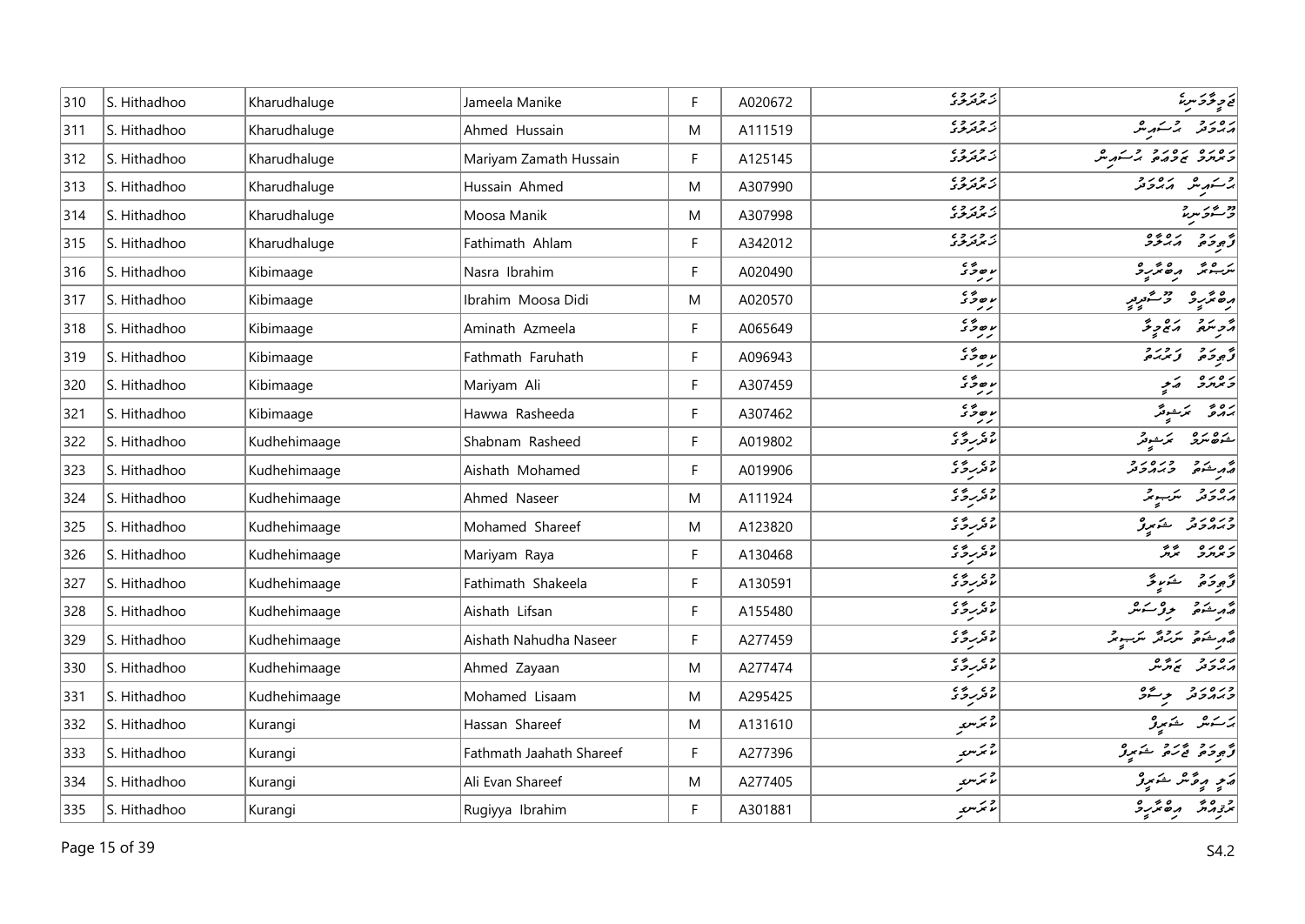| 336 | S. Hithadhoo | Kurangi          | Mohamed Ayaaz         | M  | A301889 | تزيير                           | כנסנכ נבכ                                  |
|-----|--------------|------------------|-----------------------|----|---------|---------------------------------|--------------------------------------------|
| 337 | S. Hithadhoo | Kuribeege        | Ahmed Nazeef          | M  | A019758 | و<br>ما مرحو <sup>ي</sup>       | روز تر تریمو و                             |
| 338 | S. Hithadhoo | Lilac            | Aminath Shaheema      | F. | A020561 | وترثا                           | أأزجر سكاريخ                               |
| 339 | S. Hithadhoo | Lilac            | Hussain Aman Zuhair   | M  | A278003 | وڈرا                            | ج سکه شرکت می شهر می                       |
| 340 | S. Hithadhoo | Lilac            | Mohamed Faris Zuhair  | M  | A307656 | جزيره                           | ورەرد ۋېرے چركرچ                           |
| 341 | S. Hithadhoo | Lilac            | Mariyam Afza Zuhair   | F  | A341003 | جرخره                           | - 2010 152 2016                            |
| 342 | S. Hithadhoo | Maahala          | Hawwa Zahira          | F  | A020766 | ۇرىز                            | برە ئەرىتە                                 |
| 343 | S. Hithadhoo | Maahala          | Aishath Ali           | F  | A020844 | ۇزى                             | $\frac{1}{2}$ $\frac{2}{3}$ $\frac{2}{3}$  |
| 344 | S. Hithadhoo | Maahala          | Aminath Zahira        | F. | A020859 | ۇرىخە                           | أأرمزهم<br>ىچ بەتتىر                       |
| 345 | S. Hithadhoo | Maahala          | Ahmed Fareed          | M  | A020914 | ۇرىز                            | برەر ئەيرىر                                |
| 346 | S. Hithadhoo | Maahala          | Fathmath Asiya        | F  | A309160 | ۇرىز                            | رمح سەدىگە<br>وحجوحهم                      |
| 347 | S. Hithadhoo | Maahala          | Mariyam Zoona         | F  | A309161 | ۇزى                             | دو پر<br>سی سر<br>ر ه بر ه<br>د بربرگ      |
| 348 | S. Hithadhoo | Maahala          | Zulaikha              | F  | A309162 | ۇرىز                            | ح ئۇم <sup>ر</sup> گە<br>م                 |
| 349 | S. Hithadhoo | Maahala          | Khadheeja Abdulla     | F  | A309164 | ۇرىز                            | نزىرىچ<br>ەگەقراللە                        |
| 350 | S. Hithadhoo | Maahala          | Ibrahim Abdulla       | M  | A309165 | ۇزى                             | أرقع تحريح وكالحدالله                      |
| 351 | S. Hithadhoo | Maahala          | Sabeeha Abdulla       | F  | A309166 | ۇرىخە                           | بنويج مكافقه                               |
| 352 | S. Hithadhoo | Maahala          | Aminath Saba Mohamed  | F  | A309168 | ۇزى                             | أرمز به دره دو                             |
| 353 | S. Hithadhoo | Maahala          | Mohamed Nasih         | M  | A309169 | ۇرىز                            | ورەرو ئوسور                                |
| 354 | S. Hithadhoo | Maahala          | Aishath Nuha          | F  | A342189 | ۇزى                             | سرجر<br>پ <sup>و</sup> پر ڪوي <sub>و</sub> |
| 355 | S. Hithadhoo | Maahee           | Ahmed Zahir           | M  | A056413 | وسمية<br>مح                     | رەرو ئېرىر                                 |
| 356 | S. Hithadhoo | Maahee           | Sajaaya Ahmed         | F  | A349504 | $\frac{1}{2}$                   | ر د د به در د<br>سوټی که برونر             |
| 357 | S. Hithadhoo | Maahinna         | Ibrahim Azheem        | M  | A021578 | ۇ <i>ر</i> ىگرىئە               | أرە ئۆر ئەس ئە                             |
| 358 | S. Hithadhoo | Maahinna         | Mohamed Inaz          | M  | A065066 | ۇرىۋىتر                         |                                            |
| 359 | S. Hithadhoo | Maahinna         | Ahmed Dhanish Inaz    | M  | A278510 | ۇ <sub>سە</sub> بىرىتر          | رەرد ئرمرىش رىگەنج<br>مەدونر ئرمرىش رىگەنج |
| 360 | S. Hithadhoo | Marine Gold Aage | Aminath Shareefa      | F  | A082299 | ه وه وه و و و<br>د برسرد مرو اړ | أأترجم المستمرقر                           |
| 361 | S. Hithadhoo | Marine Gold Aage | Saifullah Ali Shaheed | M  | A309269 | ه وه وه وه و<br>د برسد و و و د  | كەرتراللە كەمچ شەرپىر                      |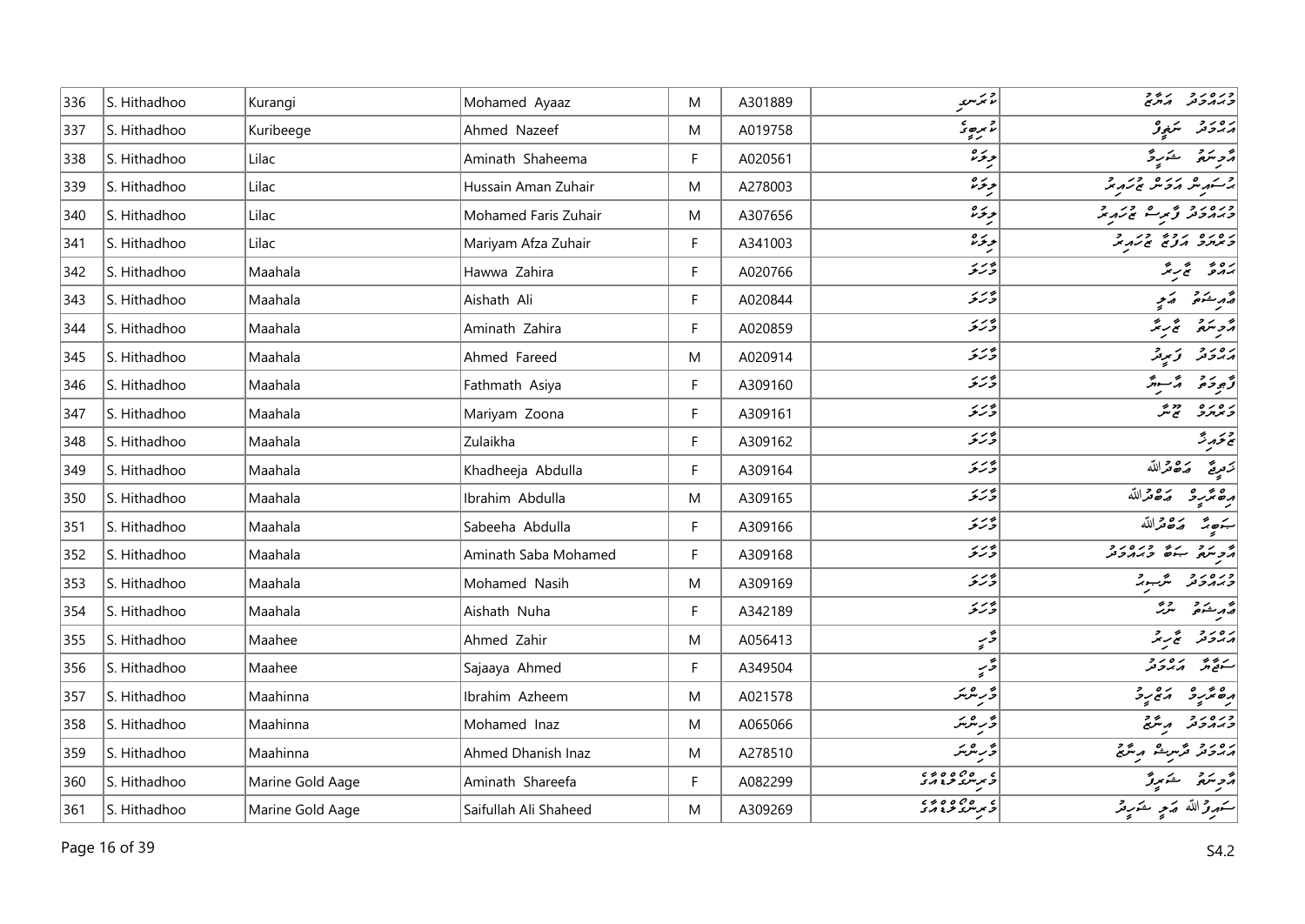| 362 | S. Hithadhoo | Marine Gold Aage | Asadulla Ali Shaheed | M           | A330371 | ، وہ وہ وہ<br>تر پر سر تر وہ دی  | وَسَعَقَدْاللَّهُ وَسِيَّ حَسَنِ وَتَرَ                      |
|-----|--------------|------------------|----------------------|-------------|---------|----------------------------------|--------------------------------------------------------------|
| 363 | S. Hithadhoo | Marine Gold Aage | Mohamed Anoof Ali    | M           | A365269 | ، ره ۵ وه و ،<br>د برس و ۶ و و د | כנסגב גמפס גב                                                |
| 364 | S. Hithadhoo | Mehefil          | Hawwa Dhie           | F           | A018133 | ئۇ ئ <sub>و</sub> رى             | ره د پر<br>بر <sub>م</sub> رگورد                             |
| 365 | S. Hithadhoo | Mehefil          | Ali Ihusan           | M           | A102144 | ئەربۇ                            | ەير مەشقىر                                                   |
| 366 | S. Hithadhoo | Mehefil          | Abdulla Muaz         | M           | A161533 | ئەربۇ                            | ەھىراللە<br>و بو و<br>مرکز فر                                |
| 367 | S. Hithadhoo | Mehefil          | Hussain lyaz         | M           | A271715 | ئەربۇ                            | برستىرىنى پرېژىنگ                                            |
| 368 | S. Hithadhoo | Mehefil          | Aishath Afa          | F           | A271717 | <i>۽ جو</i> عر                   | پ <sup>و</sup> پر شوی <sub>ح</sub><br>ىرىچ                   |
| 369 | S. Hithadhoo | Mehefil          | Dhon Rahaa           | M           | A309106 | ە ئىمر بۇ                        | ير <i>ه پر</i> ېژ                                            |
| 370 | S. Hithadhoo | Mehefil          | Ibrahim Aalam        | M           | A309128 | ئەربۇ                            | ە ھەترىر <sup>ە</sup><br>ەردە                                |
| 371 | S. Hithadhoo | Mehefil          | Fathimath Athfa      | F           | A309135 | ئەربۇ ئى                         | توجدة المعجمة                                                |
| 372 | S. Hithadhoo | Mehefil          | Arsham Afeef         | M           | A413172 | د ژو ژ                           | أروحية وكالمحفية                                             |
| 373 | S. Hithadhoo | Memoasaage       | Fazna Ibrahim        | $\mathsf F$ | A020477 | ې <i>۶ په ۶</i>                  | وسمع مقبره                                                   |
| 374 | S. Hithadhoo | Memoasaage       | Zaamaa Hassan Saeed  | $\mathsf F$ | A277831 | ە ئەھمىيە<br>مەنزىسى             | چ ئەسەھە سەمەتى                                              |
| 375 | S. Hithadhoo | Memoasaage       | Zimaam Khalid        | M           | A277832 | ې <i>۶۴ م</i> ونې                | ىر ئۇ ئۇ ئۇ ئۇ                                               |
| 376 | S. Hithadhoo | Mirihimaage      | Naseema Mohamed      | F           | A020644 | ا و بور و ء<br>ا و بور و د       | و ر ه ر و<br>تر پر ژ تر<br>  مترسوقته                        |
| 377 | S. Hithadhoo | Mirihimaage      | Hawwa Khalida        | F           | A020646 | و بور دی<br>ر ر ر                | رەپ زېر                                                      |
| 378 | S. Hithadhoo | Mirihimaage      | Jamsheeda Mohamed    | F           | A020687 | او بوروی<br>او بوروی             | ره ش <sub>و</sub> تر وبره رو<br>قارش <sub>و</sub> تر وبردوتر |
| 379 | S. Hithadhoo | Mirihimaage      | Maryam Naseera       | F           | A020706 | او برروی<br><u>درو</u> ی         | و مرده سرب پر                                                |
| 380 | S. Hithadhoo | Mirihimaage      | Hussain Haneef       | M           | A020811 | <br> و بور د د د                 | يزخير شريدتي برسير                                           |
| 381 | S. Hithadhoo | Mirihimaage      | Ali Mohamed          | M           | A055948 | او برروی<br><u>ربر</u>           |                                                              |
| 382 | S. Hithadhoo | Mirihimaage      | Hassan Mohamed       | M           | A141268 | د برر دي<br>ر برر د              | يركس وره رو                                                  |
| 383 | S. Hithadhoo | Mohareege        | Mohamed Ibrahim      | M           | A027791 | پرسه په<br>خرسمپرئ               | כנסני השתניק                                                 |
| 384 | S. Hithadhoo | Mohareege        | Hassan Ibrahim       | M           | A037311 | بور<br>حرسم پر                   | برسكش مرەمجرىرى                                              |
| 385 | S. Hithadhoo | Mohareege        | Ahmed Azleen         | M           | A093558 | بور<br>حرسم پر                   | أرەر دە ئەر                                                  |
| 386 | S. Hithadhoo | Mohareege        | Ibrahim Amjadh       | M           | A157694 | پور پر ي<br>  چرنر پرې           | ە ھەترىرى<br>بر ھەترىرى<br>پر 9 پر ج<br>مرکز تحد             |
| 387 | S. Hithadhoo | Mohareege        | Mariyam Rifgaa       | F           | A277522 | بور<br>حرسم پر                   | و وره مروتو                                                  |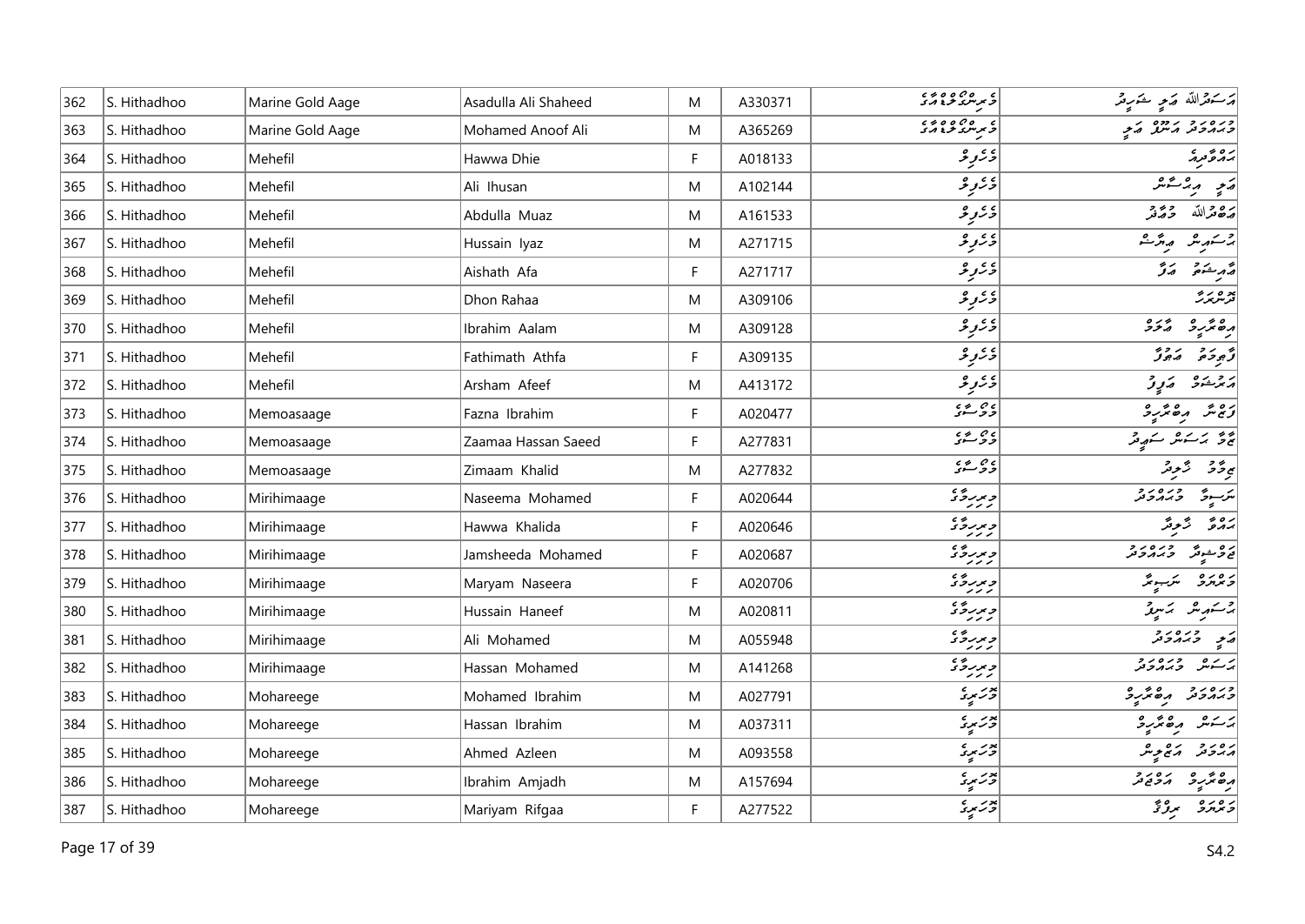| 388 | S. Hithadhoo | Mohareege      | Usama Mohamed            | M           | A277524 | بور<br>حرسم پر                      | و ر ه ر د<br>تر پر ژ تر<br>رژیخ                 |
|-----|--------------|----------------|--------------------------|-------------|---------|-------------------------------------|-------------------------------------------------|
| 389 | S. Hithadhoo | Mohareege      | Aishath Haany            | F           | A302305 | بور<br>حرسم پر                      | و مرکز در<br>مرکز مشور<br>رمحيير                |
| 390 | S. Hithadhoo | Mohareege      | Ahmed Manih              | M           | A302307 | بور<br>حرسم پر                      | پروژو<br>تر سر پر                               |
| 391 | S. Hithadhoo | Mohareege      | Fathimath Hanaa          | F           | A302311 | بور<br>حرسمبرد                      | وحموحهم<br>ترىتر                                |
| 392 | S. Hithadhoo | Mohareege      | Mohamed Rifaau           | M           | A302320 | بور<br>حرسم پر                      | ورەر دەرد<br><i>دى</i> رمەدىر برۇم              |
| 393 | S. Hithadhoo | Mohareege      | Hussain Usaam            | M           | A331113 | بور<br>حرسم پر                      | 2 سەر شەر جەمئىيى                               |
| 394 | S. Hithadhoo | Naaznee Manzil | Nadhir Moosa             | M           | A278641 | مَ <i>نَّجْ بِبِردَ مَرْبِح</i> فَر | شرمر وحرث                                       |
| 395 | S. Hithadhoo | Naaznee Manzil | Aishath Nashfa           | F           | A308685 | م <i>ەڭ بېرى</i> خ مى <i>ڭ ب</i> و  | مەر يىلىقى سىر يىلىقى<br>مەر يىلىقى سىر يىللىقى |
| 396 | S. Hithadhoo | Nahlaa Manzil  | Mohamed                  | M           | A020016 | ىرەۋ كەشپى                          | و ر ه ر و<br><i>و پر</i> پر تر                  |
| 397 | S. Hithadhoo | Nahlaa Manzil  | Ahmed Nihaal             | M           | A277520 | ىررى ئەمبرى                         | أرەر ئىرىگى                                     |
| 398 | S. Hithadhoo | Nahlaa Manzil  | Fathimath Nahula Mohamed | F           | A302281 | بروو دعبود                          |                                                 |
| 399 | S. Hithadhoo | Nahlaa Manzil  | Aminath Nadhuhaa         | F           | A365362 | ىرر ئۇ ئەشرىم ئ                     | أأدبتكم الترفر                                  |
| 400 | S. Hithadhoo | Nailoanuge     | Ibrahim Shiyam           | M           | A020010 | يئىر بۇيىتى                         | د ځې پر د<br>شوپژو                              |
| 401 | S. Hithadhoo | Nailoanuge     | Mariyam Dhiye            | $\mathsf F$ | A020138 | يئد ومحسنة                          | ر ہ ر ہ<br>3 بربر3 تربر                         |
| 402 | S. Hithadhoo | Nailoanuge     | Azra Mohamed             | F           | A020251 | يئد وهميند                          | ره دره در د<br>منرس درگرونر                     |
| 403 | S. Hithadhoo | Nailoanuge     | Hussain Shaniz           | M           | A020314 | يئد وهي                             | رحم شكر مركز المستقلب والمراكز                  |
| 404 | S. Hithadhoo | Nailoanuge     | Shaarif Mohamed          | M           | A154000 | بر و و ،<br>متر تر متر              | شگرو وره دو                                     |
| 405 | S. Hithadhoo | Nailoanuge     | Aishath Shizna           | F           | A303314 | يندوني                              | قەرشكى شوڭ ئىر                                  |
| 406 | S. Hithadhoo | Nailoanuge     | Aishath Dhiye            | F           | A307584 | يئد وهي                             | ە ئەرىشەھ <i>تو</i> رى <i>ر</i>                 |
| 407 | S. Hithadhoo | Nailoanuge     | Mohamed Abdulla          | M           | A307585 | سُمبر بحر پر م                      | وره رو بره دالله                                |
| 408 | S. Hithadhoo | Nalareethige   | Aaminath Naseem          | $\mathsf F$ | A020272 | ىئر ئەسرە ئ<br>ئىسرى                | أأوجع المراسوة                                  |
| 409 | S. Hithadhoo | Nalareethige   | Ahmed Naseem             | M           | A020338 | ىئەبۇ بىرە ئ                        | رەر بەر بەر                                     |
| 410 | S. Hithadhoo | Nalareethige   | Maryam Nasym             | F           | A020435 | ىئرىخە بىرە ئ                       | ويرجو الترسوفي                                  |
| 411 | S. Hithadhoo | Nalareethige   | Hawwa Ahmed Didi         | $\mathsf F$ | A020437 | پرېز <sub>موم</sub><br>مرکز بره د   |                                                 |
| 412 | S. Hithadhoo | Nalareethige   | Aishath Naseem           | F           | A112225 | ىئر ئەسرە ئ                         | ۇرمۇق ئىربو                                     |
| 413 | S. Hithadhoo | Nalareethige   | Khadeeja Naseem          | F           | A153922 | ىئر ئەسرە ئ                         | تزمريح الترسوع                                  |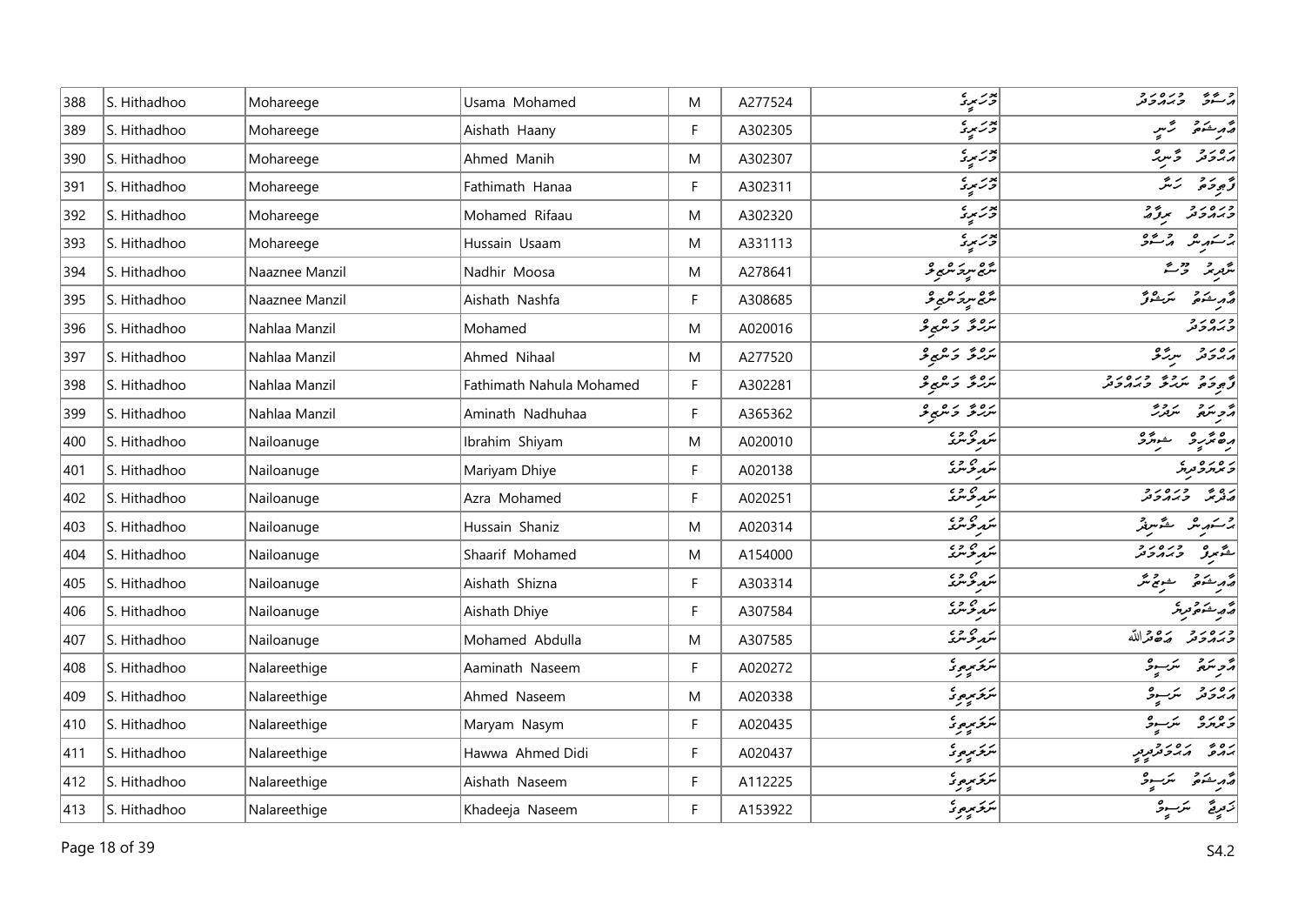| 414 | S. Hithadhoo   | Nalareethige   | Fathimath Zahuwa Roohul<br>Ameen | F. | A277802 | يترئر سرە ئە                          | و رو روه دوه در ه                  |
|-----|----------------|----------------|----------------------------------|----|---------|---------------------------------------|------------------------------------|
| 415 | S. Hithadhoo   | Nalareethige   | Hassan Naseem                    | M  | A277805 | ىئر ئەسرە ئ                           | ىزىكە سىرسوق                       |
| 416 | S. Hithadhoo   | Nalareethige   | Aishath Sauna Roohul Ameen       | F  | A277806 | ىگە ئەسىرە ئە<br>ئە                   |                                    |
| 417 | S. Hithadhoo   | Nalareethige   | Ali Naseem                       | M  | A304983 | ىئە ئەسىرە<br>ئە                      | أرجمع التكريبوقر                   |
| 418 | S. Hithadhoo   | Nalareethige   | Aaniyath Naseem                  | F  | A306410 | ىگە ئەسىرە ئە<br>ئە                   |                                    |
| 419 | S. Hithadhoo   | Nalareethige   | Hussain Naseem                   | M  | A306411 | ىئەبۇ بىرە ئ                          | چرىكى ئىرلىدۇ                      |
| 420 | S. Hithadhoo   | Nalareethige   | Abdulla Nasym                    | M  | A306412 | ىئە ئەسرە ئ                           | مَدْ هُمْ اللّه سَرَ-وَّ           |
| 421 | S. Hithadhoo   | Nalareethige   | Ahmed Maisaan Roohul Ameen       | M  | A410049 | ىئەبۇ بىرە ئ                          | גם גב גם המידי המידיקית            |
| 422 | S. Hithadhoo   | Night Queen    | Aishath Saeeda                   | F. | A020673 | سَر <sub>ە</sub> جەم <sub>ە</sub> بىر | ومرشوم سورقر                       |
| 423 | S. Hithadhoo   | Night Queen    | Mohamed Moosa                    | M  | A020682 | يتدع عامريته                          | ورەرو دوغ                          |
| 424 | S. Hithadhoo   | Night Queen    | Aminath Zaahira                  | F. | A020733 | يئىرغ ئۈر بىر                         | ومحر سنتمر ومحر بالحر              |
| 425 | S. Hithadhoo   | Night Queen    | Shiuna Mohamed                   | F. | A099509 | يئد ع من مريشر                        | شەر شەرەر د                        |
| 426 | S. Hithadhoo   | Night Queen    | Mizna Mohamed                    | F. | A100245 | يئىرغ ئۈمپىر                          | ويمش وره دو                        |
| 427 | S. Hithadhoo   | Night Queen    | Mohamed Auf Ahmed                | M  | A161504 | يتدفع تويثر                           | כנסני ניכס נסני<br>בגמבת המצ מגיבת |
| 428 | S. Hithadhoo   | Night Queen    | Moosa Faheem                     | M  | A308222 | يئىرقۇ ئۈمپىر                         | وحرثته أورو                        |
| 429 | l S. Hithadhoo | Night Queen    | Azka Sadiq                       | F. | A326696 | يتدع عويه                             | رەپر شەرق                          |
| 430 | S. Hithadhoo   | Niyadhurumaaqe | Hawwa Manikufaanu                | F  | A019787 | سر د و و و و<br>سرتر ترو د            | رە بەر بىر تەم<br>بەر ئەخرىر تۈش   |
| 431 | S. Hithadhoo   | Niyadhurumaage | Mohamed Ali                      | M  | A080924 | ر د د و و د<br>سرتر ترد د             | ورەرو كې                           |
| 432 | S. Hithadhoo   | Niyadhurumaage | Ahmed Basith Ali                 | M  | A164829 | سر و و د پ<br>سرتر برتر <sub>ک</sub>  | رورد ځسره کړ                       |
| 433 | S. Hithadhoo   | Niyadhurumaage | Zahadha Ali                      | F  | A301848 | سر و و د پ<br>سرتر برتر <sub>ک</sub>  | ئے تەشر ھەمىيە                     |
| 434 | S. Hithadhoo   | Niyadhurumaage | Ramaaza Ali                      | F. | A301849 | ر و و و ء<br>سیرتربرو <sub>ک</sub>    | $5.6$ $8.5$                        |
| 435 | S. Hithadhoo   | Niyadhurumaage | Abdulla Rameez Ali               | M  | A301850 | سر د و و د و<br>سرتر ترتر د           | رَة قَرَاللّهَ تَرَدِّعُ مَدِّ     |
| 436 | S. Hithadhoo   | Noajavaaneege  | Fathimath Rasheeda               | F. | A020513 | <br> سرچ ځرسري                        | تزود كالمستوفر                     |
| 437 | S. Hithadhoo   | Noajavaaneege  | Ahmed Zahir                      | M  | A020549 | شھرةَ سرِءَ                           | رەرو ئېرىز                         |
| 438 | S. Hithadhoo   | Noajavaaneege  | Aminath Azuhaara                 | F. | A150745 | شرىچە ئە <sub>سمى</sub> كە            | أترجع أتجرجم                       |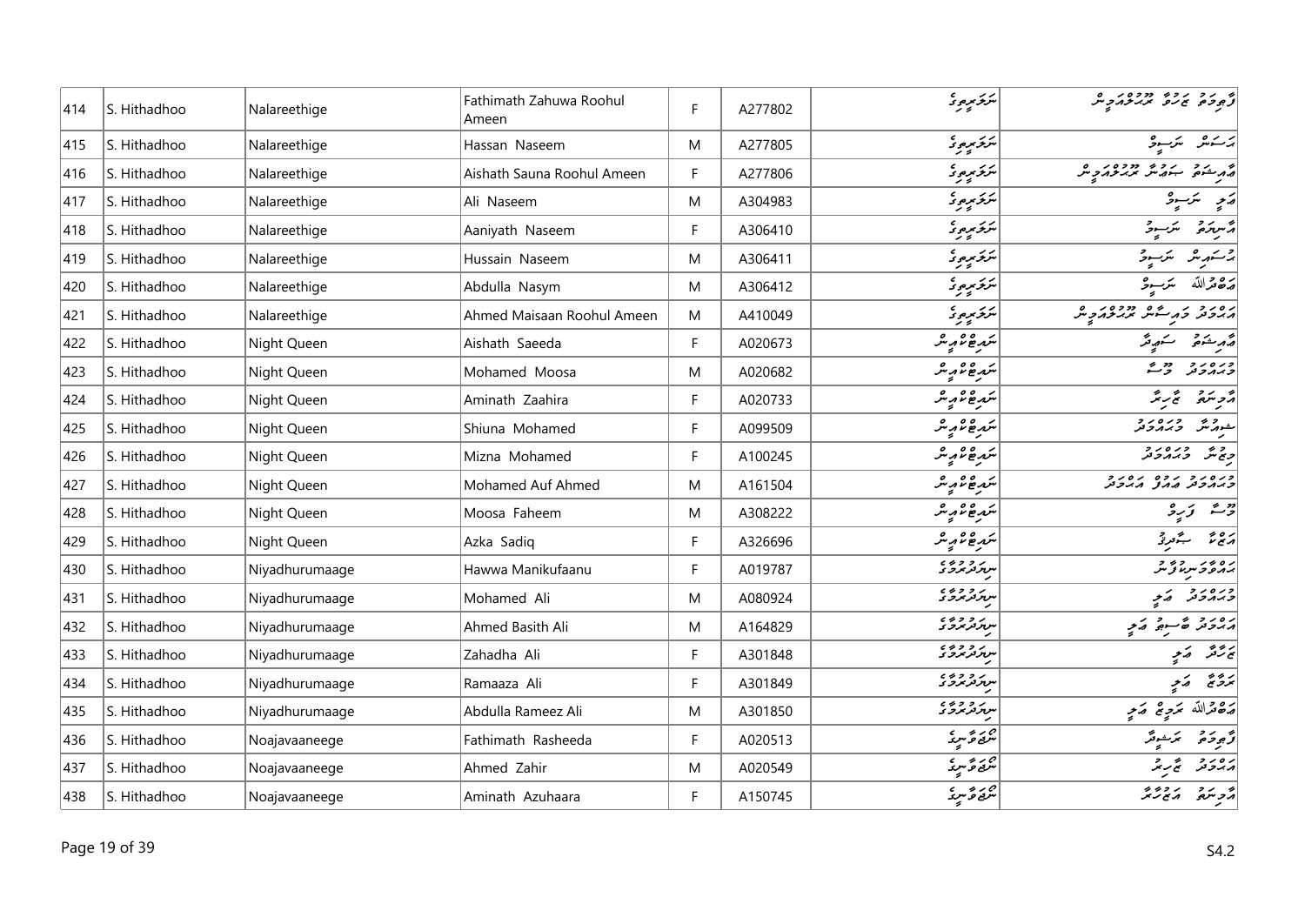| 439 | S. Hithadhoo | Noajavaaneege | Neelee Mohamed Didi   | F         | A153921 | ەر بە<br>سرچ <sub>ە قو</sub> سېرىگە |                                              |
|-----|--------------|---------------|-----------------------|-----------|---------|-------------------------------------|----------------------------------------------|
| 440 | S. Hithadhoo | Noajavaaneege | Aishath Nuhaa         | F         | A278107 | م رید<br>سرچ حرمبری                 | سرو وره رو<br>وو وبرو وترتربو<br>هم شوه سرز  |
| 441 | S. Hithadhoo | Noajavaaneege | Mohamed Jailam        | M         | A298423 | ەر بە ئەيدىگە<br>مەنبۇ قويىتى       | כנסני בתבכ                                   |
| 442 | S. Hithadhoo | Noajavaaneege | Mariyam Hussain       | F         | A307321 | ەر بە<br>سرىئى قرىبېرىگە            |                                              |
| 443 | S. Hithadhoo | Noajavaaneege | Aishath Afaaf Ali     | F         | A342237 | ەر بە<br>سرىئى قرىبرىگە             | أأمر يشكم أمكر والمحمج أمجمج                 |
| 444 | S. Hithadhoo | Noajavaaneege | Hassan Janaan         | M         | A395863 | ەر بە<br>سرىئى قرىبرىگە             | پرستمبر کے مگریش                             |
| 445 | S. Hithadhoo | Oamaage       | Nasreena Abdulla      | F.        | A019876 | پرو ۽                               | <i>ىترىــْمېرىتَر مەھ</i> قراللە             |
| 446 | S. Hithadhoo | Oamaage       | Ahmed Yasir           | M         | A020068 | ج بو ۽<br>مرح ي                     | دەر دەر يەر                                  |
| 447 | S. Hithadhoo | Oamaage       | Mariyam Manike        | F         | A081079 | ە يە ي<br>مەرى                      | د ەرەر پ                                     |
| 448 | S. Hithadhoo | Oamaage       | Mariyam Nizna         | F         | A091933 | ە ئە ئ<br>مەرى                      | دەرە سىمىگە                                  |
| 449 | S. Hithadhoo | Oamaage       | Asna Abdulla          | F         | A161305 | ە ئەسى<br>مەرى                      | مَ عَسَّرَ مَرْهُ مِّرَاللَّه                |
| 450 | S. Hithadhoo | Oamaage       | Abdulla Nazeeh Naeem  | M         | A277381 | ە پە ،<br>مەرى                      | أرَدْهُ مَرْاللَّهُ مَدَى مِنْ مَدَيْرٍ حَرْ |
| 451 | S. Hithadhoo | Oamaage       | Afseena Abdulla       | F         | A301804 | پر و ء<br>  پر <del>و</del> و       | أتروسويتمر الاهتمالله                        |
| 452 | S. Hithadhoo | Oamaage       | Hassan Yarudhu        | M         | A301805 | ە ئە ئ<br>مەرى                      | ىز سەھرى ئەترىتى                             |
| 453 | S. Hithadhoo | Ocean Lead    | Mariyam Fazeela       | F         | A019717 | پر شه مر <sub>مجے</sub> کا          | دەرە تۆسىگە                                  |
| 454 | S. Hithadhoo | Ocean Lead    | Ibrahim Shihab        | ${\sf M}$ | A019789 | پر یئے متنزلینی کا                  | شەرگەنچ<br>ەھ ئ <sup>ۆ</sup> ر ۋ             |
| 455 | S. Hithadhoo | Ocean Lead    | Azeeza                | F         | A019887 | ە ئەكەرىپە يە<br>م                  | $\overline{\acute{c}}$ $\acute{c}$           |
| 456 | S. Hithadhoo | Ocean Lead    | Aminath Sheela        | F         | A019900 | لمشتر معروبي                        | أأروشي<br>حوقر                               |
| 457 | S. Hithadhoo | Ocean Lead    | Hassan Shah           | M         | A295197 | لمشتر معروبي                        | يرك مشرح                                     |
| 458 | S. Hithadhoo | Ocean Lead    | Aishath Ma'ash Shihab | F         | A307149 | پر شه مرموٍ ؟                       | مەرىشى دەك ئىرگە                             |
| 459 | S. Hithadhoo | Ocean Lead    | Mohamed Yaseen Hassan | M         | A331847 | پر <u>ين</u> ه مر <sub>محي</sub> ء  | ورەرو پ <sub>ەسوس</sub> ى ئەسەس              |
| 460 | S. Hithadhoo | Oivaru        | Abdulla Zaheen        | M         | A308561 | لمجموعه                             | أرة قرالله تم يبر                            |
| 461 | S. Hithadhoo | Oivaru        | Hassan Zareer         | M         | A308564 | لترمر بحر                           | ئەسەھرىمىيەتىر                               |
| 462 | S. Hithadhoo | Ovagge        | Hassan Najmy          | M         | A043485 | 2000ء<br> رومر                      | پر سکر مربع ہے ج                             |
| 463 | S. Hithadhoo | Ovagge        | Ibrahim Asad          | M         | A307284 | 0 ر ه ،<br>د و د د                  | وەتمرچ كەسكى                                 |
| 464 | S. Hithadhoo | Ovagge        | Ahmed Shifaz          | M         | A307285 | م ره ،<br>مو د د                    | رەر دۇر.<br>مەدىر شو <i>ۋى</i>               |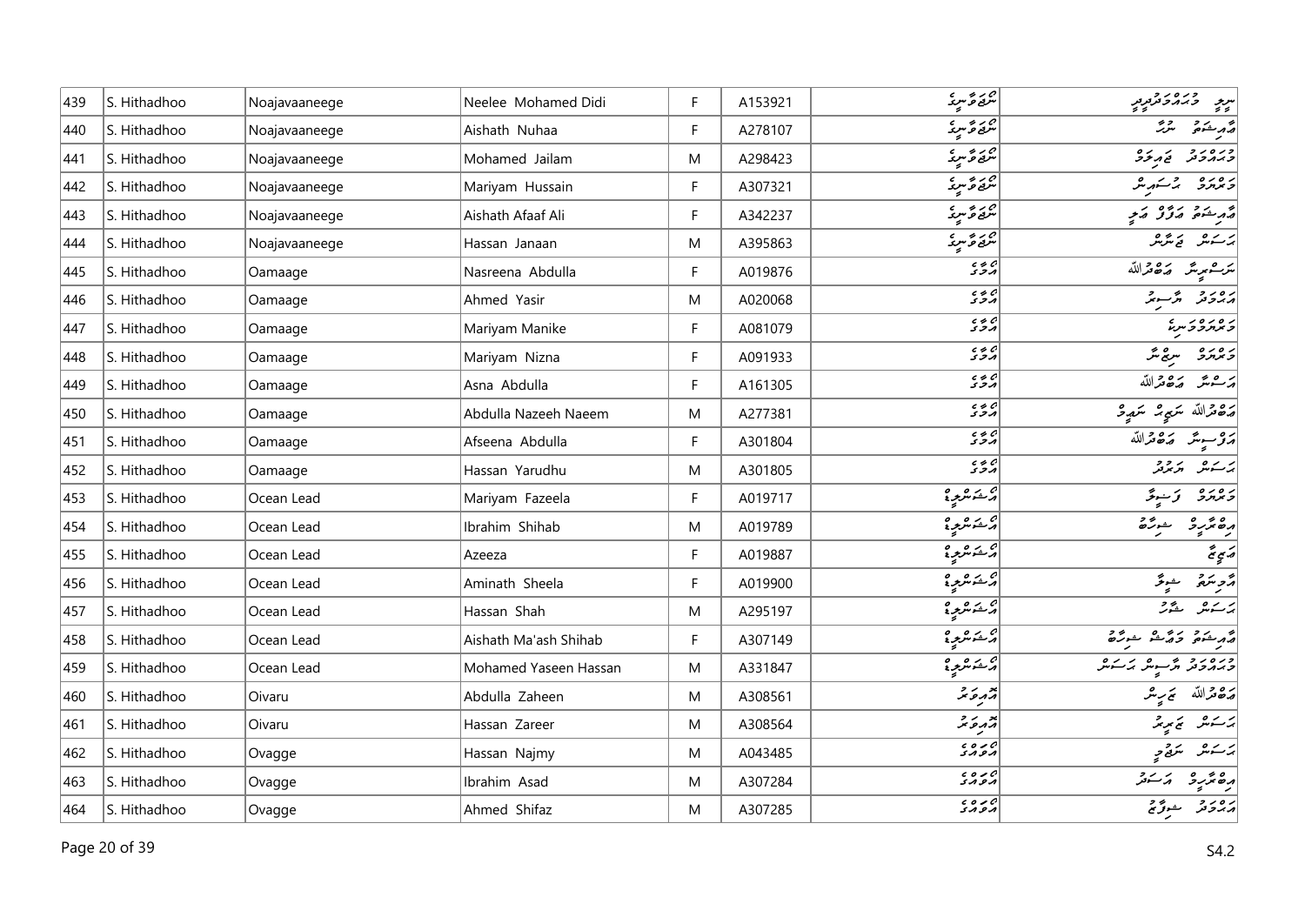| 465 | S. Hithadhoo | Ovagge      | Aishath Maldha        | F           | A307292 | 2000ء<br>محمدی                         | و دره ده وران<br>مرد شوه کارونو |
|-----|--------------|-------------|-----------------------|-------------|---------|----------------------------------------|---------------------------------|
| 466 | S. Hithadhoo | Ovagge      | Amsad Najmy           | M           | A307294 | ەرە ،<br>مەمەر                         | أره سرة متقاحي                  |
| 467 | S. Hithadhoo | Palm Soad   | Aminath Dhiye         | F           | A021257 | ېږه صوب <b>ه</b>                       | أأرمز سكرة مرمز                 |
| 468 | S. Hithadhoo | Palm Soad   | Hussain Fayaz         | M           | A078154 | ې <sub>چ</sub> و موه                   | ا <u>جرست</u> هر متر تر ترکت    |
| 469 | S. Hithadhoo | Palm Soad   | Aishath Nishaamaa Ali | F           | A307785 | ېږه صوبو                               |                                 |
| 470 | S. Hithadhoo | Palm Soad   | Mariyam Didi          | F           | A307786 | $\sqrt{2}$                             |                                 |
| 471 | S. Hithadhoo | Palm Soad   | Fathmath Hushama      | F           | A307788 | ېږه صوب <b>ه</b>                       | وَجِوحِمَ رَحْدَةً              |
| 472 | S. Hithadhoo | Palm Soad   | Ibrahim Ali Didi      | M           | A307790 | إزوجي                                  | أرە ئۇرۇ سەربىرىر               |
| 473 | S. Hithadhoo | Palm Soad   | Abdulla Hassan        | ${\sf M}$   | A307791 | ېږه صوبې                               | برە دە الله<br>برسەمىر          |
| 474 | S. Hithadhoo | Parkaruge   | Ibrahim Futha         | M           | A019316 | و بر چه په<br>د کرم سر په              | ە ئە ئەرە دە.<br>بەھ ئەرىر دىرى |
| 475 | S. Hithadhoo | Parkaruge   | Saudiyya Ibrahim      | F           | A019677 | و ر د ،<br>د ما بر ،                   | הניתות תפתיב                    |
| 476 | S. Hithadhoo | Parkaruge   | Fathmath Nuha Yasir   | F           | A277389 | و بر چې<br>بو تا سري                   | كو برد وجود كو ب                |
| 477 | S. Hithadhoo | Parkaruge   | Shaziyya Ibrahim      | $\mathsf F$ | A301882 | و بر چه په<br>د کرم سر په              | شورورو مەھكرىدى                 |
| 478 | S. Hithadhoo | Parkaruge   | Hussain Zihuny        | M           | A301886 | و بر چه په<br>د کرم سر په              | 2سكەرىنكە بۈرگىلىيە             |
| 479 | S. Hithadhoo | Pingponguge | Shareefa Ahmed        | F           | A020790 | ه ه مر ه د و و<br>بوسری بر مرد د       | شهرو" كەردىر                    |
| 480 | S. Hithadhoo | Pingponguge | Mariyam Rasheedha     | F           | A020791 | و ۵۶۵ تر ۵۶۵<br>بوسری بو               | د ۱۵ ده پر سونگر                |
| 481 | S. Hithadhoo | Pingponguge | Fareeda Ahmed         | F           | A096650 | و ۵ <i>۰</i> و ۶ و ۶<br>برسربر برسمه د | تو پر پر در د                   |
| 482 | S. Hithadhoo | Pingponguge | Maadhih Raafiu        | M           | A277925 | ر ۱۶۵ پورو دی<br>ابر ملندۍ مندې        | د تورژ گروړ                     |
| 483 | S. Hithadhoo | Pingponguge | Ali Ahmed             | M           | A308016 | و موجود <del>د و د پ</del>             |                                 |
| 484 | S. Hithadhoo | Pingponguge | Shameema Ahmed        | F           | A308019 | ه ه ه بر ه د و<br>بر سر بر سر د        | شَرْحٍ حُ<br>پرورو              |
| 485 | S. Hithadhoo | Pingponguge | Shanoof Ali           | ${\sf M}$   | A308024 | ه ه ه بر ه د و<br>بر سر بر سر د        | أخذ مترمي أرمني                 |
| 486 | S. Hithadhoo | Pingponguge | Shazman Hussain       | ${\sf M}$   | A308026 | ه ۵ مر ۵ و ۶<br>بر سر بر سر د          | شەردىش برىسكەرلىر               |
| 487 | S. Hithadhoo | Pingponguge | Mauzam Rafiu          | ${\sf M}$   | A308033 | و ۵ مه و ۵ و ۷<br>بر سربر تر سربر بر   | ر ور ه<br>د پرې<br>بخرورج       |
| 488 | S. Hithadhoo | Pingponguge | Shazmeena Solah       | $\mathsf F$ | A308034 | و ه و پر و د و<br>بر سر بر بر سر د     | شۇنرى ئىر ئەر                   |
| 489 | S. Hithadhoo | Pink Villa  | Mariyam Zahira        | F           | A020275 | وبثرة وقحه                             | دەرە ئېرىگە                     |
| 490 | S. Hithadhoo | Pink Villa  | Aishath Shaziyya      | F           | A020324 | ويثر بنموقحه                           | أقرم شكوة الشكوم والمر          |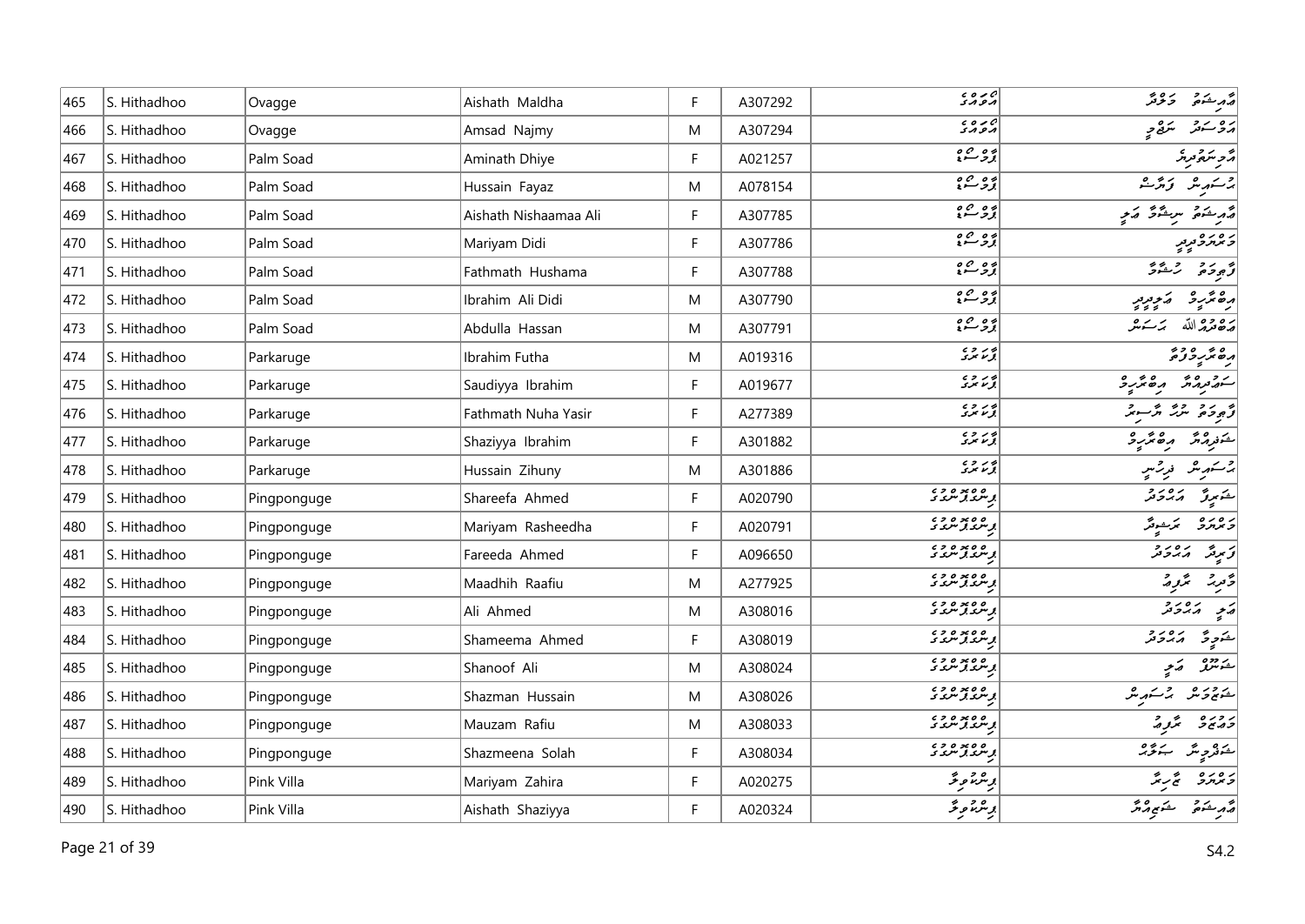| 491 | S. Hithadhoo  | Pink Villa       | Hawwa Ali             | F         | A021623 | ويثرة وقحه                             | پره څه کمنې                                                                                                         |
|-----|---------------|------------------|-----------------------|-----------|---------|----------------------------------------|---------------------------------------------------------------------------------------------------------------------|
| 492 | S. Hithadhoo  | Pink Villa       | Mohamed Nabeel        | M         | A027814 | وبثرة وقحه                             | ورەر دېھر                                                                                                           |
| 493 | S. Hithadhoo  | Pink Villa       | Nabeeh Mohamed        | M         | A277786 | برىثرىز وقر                            | و ره ر د<br><i>د ب</i> رگرفر<br>سرەپر                                                                               |
| 494 | S. Hithadhoo  | Pink Villa       | Ibrahim Nabeel        | M         | A293752 | وبثرة عرقحه                            |                                                                                                                     |
| 495 | S. Hithadhoo  | Pink Villa       | Ismail Ali            | M         | A304150 | ويثربنموقحه                            | وسنتور و مو                                                                                                         |
| 496 | lS. Hithadhoo | Pink Villa       | Aminath Ashfa         | F         | A306360 | برىثرىز موقر                           |                                                                                                                     |
| 497 | S. Hithadhoo  | Pink Villa       | Hussain Nabeel        | M         | A306362 | برىثرىز كوبخه                          | يزخير شهوقه                                                                                                         |
| 498 | S. Hithadhoo  | Pink Villa       | Fathimath Naseem      | F         | A306364 | ويثرة عرقحه                            | ۇ <sub>م</sub> وۋە ئىرسو                                                                                            |
| 499 | S. Hithadhoo  | Plaza            | Ibrahim Mohamed Didi  | M         | A026041 | وثريج                                  | رە ئەرە دىمەد ئورىر                                                                                                 |
| 500 | S. Hithadhoo  | Plaza            | Ahmed Mohamed Didi    | M         | A048924 | وثريج                                  | ره رو دورورو<br>גروتر وره دترترتر                                                                                   |
| 501 | S. Hithadhoo  | Plaza            | Aishath Moosa Didi    | F         | A048943 | ویژنج                                  | پ <sub>ر ش</sub> ره در په پېړن <i>ې</i><br>د پر شوه و څوړنې                                                         |
| 502 | S. Hithadhoo  | Plaza            | Abdulla Mohamed Didi  | M         | A065170 | ویږ                                    | ره والله - دره روبربر                                                                                               |
| 503 | S. Hithadhoo  | Plaza            | Hussain Mohamed Didi  | M         | A069149 | ە ئەتىج<br>بۇ ئىچ                      |                                                                                                                     |
| 504 | S. Hithadhoo  | Plaza            | Aminath Mohamed Didi  | F         | A077709 | وثريج                                  | ر<br>مرکز سره در مرکز در در در مرکز در مرکز در مرکز در مرکز در مرکز در مرکز در مرکز در مرکز در مرکز در مرکز در مرکز |
| 505 | S. Hithadhoo  | Plaza            | Asiyath Mohamed Didi  | F         | A138867 | ە ئەستىم<br>توخرىنى                    |                                                                                                                     |
| 506 | S. Hithadhoo  | Plaza            | Nasrulla Mohamed Didi | M         | A138868 | وثريج                                  | .<br>مرجوعه الله وبرو وترتربر<br>مرجوعه الله                                                                        |
| 507 | S. Hithadhoo  | Plaza            | Fathulla Mohamed Didi | M         | A139086 | ویژنج                                  | تروج الله وبره ودورور                                                                                               |
| 508 | S. Hithadhoo  | Plaza            | Lubana Abdul Hakeem   | F         | A152003 | ە ئەستىم<br>توخرىنى                    | وه شهر ده وه ژبر و                                                                                                  |
| 509 | S. Hithadhoo  | Raahathussabaahu | Fathimath Ibrahim     | F         | A021532 | 7.800000                               | و و ده مه پر د                                                                                                      |
| 510 | S. Hithadhoo  | Raahathussabaahu | Ali Hassan            | M         | A026669 | ء ر وه ب د و<br>بربره پر ښونه بر       | اړې پرېند                                                                                                           |
| 511 | lS. Hithadhoo | Raahathussabaahu | Aishath Juneena Ali   | F         | A308804 | پور وه در پور<br>محربر <i>و</i> ړ جوړن | و المستحقی فی سر است و کم که د                                                                                      |
| 512 | S. Hithadhoo  | Raahathussabaahu | Mariyam Jumna Ali     | F         | A308806 | ء ر وه ر ر و و<br>بربره پر سره بر      | נים נים כם מית הב                                                                                                   |
| 513 | S. Hithadhoo  | Raahathussabaahu | Ahmed Jeneez Ali      | M         | A308807 | پور وه در پور<br>محربر <i>و</i> ړ جوړن |                                                                                                                     |
| 514 | S. Hithadhoo  | Ramzeege         | Aminath Waleedha      | F         | A041694 | بره مي ځ<br>مرکز <sub>م</sub>          | أزويتم وتوقر                                                                                                        |
| 515 | S. Hithadhoo  | Ramzeege         | Aminath Iufaf Hafeez  | F         | A161036 | بره مي ځا                              | ג'קיים גברר ג'נָ                                                                                                    |
| 516 | S. Hithadhoo  | Ramzeege         | Mohamed Shimhaan      | ${\sf M}$ | A277838 | ىر ۋې <sub>م</sub> ئ                   | ورەرو ھەرەپە<br><i>دىد</i> ەرىر ھەرىگىر                                                                             |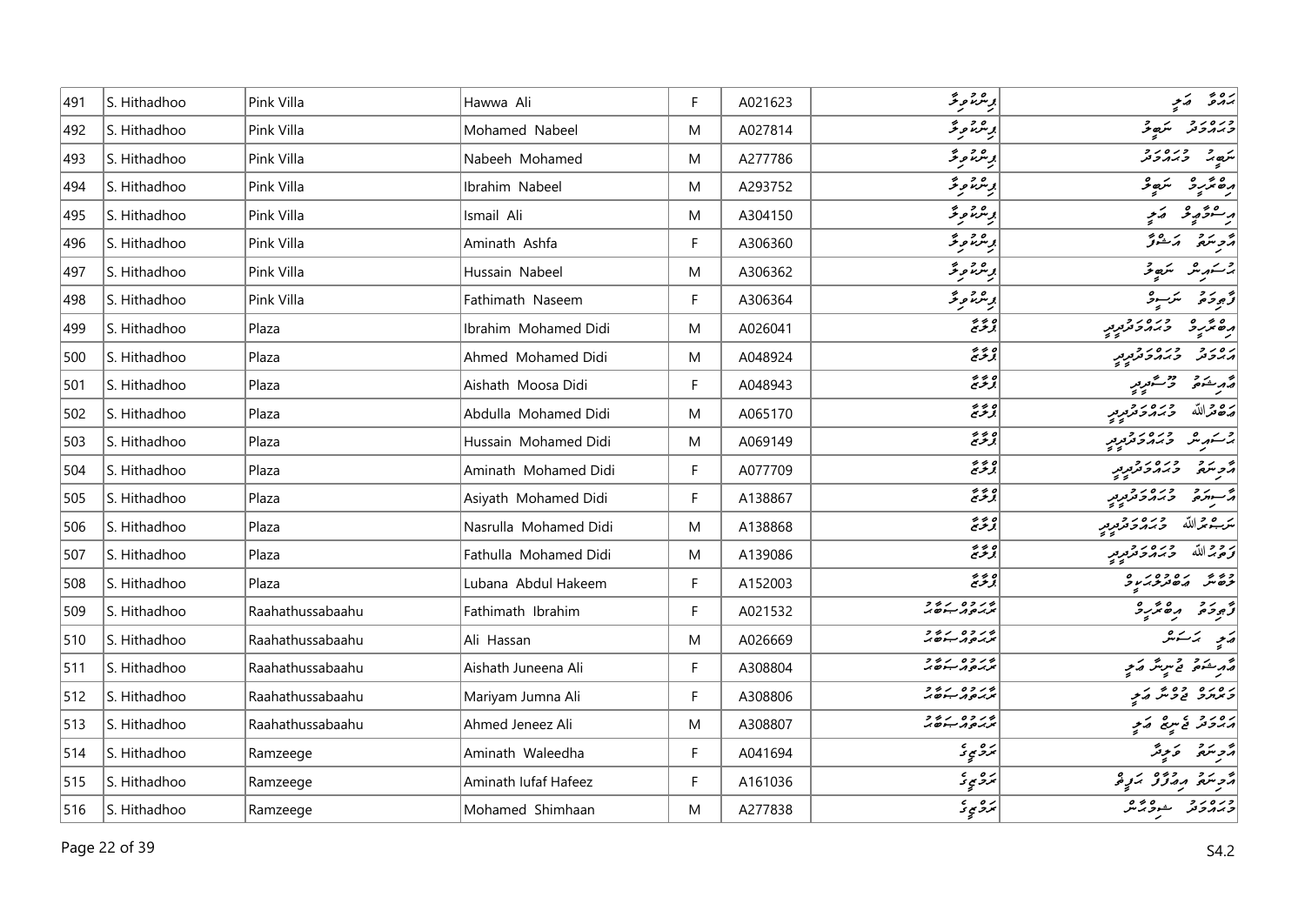| 517 | S. Hithadhoo | Ramzeege        | Hawwa Qismath           | F  | A307346 | بر ه<br>مرچ مې                                          | رە بە<br>برگەن<br>تر ڪرچ و             |
|-----|--------------|-----------------|-------------------------|----|---------|---------------------------------------------------------|----------------------------------------|
| 518 | S. Hithadhoo | Randhelifaruge  | Ahmed Waheed            | M  | A019628 | <br>  پژیوگرموتو مرد                                    | رەر ئەر                                |
| 519 | S. Hithadhoo | Randhelifaruge  | Abdulla Thasneem        | M  | A084234 | بر عروز بر د ،                                          | ە ئەسىرى<br>ەھىراللە                   |
| 520 | S. Hithadhoo | Randhelifaruge  | Aminath Naeema          | F. | A295298 | بر ۵ و بر د د و و<br>بر سرفر مو تر بر د                 | أرمز يتمده<br>سَمدِرٌ                  |
| 521 | S. Hithadhoo | Randhelifaruge  | Aishath Dhiye           | F  | A295301 | پر ه و پر و و<br>  پر پرور پر و                         | و گهر ڪو تو پر گر<br>م                 |
| 522 | S. Hithadhoo | Randhelifaruge  | Nandha Jaleel           | F  | A295304 | ر ۵ ، د د د د د<br>بر مرفر د د برد                      | برجوش فيخرقه                           |
| 523 | S. Hithadhoo | Randhelifaruge  | Ahmed Shiaar            | M  | A295307 | بر مرور و ،<br>بر مرفر پر بر                            | دەرو جەمج                              |
| 524 | S. Hithadhoo | Ranfas          | Hassan Luthfee          | M  | A035118 | ىر ھ <sub>ى</sub> تە ب                                  | بر يەش ئۇچ <sub>ۇ</sub> ر              |
| 525 | S. Hithadhoo | Ranfas          | Eenas Mohamed           | F. | A099508 | ىر ھ <sub>ى</sub> ز م                                   | وشرع ورەرو                             |
| 526 | S. Hithadhoo | Ranfas          | Mohamed Hussain         | M  | A132150 | ىر مىرى <i>مى</i> گە                                    | ورەرو ورىم                             |
| 527 | S. Hithadhoo | Ranfas          | Harisath Mohamed        | F. | A149649 | ىر شرىر مىشە                                            | شركة ورەرد                             |
| 528 | S. Hithadhoo | Red Bird        | Mohamed Arif            | M  | A032837 | $\begin{array}{c} 0 \neq 0 \leq\\ 2 \leq x \end{array}$ | ورەر د پرو                             |
| 529 | S. Hithadhoo | Red Bird        | Ibrahim Moosa           | M  | A051094 | ې ه پره<br>مرغ ځه <mark>ډ</mark>                        | د هم شه<br>ەر ھەترىر <i>ۋ</i>          |
| 530 | S. Hithadhoo | Red Bird        | Fathimath Shaheema      | F  | A112423 | ې ه پره<br>مرغ ځه <mark>ډ</mark>                        | ۇي <sub>م</sub> وڭ شېرۇ                |
| 531 | S. Hithadhoo | <b>Red Bird</b> | Ibrahim Shaihaan Zahidh | M  | A278430 | ې ه پره<br>مرغ ځه <mark>ډ</mark>                        | مەھەر ئەھمەر ئەس ئارىر                 |
| 532 | S. Hithadhoo | <b>Red Bird</b> | Mohamed Zahaan Zahidh   | M  | A308055 | ې ه ۶ ه<br>مرغ ځه <mark>ډ</mark>                        | وره رو بروه و گردگر                    |
| 533 | S. Hithadhoo | Rejeena         | Hussain Ali             | M  | A018649 | ترمو پٹر                                                | برسكهر شركر                            |
| 534 | S. Hithadhoo | Rejeena         | Sulthana Hussain        | F  | A279052 | ترمړ متر                                                | رەم بەر بەسىر                          |
| 535 | S. Hithadhoo | Rejeena         | Aishath Salveena        | F. | A308027 | ترمج متر                                                | ۇرىشقى سىۋې ئىگە                       |
| 536 | S. Hithadhoo | Rejeena         | Aminath Shauzoona       | F  | A308031 | ترمج متر                                                | پر 72.2 پیش<br>مشوہر ہی مئر<br>أأدبره  |
| 537 | S. Hithadhoo | Roze Meed       | Fathimath Dhie          | F  | A020582 | <br>  مرج ح ع                                           | و موځو مره<br>د کارو ک                 |
| 538 | S. Hithadhoo | Roze Meed       | Aminath Umniyya         | F  | A020605 | 0 ه ج ح و ۹<br>مربع ح و ۹                               | הכיתם הכיתה                            |
| 539 | S. Hithadhoo | Roze Meed       | Mohamed Manika          | M  | A020626 | <br>  مرج حي ؟<br>                                      | و ر ٥ ر و ر<br>تر <i>پر پر تر</i> تر س |
| 540 | S. Hithadhoo | Roze Meed       | Seema Mohamed           | F. | A307505 | 0 ه.<br>  مربع ح <sub>و</sub> ي                         | و ره ر و<br><i>د ب</i> رگرمر<br>استوقر |
| 541 | S. Hithadhoo | Roze Meed       | Neeza Abdulla           | F  | A307515 | 0 ه.<br>  مربع ح <sub>و</sub> ي                         | $\frac{2}{3}$<br>برە قراللە            |
| 542 | S. Hithadhoo | Roze Meed       | Hawwa Nafa              | F. | A307524 | 0 ه ج ح و ۹<br>مربع ح و ۹                               | $rac{20}{50}$<br>سرتر                  |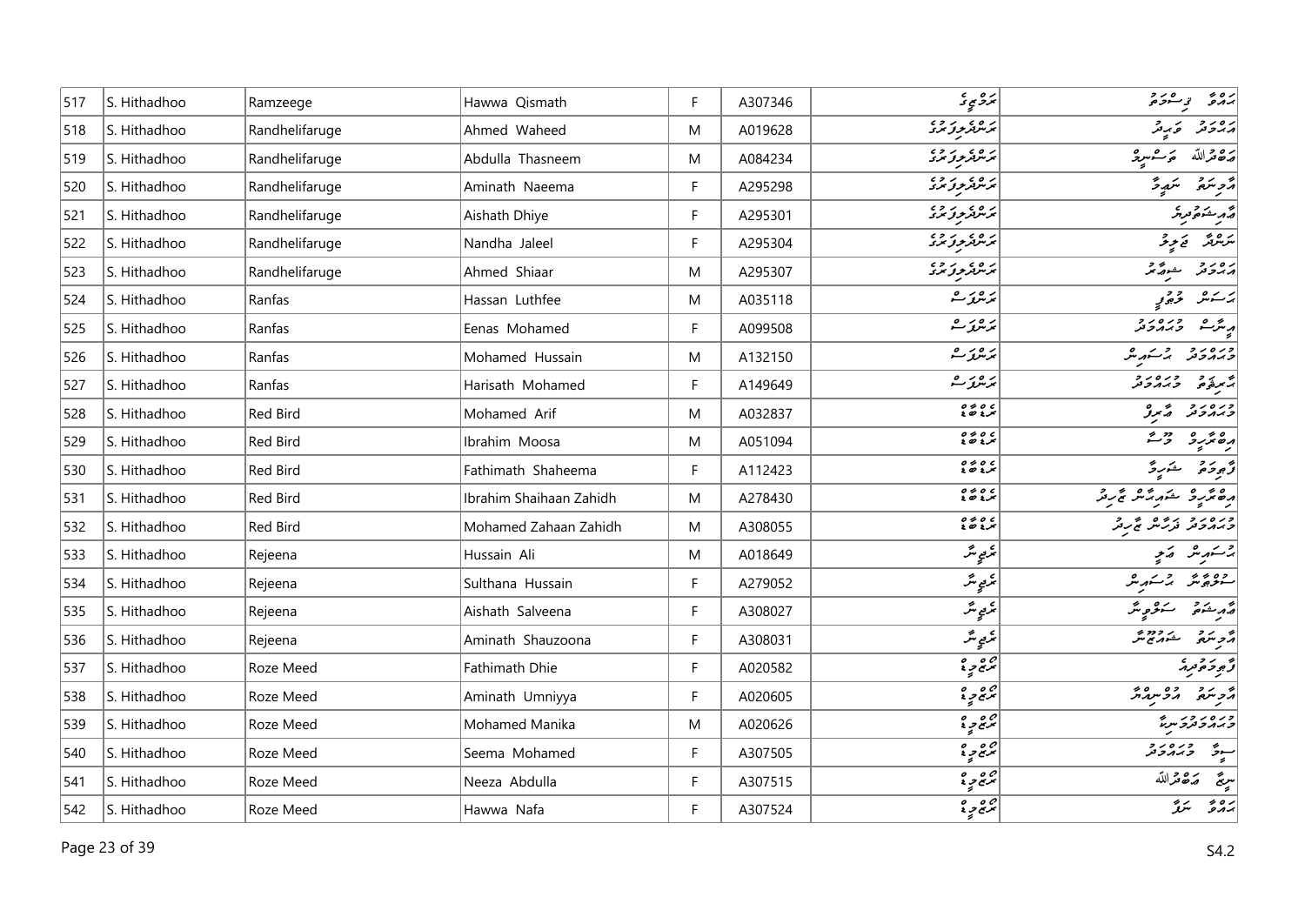| 543 | S. Hithadhoo | Roze Meed   | Raihaan Abdulla            | M           | A307525 | مرج ح <sub>و</sub> ء          | بتمهر شهر مقافرالله                                                              |
|-----|--------------|-------------|----------------------------|-------------|---------|-------------------------------|----------------------------------------------------------------------------------|
| 544 | S. Hithadhoo | Roze Meed   | Mariyam Rayyaan Rushdhy    | F           | A343328 | ە ھ<br>مرىخ ج <sub>و</sub> لا | ג 2010 גם 2014 בסבר                                                              |
| 545 | S. Hithadhoo | Ruby        | Abdulla Mueez              | M           | A021162 | دد<br>تنزیح                   | ره والله و دره                                                                   |
| 546 | S. Hithadhoo | Ruby        | Moosa Naseer               | M           | A021231 | ادد<br>مربع<br>-              | وحث الكرسولمي                                                                    |
| 547 | S. Hithadhoo | Ruby        | Fathmath Mufeeda           | F           | A021399 | $e^{\frac{27}{3}}$            | وً و د د و و د ک                                                                 |
| 548 | S. Hithadhoo | <b>Ruby</b> | Fathimath Maiz Musid       | F           | A278538 | ادد<br>مربع<br>پر             |                                                                                  |
| 549 | S. Hithadhoo | Ruby        | Ali Asadh                  | M           | A308530 | $\overline{\mathcal{P}}$      | أوسع والمستور                                                                    |
| 550 | S. Hithadhoo | Ruby        | Hussain Shiham             | ${\sf M}$   | A308535 | ود<br>بمرضح<br>پ              | 2سەر شەھرىتى                                                                     |
| 551 | S. Hithadhoo | Ruby        | Fawwaz Moosa               | M           | A308541 | دد<br>برخ<br>پ                | 27201                                                                            |
| 552 | S. Hithadhoo | Saadhaage   | Fathimath Ali              | F           | A020452 | ر د دی.<br>ستوتری             | ا تو پر چه د<br>ەتىر                                                             |
| 553 | S. Hithadhoo | Saadhaage   | Ahmed Ashraf               | M           | A020453 | ر میمزی<br>ستوتری             | بره رو بر ه ره<br>(بربروتر بر شوبرتر                                             |
| 554 | S. Hithadhoo | Saadhaage   | Aminath Zeena              | F           | A020495 | ر ژوي                         | أزوينتي بمجيش                                                                    |
| 555 | S. Hithadhoo | Saadhaage   | Aishath Rasheeda           | F           | A020500 | ر پیچه به                     | أقهر مشكاتهم المحرمشوقكر                                                         |
| 556 | S. Hithadhoo | Saadhaage   | Ali Ibrahim                | M           | A020524 | ر میمزی<br>سنگوری             |                                                                                  |
| 557 | S. Hithadhoo | Saadhaage   | Moosa Fath-hy              | M           | A070105 | ے پی ی<br>ستوتوری             | در مع به تر در به به تر در به به تر در به تر استفاده براسید<br>مردم به تر موسیقی |
| 558 | S. Hithadhoo | Saadhaage   | Ibrahim Mohamed            | M           | A075269 | ر پیچه به                     | دە ئەرە دىرەرد                                                                   |
| 559 | S. Hithadhoo | Saadhaage   | Neena Ibrahim              | $\mathsf F$ | A158628 | ے پی ی<br>ستوتوری             | ہریٹر برھنگرچ                                                                    |
| 560 | S. Hithadhoo | Saadhaage   | Abdullah Sodiq             | M           | A306651 | ر میمون<br>ستوتری             | ره والله گورد                                                                    |
| 561 | S. Hithadhoo | Saadhaage   | Fathmath Amaany Abdulla    | F           | A306654 | ر پیچه پ                      | وحدد مؤسر مقدالله                                                                |
| 562 | S. Hithadhoo | Saaniyaa    | Khadeeja Ali               | F           | A021414 | سەمبر                         |                                                                                  |
| 563 | S. Hithadhoo | Saaniyaa    | Haseena Hassan             | F           | A308703 | سەمبەر                        | ت <sup>ا</sup> مري <sup>ع</sup> الأم <sub>ج</sub><br>أياسياس أياسكان             |
| 564 | S. Hithadhoo | Saaniyaa    | Saamiya Hassan             | F           | A308704 | سەمبرىگر                      | سەۋەر ئەسەھ                                                                      |
| 565 | S. Hithadhoo | Saaniyaa    | Imraan Hassan              | M           | A308705 | ئەسەر                         | ەمەمەر ئەسەم                                                                     |
| 566 | S. Hithadhoo | Saaniyaa    | Aishath Shifna             | F           | A308707 | سەمبەر                        | أقهر مشكاة المسورة متر                                                           |
| 567 | S. Hithadhoo | Sand Bank   | Ahmed Thahir               | M           | A001091 | یره ویره و ه<br>سوس کا صربر   | رەرد پېرىر                                                                       |
| 568 | S. Hithadhoo | Sand Bank   | Ibrahim Shafy Ahmed Thohir | M           | A277905 | ړه وه ده وه<br>سوس کا سرد     |                                                                                  |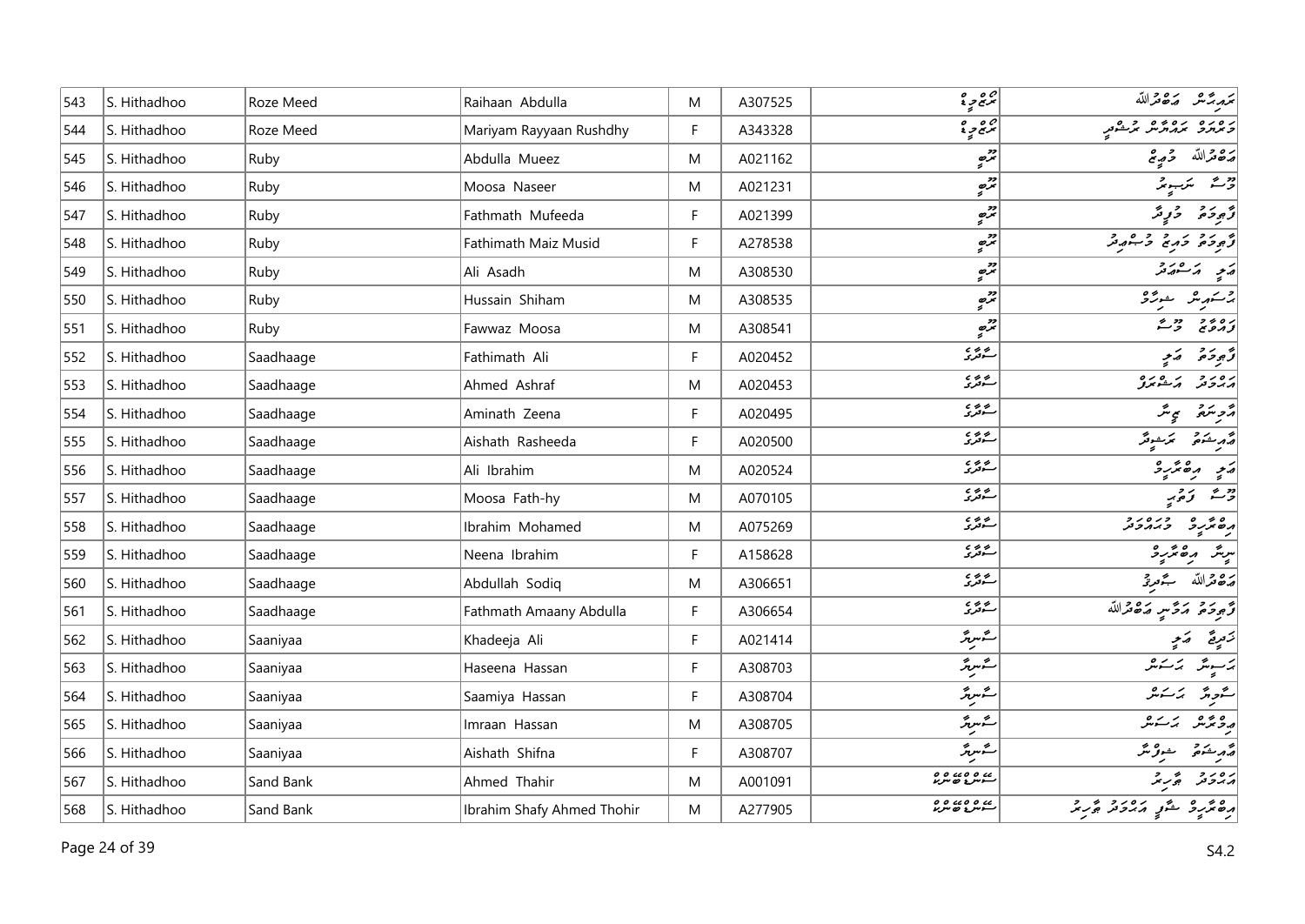| 569 | S. Hithadhoo   | Sand Bank      | Hawwa Shifzaanaa       | F. | A301745 | یره ویره و ه<br>سوس کاسرد          | رَمْرَةُ سُورْجٌ مَّرْ                          |
|-----|----------------|----------------|------------------------|----|---------|------------------------------------|-------------------------------------------------|
| 570 | S. Hithadhoo   | Sand Bank      | Aminath Shizna         | F  | A307931 | یره ویره و ه<br>سوس کا صربر        | أزويتهم سوتمتر                                  |
| 571 | S. Hithadhoo   | Sand Bank      | Mohamed Ahmed Thahir   | M  | A307935 | ی ه ه دی ه ه<br>سوس کا سرد         | כנסגב גםגב שגב<br>בגמבת מגבת הבגב               |
| 572 | S. Hithadhoo   | Sanfaakeyoge   | Haseena Mohamed        | F. | A020504 | ر په ده پاره ده<br>سه مرکز موجود د | و ر ه ر و<br><i>و پر</i> و تر<br>ئەسىپەتىر<br>ئ |
| 573 | S. Hithadhoo   | Sanfaakeyoge   | Mariyam Labeeba        | F. | A032013 | ر په ده پاره ده<br>سه مرکز موجود د | ره ره کرده                                      |
| 574 | l S. Hithadhoo | Sanfaakeyoge   | Hussain Rasheed        | M  | A033840 | ر ۱۵۵۵ ور د پر<br>سه مرکز موجود د  | برسكور كرجونز                                   |
| 575 | S. Hithadhoo   | Sanfaakeyoge   | Aminath Bushra         | F  | A037511 | ر ۵ پر ۲ پر ۲<br>سوسرتی بر در بر   | أرد سرد وه شركز                                 |
| 576 | S. Hithadhoo   | Sanfaakeyoge   | Ahmed Zaid             | M  | A068425 | ر ۱۵ ۵ مایو د<br>سه مرکز ما مرکز   | أرەر ئەرىر                                      |
| 577 | S. Hithadhoo   | Sanfaakeyoge   | Kudhu Kamana           | F  | A076216 | ر په ده پاره ده<br>سه مرکز موجود د | د در ر<br>برتوبر تر مگر                         |
| 578 | S. Hithadhoo   | Sanfaakeyoge   | Neesha Naseer          | F  | A081160 | ر ۱۵۵۵ ور د پر<br>سه مسرو کرد در د | سربك الكرسونمر                                  |
| 579 | S. Hithadhoo   | Sanfaakeyoge   | Mohamed Saneem Ibrahim | M  | A277817 | ر ۱۵ ۵ مایو د<br>سه مرکز ما مرکز   | כנסנב התפי תפתיב                                |
| 580 | S. Hithadhoo   | Sanfaakeyoge   | Fathmath Safa Ibrahim  | F  | A277819 | ر ۱۵ ۵ مایو د<br>سه مربی موجود ی   | ژُودَهْ ٤٠ رەټرد                                |
| 581 | S. Hithadhoo   | Sarusoonmaage  | Hussain Shah           | M  | A020475 | ر د دره و د ،                      | يز سكر مشر ه مشرح                               |
| 582 | S. Hithadhoo   | Sarusoonmaage  | Ibrahim Manika         | M  | A020510 | ر د دوه و د ،                      | ە ھەمگە 2 كەنىدىگە<br>م                         |
| 583 | S. Hithadhoo   | Sarusoonmaage  | Aminath Dhiye          | F  | A020545 | ر د ده ه پر<br>سرپرسوبرو د         | ە ئە ئە ئەرەر                                   |
| 584 | S. Hithadhoo   | Sarusoonmaage  | Mohamed Zaeem          | M  | A020546 | ر د دوه و د ،                      |                                                 |
| 585 | S. Hithadhoo   | Sarusoonmaage  | Ahmed Raif Rasheed     | M  | A277024 | ر د دره و د ،                      | גפלב תוק תוכנת                                  |
| 586 | S. Hithadhoo   | Sarusoonmaage  | Fazeela Ibrahim        | F. | A307257 | ر د دوه و د ،                      | ۇ ئىبۇ مەھرىر                                   |
| 587 | S. Hithadhoo   | Sarusoonu Aage | Ali Manika             | M  | A020512 | ر د دد ده د                        | وَمُرِدَ مَرِينٌ                                |
| 588 | S. Hithadhoo   | Sarusoonu Aage | Aishath Ahmed          | F. | A020947 | ر د دد د پ                         | پر<br>دگرم شومی<br>بر 2 پر 15<br>مرکز فر        |
| 589 | S. Hithadhoo   | Sarusoonu Aage | Mariyam Minhath        | F  | A277833 | ر د دو ده د                        | ر ه ر ه<br><del>د</del> بربرگر<br>ح سر د حر     |
| 590 | S. Hithadhoo   | Sarusoonu Aage | Mohamed Ali            | M  | A307254 | ر و دو و پر د<br>سوپرستوسرو د      | و ر ه ر د<br>د بر پر تر<br>ەئىسى                |
| 591 | S. Hithadhoo   | Sarusoonu Aage | Ahmed Milson           | M  | A307258 | ر د دد ده د                        | ىر 2 دىر<br>مەندى قىر<br>ىر بۇ سەبىر            |
| 592 | S. Hithadhoo   | Sausan         | Hawwa Didi             | F. | A020572 | ئەۋسەپىر                           | <br> بروگ <sup>و</sup> نونو                     |
| 593 | S. Hithadhoo   | Sausan         | Abdulla Moosa          | M  | A020614 | يەھ ئەبىر                          | برە تراللە<br>ديو مشر                           |
| 594 | S. Hithadhoo   | Sausan         | Aishath Shazra         | F  | A020616 | يەھ يەنگە                          | مەر شىمى ئىستى ئىر                              |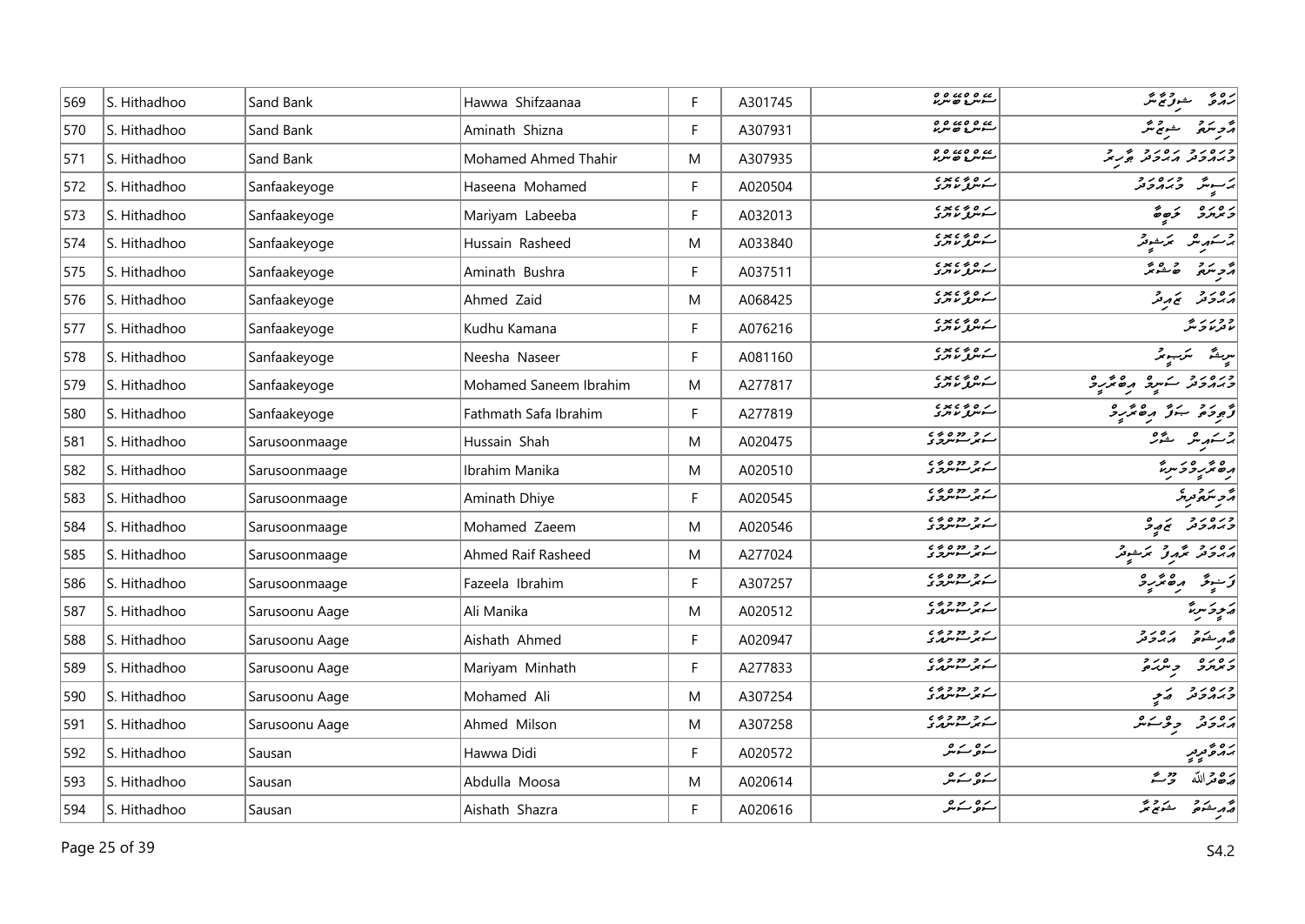| 595 | S. Hithadhoo | Sausan            | Mariyam Shadhiya        | F           | A022635 | ىە ئەھرىشىر                                                       | وبروره شمرور                                   |
|-----|--------------|-------------------|-------------------------|-------------|---------|-------------------------------------------------------------------|------------------------------------------------|
| 596 | S. Hithadhoo | Sausan            | Shahida Abdulla         | F           | A023008 | يەھ يەنىر                                                         | شَرِيرُ مَصْعَرِ اللَّهُ                       |
| 597 | S. Hithadhoo | Sausan            | Mariyam Sheeneez        | F           | A062297 | يەھ يەيىر                                                         | ر ه ر ه<br><del>و</del> بود و<br>شوسرچ<br>==== |
| 598 | S. Hithadhoo | Sausan            | Hassan Shah             | M           | A069564 | يەھ ئەبىر                                                         | برَسەپىر<br>ستذر                               |
| 599 | S. Hithadhoo | Sausan            | Mohamed Shiham          | ${\sf M}$   | A307476 | يەھ يەيىر                                                         | ورەرو ھورو                                     |
| 600 | S. Hithadhoo | Sea Love          | Aishath Dhiye           | $\mathsf F$ | A020106 | سوخره                                                             | و محمد مشخص <sup>5</sup> مرم <sup>و</sup><br>م |
| 601 | S. Hithadhoo | Sea Love          | Mohamed Faheem          | M           | A130521 | سوځو<br>په                                                        | ورەرو كەرە                                     |
| 602 | S. Hithadhoo | Sea Love          | Ali Javiz               | M           | A148733 | – پخره<br>په                                                      | د سم ديگر ديگر<br>مشير سم ديگر                 |
| 603 | S. Hithadhoo | Sea Love          | Aminath Dhiyana         | F           | A306913 | سيخره                                                             | أأدمني والألك                                  |
| 604 | S. Hithadhoo | Sea Love          | Hassan Fayaz            | M           | A306923 | سيخره                                                             | يز کند و تر مگر شه                             |
| 605 | S. Hithadhoo | Sea Love          | Ibrahim Fiyaz           | M           | A306924 | سيخره                                                             | وەغرىرو بەر ئە                                 |
| 606 | S. Hithadhoo | Shafaq            | Zulaikha Hassan         | $\mathsf F$ | A019909 | شەر ۋ                                                             | ەنزىر ئەسەئىر<br>ئ                             |
| 607 | S. Hithadhoo | Shafaq            | Aishath Sheeath Shafeeq | F           | A309156 | شتوتو بى                                                          | وكرم شوكر في الشرائع                           |
| 608 | S. Hithadhoo | Shelton           | Ibrahim Shareef         | M           | A019107 | ے <i>و</i> یے مر                                                  | رەپرىر خېرۇ                                    |
| 609 | S. Hithadhoo | Shelton           | Aishath Shirany         | F           | A035364 | ے <i>و</i> ے ش                                                    |                                                |
| 610 | S. Hithadhoo | Shizmeenee Manzil | Ahmed Imadh             | M           | A019938 | مەم <i>ۋېرى مىڭ بى</i><br>مەم                                     | גפגב בכבר<br>הגבב בכבר                         |
| 611 | S. Hithadhoo | Shizmeenee Manzil | Aminath Dhie            | F           | A265826 | ىش <sub>و</sub> غ <sub>تو</sub> سرى مىرى<br>مە                    | أأرمز سرة ورم                                  |
| 612 | S. Hithadhoo | Shizmeenee Manzil | Ahmed Shiyaz            | M           | A293515 | <sub>شو</sub> چ <sub>تر سرچ مگرم و<br/>مراجع تر مرکز مگرم</sub>   |                                                |
| 613 | S. Hithadhoo | Shizmeenee Manzil | Aishath Shizny          | F           | A293516 | <sub>شو</sub> چ <sub>جو</sub> سرچ سر <sub>م</sub> و<br>مر         | وگرېشو شوچ س                                   |
| 614 | S. Hithadhoo | Shizmeenee Manzil | Mariyam Shazuna         | F           | A302236 | <sub>ىشو</sub> چ <sub>جو</sub> س <sub>رى</sub> شر <sub>ى</sub> جە | ىر 2 بىر 2<br>شەم ئىر                          |
| 615 | S. Hithadhoo | Shizmeenee Manzil | Khadeeja Sammath        | F           | A302237 | <sub>شو</sub> چ <sub>چ</sub> سر كەنگىرى ئى                        | سەدىرە<br>رَ مَرِيَّ<br>*                      |
| 616 | S. Hithadhoo | Soamaa            | Asrar                   | $\mathsf F$ | A269854 | جوجو                                                              | ر ئەبۇر                                        |
| 617 | S. Hithadhoo | Soamaa            | Ibrahim Manik           | M           | A301684 | حيو                                                               | ەھ ئەر 25 سرىر<br>م                            |
| 618 | S. Hithadhoo | Soamaa            | Naseer Ibrahim          | M           | A301688 | مشوشح                                                             |                                                |
| 619 | S. Hithadhoo | Soamaa            | Naseera Ibrahim         | F           | A301689 | حدثته                                                             | ە ھەمئەر 2<br>برەنمىر بە                       |
| 620 | S. Hithadhoo | Strawberry ge     | Ibrahim Futhaa          | M           | A020586 | ے جاتھ تیمبر<br>سنجھ تیمبری                                       | ە ھېڭرىدى.<br>رەپرىردى                         |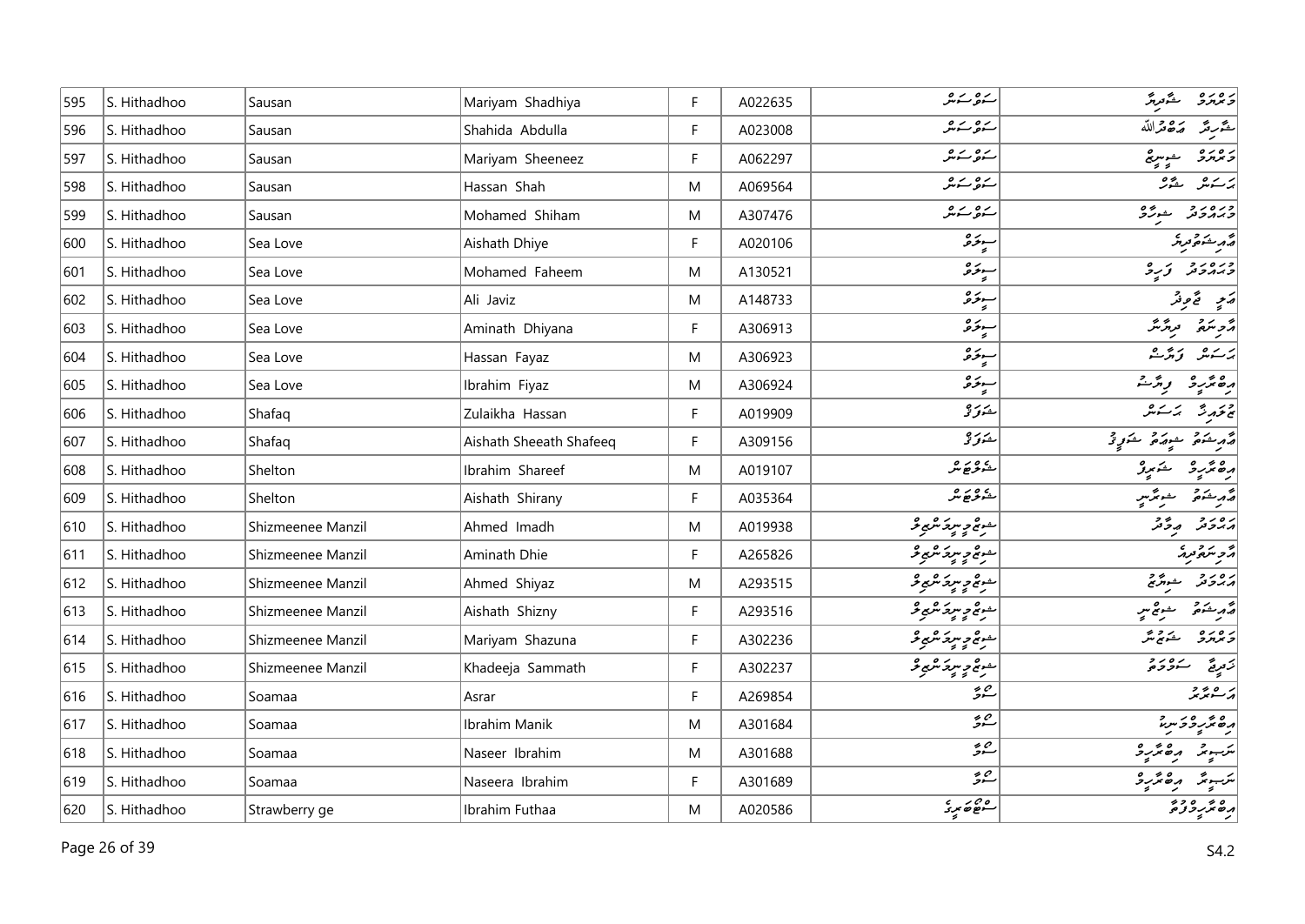| 621 | S. Hithadhoo | Strawberry ge   | Niyaz Ibrahim         | M         | A020607 | ه جي هم دي.<br>سرچ که مورد               | ە ھەترىرى<br>م<br>سرگرمج                      |
|-----|--------------|-----------------|-----------------------|-----------|---------|------------------------------------------|-----------------------------------------------|
| 622 | S. Hithadhoo | Strawberry ge   | Kadhdha Ibrahim Futha | F         | A126093 | $rac{1}{3}$                              | ئەرىتىر<br>ە ئەترىر ۋە ئەتە<br>بەھ ئىرىر ئەتە |
| 623 | S. Hithadhoo | Strawberry ge   | Khadheeja Ali         | F         | A307565 | $rac{1}{2}$                              | تزمريعٌ = صَحٍ                                |
| 624 | S. Hithadhoo | Sun Reef        | Fathimath Asma        | F         | A019730 | ئەنگە <i>بىر</i> ۇ                       | توموخي<br>برمەيچ                              |
| 625 | S. Hithadhoo | Sun Reef        | Mariyam Dhiye         | F         | A019898 | ئەمىرى <sub>د</sub> ۇ                    | ر ه ر ه ر ه<br>د <del>ب</del> ر پر پر پر      |
| 626 | S. Hithadhoo | Sun Reef        | Ahmed Rasheed         | M         | A025163 | ئەنگە <i>بېر</i> ۇ                       | أرور و مردو                                   |
| 627 | S. Hithadhoo | Sun Reef        | Ibrahim Fahmee        | ${\sf M}$ | A026454 | ئەنگە <i>پېر</i> ۇ                       | وەتترىر زرې                                   |
| 628 | S. Hithadhoo | Sun Reef        | Shamaail Ibrahim      | F         | A278809 | سەمىرى <sub>ر</sub> و                    |                                               |
| 629 | S. Hithadhoo | Sun Reef        | Hassan Rafeeu         | M         | A278810 | ئەنگە <i>بىر</i> ۇ                       | يَرَسَدُ يَرَوٍ وَ                            |
| 630 | S. Hithadhoo | Sun Reef        | Mariyam Maldha Moosa  | F         | A278811 | ئەمىر پور<br>مەسىر                       | رەرە رەپ دە<br><i>دى</i> رىرى دىرىر دىس       |
| 631 | S. Hithadhoo | Sun Reef        | Aminath Nashath       | F         | A296765 | ئەمى <i>رى</i> ر                         | أترجم مترجع                                   |
| 632 | S. Hithadhoo | Sun Reef        | Aishath Shirmeen      | F         | A301771 | ئەمىرىر ۋ                                | وكرمشكم والمردم                               |
| 633 | S. Hithadhoo | Sun Reef        | Ali As'ar             | ${\sf M}$ | A301787 | ئەنگە بىر بۇ                             | أقسم فالمتحدث                                 |
| 634 | S. Hithadhoo | Sun Shine Villa | Ali Hussain           | M         | A132876 | سەم <sub>ى</sub> شىھەر مىرى <i>مۇ قە</i> | أەيب برجستىرىنى                               |
| 635 | S. Hithadhoo | Sun Shine Villa | Mohamed Zayan Ali     | M         | A278352 | سەم <i>رىشەم</i> رىتر <i>ە ق</i>         | وره رو روه کرد                                |
| 636 | S. Hithadhoo | Sun Shine Villa | Aishath Zamaarath     | F         | A304387 | سەمى <i>رىشىم بىر بىر بىر</i>            | ه د د و د و د و                               |
| 637 | S. Hithadhoo | Thabulaage      | Munawwar Ali          | M         | A085552 | ر د د »<br>می ځر                         | ورەرو كەير                                    |
| 638 | S. Hithadhoo | Thabulaage      | Aminath Sudhuna       | F         | A100428 | ر و د »<br>می ت تر د                     | سەدرىتر<br>أثرحر سرحه                         |
| 639 | S. Hithadhoo | Thabulaage      | Ali Moosa             | M         | A307619 | ر و د »<br>می ه <del>گ</del> ری          | $23 - 24$                                     |
| 640 | S. Hithadhoo | Thabulaage      | Mariyam Shafaza       | F         | A307621 | پر و پر پر<br>  پی ه محر پر              | ر ه ر ه<br><del>د</del> بر بر<br>ىشتىق تىتج   |
| 641 | S. Hithadhoo | Thabulaage      | Hassan Nafaz          | ${\sf M}$ | A307625 | ر و د ،<br>می خور                        | ىر سەش سىرتى                                  |
| 642 | S. Hithadhoo | Thakulafathige  | Fathimath Hafeeza     | F         | A020280 | ىر 3 ئەركىي تى                           | قُ و حَمْدَ مَ مَ مِ مَّ                      |
| 643 | S. Hithadhoo | Thakulafathige  | Ibrahim Azwar         | ${\sf M}$ | A020525 | ر و پر پر پ<br>مونډ څرونو                | , 02, 07, 07, 07                              |
| 644 | S. Hithadhoo | Thakulafathige  | Ali Rasheed           | ${\sf M}$ | A020527 | ر و پرې ءِ<br>حوم <del>مرکز</del> مو ته  | أركمني المركب وتر                             |
| 645 | S. Hithadhoo | Thakulafathige  | Mohamed Azzam         | M         | A020619 | ر ور په <sub>ې</sub>                     | و ر ه ر د<br>د بر بر تر تر<br>0.601           |
| 646 | S. Hithadhoo | Thakulafathige  | Azurar Rasheed        | ${\sf M}$ | A100299 | ر در در ،<br>مونو څونو د                 | كالمحاكم للمركب المركب والمراكب               |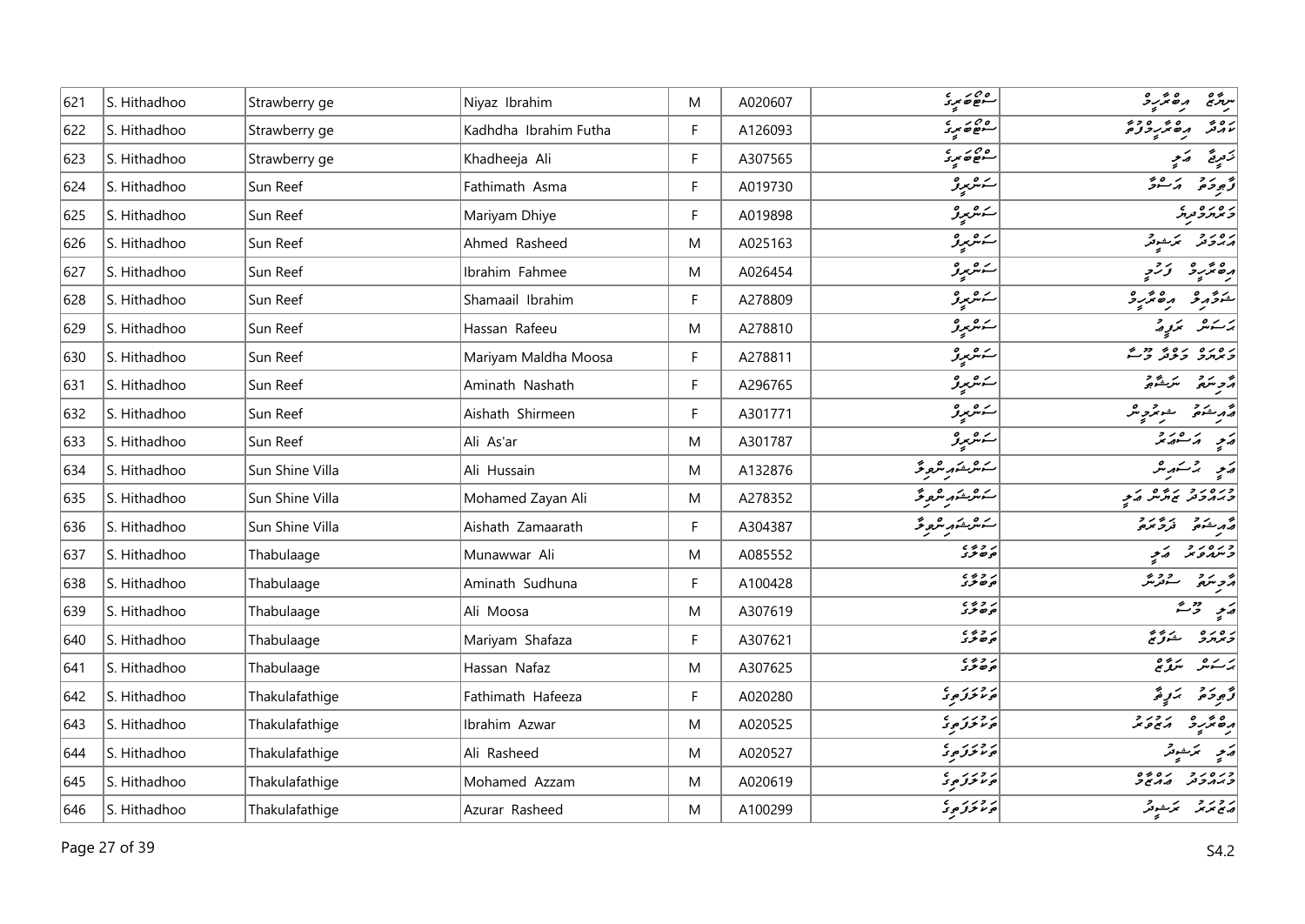| 647 | S. Hithadhoo | Thakulafathige | Hawwa Azra       | F  | A306768 | پر دېږيد په<br>  په ترکونونو ک                           | برەپچ<br>ەيرىم                             |
|-----|--------------|----------------|------------------|----|---------|----------------------------------------------------------|--------------------------------------------|
| 648 | S. Hithadhoo | Thakulafathige | Azma Ali         | F. | A306773 | ر و پر پر پ<br>حرم څوکوبو ت                              | پر بر بح<br>  پر برخ<br>ەئىي               |
| 649 | S. Hithadhoo | Thakulafathige | Nathif Ali       | M  | A306776 | پر دې په دي<br>  پر تر ټورنو                             | ىئ <sub>ى</sub> جوز<br>رځمنو               |
| 650 | S. Hithadhoo | Thakulafathige | Nathij Ali       | M  | A306782 | پر حرمز مو <sup>ي</sup>                                  | يت <sub>عرفع</sub><br>ەنىيە                |
| 651 | S. Hithadhoo | Thakulafathige | Ahla Rasheed     | F  | A306890 | پر دېږي دي.<br>  په برغو تو د                            | $\frac{2}{3}$<br>ىمەسىيەتىر                |
| 652 | S. Hithadhoo | Thakulafathige | Aishath Azfa     | F  | A326141 | پر حرمہ میں<br>  حو <sup>م</sup> محرکہ حو <sup>م</sup> ہ | وكرم شكوته وكروح                           |
| 653 | S. Hithadhoo | Thakulafathige | Ahmed Ahil Azzam | M  | A334552 | پر <i>دې</i> دې دي                                       | גפיד ג'יפ ג'ם בים                          |
| 654 | S. Hithadhoo | Thaurugge      | Aishath Waruda   | F  | A020466 | ر د ده ه<br>محمد بر د                                    |                                            |
| 655 | S. Hithadhoo | Thaurugge      | Shahida Mohamed  | F  | A020468 | 59990                                                    | شركة ورەرد                                 |
| 656 | S. Hithadhoo | Thaurugge      | Ahmed Saeed      | M  | A020469 | ג כ כ ם ג<br>ס ה ינה ב                                   | أرەر دىر ئەر                               |
| 657 | S. Hithadhoo | Thaurugge      | Mariyam Dhie     | F  | A020506 | 59990                                                    | د ه بر ه په                                |
| 658 | S. Hithadhoo | Thaurugge      | Mariyam Nasheeda | F  | A020507 | נ כ כ ם ג<br>ס <i>בו ינונ</i> ב                          | و مروح سرشوش                               |
| 659 | S. Hithadhoo | Thaurugge      | Imran Mohamed    | M  | A020541 | 59990                                                    |                                            |
| 660 | S. Hithadhoo | Thaurugge      | Hussain Azeez    | M  | A054940 | ק כ כ ם ג<br>ס ג ינג צ                                   | جاسكويش ككمج مح                            |
| 661 | S. Hithadhoo | Thaurugge      | Abdulla Waheed   | M  | A157971 | ر د د ه ه<br>محمد محمد د                                 | پره قرالله ځ برقر                          |
| 662 | S. Hithadhoo | Thoani Asseyri | Aminath Ugail    | F  | A020273 | ە بىرە ئەتمە<br>م                                        | ومحر المتواريخ والمحر ومراجح               |
| 663 | S. Hithadhoo | Thoani Asseyri | Aishath Ugail    | F  | A020274 | م<br>مريد <sub>م</sub> ريد سومبر                         | أقهر شكافه المتحارف                        |
| 664 | S. Hithadhoo | Thoani Asseyri | Azmeela Nasir    | F. | A020334 | ە بىرە مەر                                               | ر ه چ چ <sup>ی</sup> څه<br>مترسونر         |
| 665 | S. Hithadhoo | Thoani Asseyri | Fathmath Hafeeza | F  | A020337 | م سره مه<br>مسر                                          | ۇ بوخ <sub>ى</sub><br>برَوٍخٌ              |
| 666 | S. Hithadhoo | Thoani Asseyri | Mariyam Ugail    | F  | A020428 | ە بىرى مەسىر<br>مەسىر كەنتىسى                            | ر ه پر ه<br><del>د</del> بربرگ<br>ەتزىر بى |
| 667 | S. Hithadhoo | Thoani Asseyri | Hawwa Ugail      | F  | A020431 | م سره مه .<br>مريد <sub>م</sub> رسمبر                    | برە ئەتەرى                                 |
| 668 | S. Hithadhoo | Thoani Asseyri | Zarifa Ahmed     | F  | A032843 | م<br>مرید مرکز مشمر                                      | ەر دىر<br>ئج موقر                          |
| 669 | S. Hithadhoo | Thoani Asseyri | Abdulla Asim     | M  | A121975 | ە بىرىدە مىي<br>م                                        | ەھىراللە<br>رژىبەد                         |
| 670 | S. Hithadhoo | Thoani Asseyri | Ibrahim Ugail    | M  | A138456 | ە بىر ە مەب                                              | ە ھەترىر <sup>ە</sup><br>ەتىمەنى           |
| 671 | S. Hithadhoo | Thoani Asseyri | Aishath Shufana  | F  | A306508 | ە بىرە مەر                                               | وأمرينهم<br>شۇ ئۇ ئىگر                     |
| 672 | S. Hithadhoo | Thoani Asseyri | Fathmath Muna    | F  | A306510 | <sup>چ</sup> سرمره شوبېر                                 | وٌمودَهُ دُيرٌ                             |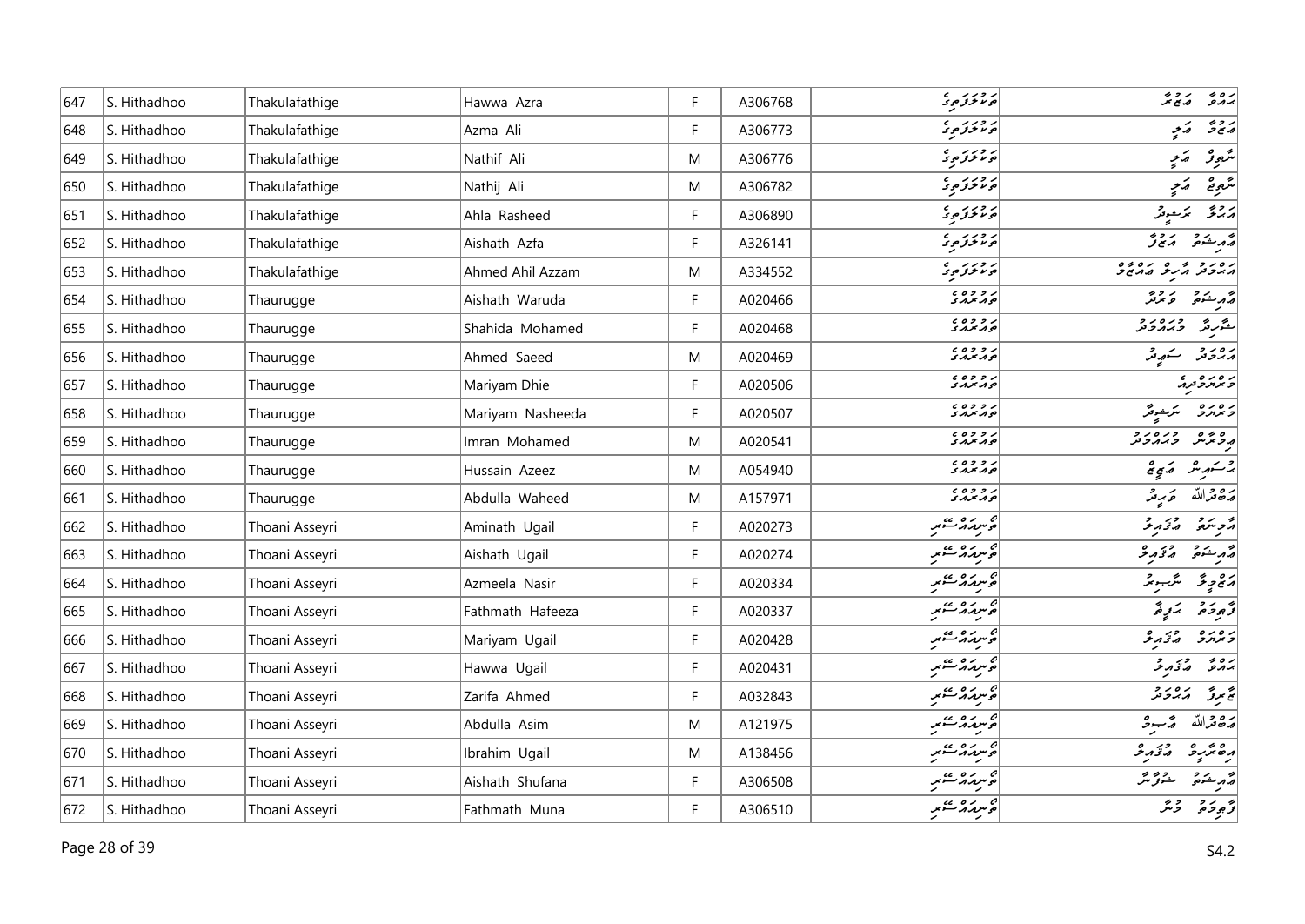| 673 | S. Hithadhoo | Thoraamaage         | Fathimath Ali             | F  | A020487 | پر پر پر پر<br>حو پھر پر ي                        | وٌجودَ حَدِ                                            |
|-----|--------------|---------------------|---------------------------|----|---------|---------------------------------------------------|--------------------------------------------------------|
| 674 | S. Hithadhoo | Thoraamaage         | Shahuseena Ali            | F. | A161289 | پر پر پر پر<br>حو مگرمر <sub>ک</sub>              | الشور سورش الأمير                                      |
| 675 | S. Hithadhoo | Thoraamaage         | Fathimath Aruwa           | F. | A277836 | پر پر پر پر<br>حو مگرمر <sub>ک</sub>              | و مر د<br>تر موح <sup>م</sup><br>ەر بەر                |
| 676 | S. Hithadhoo | Thoraamaage         | Ali Didi                  | M  | A307742 | پر پر پر پر<br>حو <i>پر پ</i> ر پر                | ړ و در در<br>په پ                                      |
| 677 | S. Hithadhoo | Thoraamaage         | Aminath Shizmeen Ali Didi | F  | A307777 | پر پر پر پر<br>حو پھر پر ي                        | و و سره شوه و و د و دور<br>و و سره شوه و د و د و د د د |
| 678 | S. Hithadhoo | Thoraamaage         | Eanas Ali                 | F  | A307778 | پر پر پر پر<br>حو <i>پر پر</i> پر                 |                                                        |
| 679 | S. Hithadhoo | Thothaapareege Aage | Mariyam Nizna             | F  | A020832 | م و بر پر و و پر<br><mark>حوج تر</mark> بر د ار د | $rac{\circ}{\circ}$<br>سرچ مٿر                         |
| 680 | S. Hithadhoo | Thothaapareege Aage | Zulaikha Ali              | F. | A153454 | م و بر پر و و پر<br><mark>حوج تر</mark> بر د ار د | ة د مركز مركز<br>محمد مركز                             |
| 681 | S. Hithadhoo | Thothaapareege Aage | Shahud Abdul Hakeem       | M  | A301761 | ه د د د د د د د<br>  د د تر تر د د د              | ره و بره وه بر ه<br>شرکتر های تروبر بر                 |
| 682 | S. Hithadhoo | Two Star            | Mohamed Shakir            | M  | A021340 | دو ره پر                                          | ورەرو شەر                                              |
| 683 | S. Hithadhoo | Two Star            | Aminath Didi              | F. | A021391 | دد صر<br>ح                                        | ړٌ د سَره نوروړ                                        |
| 684 | S. Hithadhoo | Two Star            | Ahmed Naseem              | M  | A066043 | دد ه پر<br>چ سونچ سر                              |                                                        |
| 685 | S. Hithadhoo | Two Star            | Hussein Mirzag            | M  | A156040 | دد صريح پر                                        | جرسكور ومرجمة                                          |
| 686 | S. Hithadhoo | Two Star            | Hassan Mirsaam            | M  | A308555 | دد ه پر                                           | برسك وبرسمو                                            |
| 687 | S. Hithadhoo | Two Star            | Mariyam Manaarath         | F  | A308556 | دد ه پر                                           | גפגם גבגב                                              |
| 688 | S. Hithadhoo | Two Star            | Moosa Mathloob            | M  | A308557 | دد ه پر                                           | وو دوود                                                |
| 689 | S. Hithadhoo | Two Star            | Nasaim Nasym              | F. | A366054 | دد ره نو پر                                       | لترتشروا الترسوى                                       |
| 690 | S. Hithadhoo | Varavehe            | Ahmed Hassan              | M  | A309056 | ر ر ، ،<br>ح <del>م</del> رح ر                    | رەرد ئەسكىر                                            |
| 691 | S. Hithadhoo | Varudheege          | Akram Basheer             | M  | A024387 | ئە تەرىخ<br>  قەسمەسىرى                           | $\begin{bmatrix} 2 & 0 & 0 \\ 0 & 0 & 0 \end{bmatrix}$ |
| 692 | S. Hithadhoo | Varudheege          | Adhuham Mufeed            | M  | A064101 | پر چ <sub>رمو</sub> ر<br>  چرموری                 | تر تو تر<br>پروژبر                                     |
| 693 | S. Hithadhoo | Varudheege          | Shaffa Basheer            | F  | A100432 | <br> ع <sup>ر</sup> مرمریز                        | أشروق كالشومر                                          |
| 694 | S. Hithadhoo | Varudheege          | Ali Mufeed                | M  | A126520 | ر ج<br>حو بمرتور ک                                | أأدمج وتحمي                                            |
| 695 | S. Hithadhoo | Varudheege          | Shiusa Basheer            | F  | A143858 | ر و<br>حرموری                                     | شور <sup>و</sup> شهر که کشور<br>مر                     |
| 696 | S. Hithadhoo | Varudheege          | Azhad Mufeed              | M  | A277451 | ر و<br>حرمرمړ                                     | أرورو ورو                                              |
| 697 | S. Hithadhoo | Varudheege          | Mariyam Basheera          | F. | A295317 | <br> ع <sup>ر</sup> مرمریز                        | رەرە ھىدىگە                                            |
| 698 | S. Hithadhoo | Varudheege          | Fathimath Shamoona Mufeed | F  | A295322 | ر ج مرد ري<br>حر مرد پر                           | و د د ده ده د د د                                      |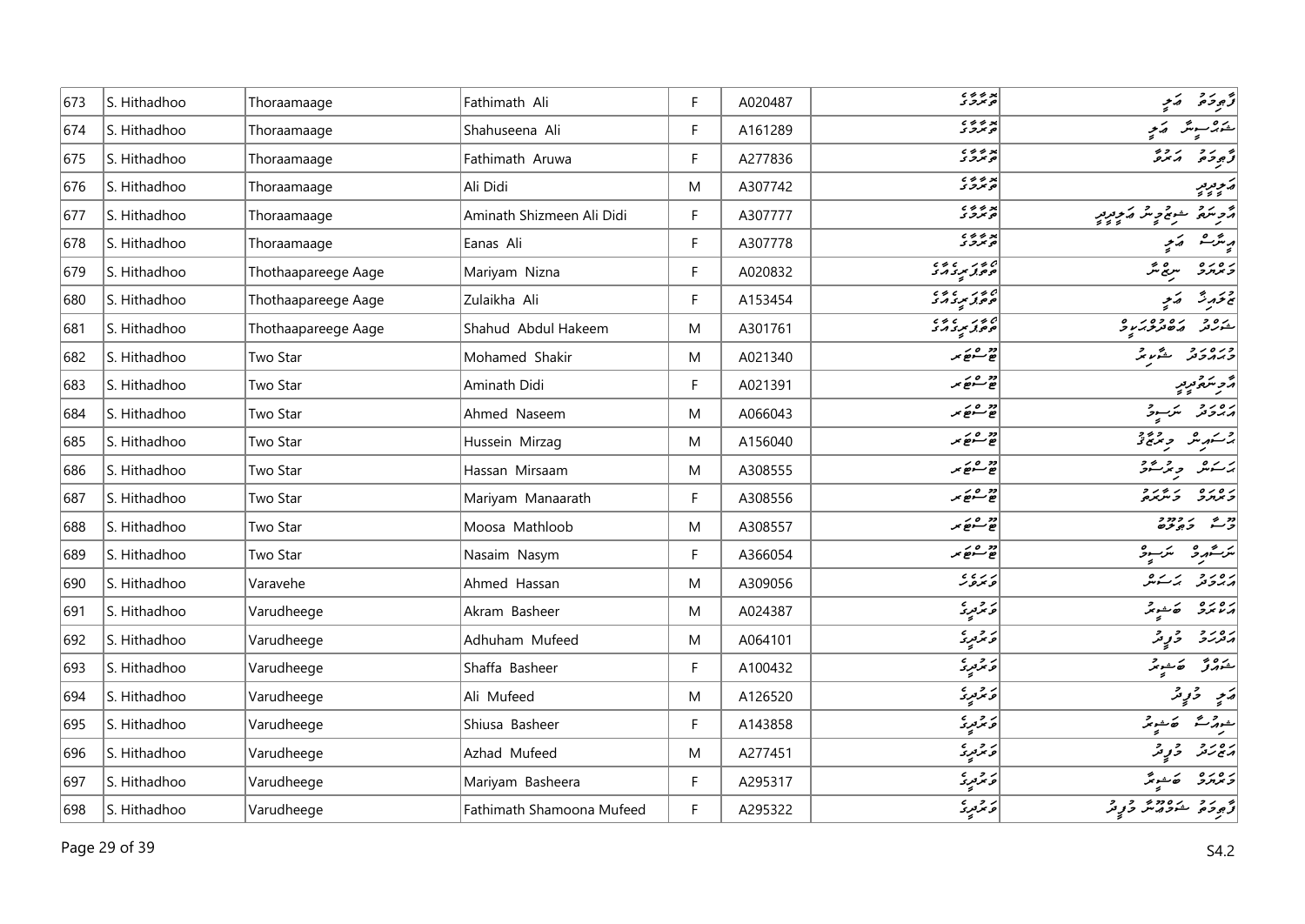| 699 | S. Hithadhoo | Varudheege           | Anoosha Mufeed          | F. | A295332 | د چروگر                                  | أرشيش ورمر                                       |
|-----|--------------|----------------------|-------------------------|----|---------|------------------------------------------|--------------------------------------------------|
| 700 | S. Hithadhoo | Varudheege           | Shiya Mufeed            | F. | A295338 | پر چ<br>  تو تعری                        | شورگر و و و تر                                   |
| 701 | S. Hithadhoo | Varudheege           | Afzal Mufeed            | M  | A295343 | ر ج در پ<br>  حر مرد پر                  | پرونو و تحری تر                                  |
| 702 | S. Hithadhoo | Varudheege           | Azwar Basheer           | M  | A354470 | ر جەنبەي<br>ج                            | برور و کا کار                                    |
| 703 | S. Hithadhoo | Varudheege           | Aishath Nadha Adhuham   | F  | A391564 | ر جەنبەي<br>ج                            | و در در در در در در در د                         |
| 704 | S. Hithadhoo | Vesnoogasdhoshuge    | Mariyam Manikfaan       | F  | A020447 | ه ۱۵ وور ۵ پر و ۹<br>حرکسوسری سوترمرد    | גפגם ביתונצית                                    |
| 705 | S. Hithadhoo | Vesnoogasdhoshuge    | Mohamed Manikufaan      | M  | A020448 | ے ۔ ہ دور ۔ ہ یو و ے<br>حرکسوسری سوتوروی | ورەرو كەردۇر                                     |
| 706 | S. Hithadhoo | Vesnoogasdhoshuge    | Ahmed Manikufaanu       | M  | A094040 | ے ۔ ہ دور ۔ ہ یو و ے<br>حرکسوسری سوتوروی | ىرە بەر <i>جەنىرى تەرەپى</i> گە                  |
| 707 | S. Hithadhoo | Vesnoogasdhoshuge    | Fathmath Ahmed          | F. | A161288 | ه ره دوبر ره پوره په<br>درسوسري سوتورنوي | أوجود برورد                                      |
| 708 | S. Hithadhoo | Vesnoogasdhoshuge    | Hassan Imran            | M  | A306730 | ه ۱۵ وور ۲۵ و و د<br>حرکسوسری سوتوروی    | برےنگر الہوائیں                                  |
| 709 | S. Hithadhoo | Vesnoogasdhoshuge    | Hussain Riyas           | M  | A306731 | ه ره دور ره پو و ه<br>در سوسری سوترمرد   | جرسكور مروشة                                     |
| 710 | S. Hithadhoo | Vesnoogasdhoshuge    | Aminath Ahmed           | F  | A379349 | ه ره دور ره پوره<br>در سوسري سوتوبرو     | ەر دەر<br>ړځ سرچ                                 |
| 711 | S. Hithadhoo | Veuge                | Abdulla Nabeel          | Μ  | A019793 | ې و ،<br>و د د                           | مَە قىراللە سَرَجە خَر                           |
| 712 | S. Hithadhoo | Veuge                | Ibrahim Nazeel          | M  | A295289 |                                          | رە ئەر ئىي ئى                                    |
| 713 | S. Hithadhoo | Veyleege             | Ali Rasheed             | M  | A018627 | ە،<br>جۇ ئە                              | أركمني المخرجين                                  |
| 714 | S. Hithadhoo | Veyleege             | Hawwa Rashydha          | F  | A019719 | ئەمەيە<br>  قەمۇرى                       | رەپ كەنبەگ                                       |
| 715 | S. Hithadhoo | Veyleege             | Shiraaz Rasheed         | M  | A019895 | ە جەيجە<br>جۇم                           | لشوندهي التركشوند                                |
| 716 | S. Hithadhoo | Veyleege             | Ibrahim Rashydh Mohamed | Μ  | A021700 | ەر ج<br>حويى                             | مەھەر كەن كەن ئەمدەر د                           |
| 717 | S. Hithadhoo | Veyleege             | Aminath Rasheeda        | F  | A068628 | ە بەر<br>جۇمۇ                            | أأترجم أتركني                                    |
| 718 | S. Hithadhoo | Veyleege             | Shiraanee Rasheed       | F. | A295235 | ە جەيجە<br>جۇم                           | جريكس الكرجون                                    |
| 719 | S. Hithadhoo | Veyleege             | Shirunee Rasheed        | F  | A295238 | ە جەيجە<br>جۇم                           | جونژس انگرچونژ                                   |
| 720 | S. Hithadhoo | Veyleege             | Ahmed Juman Mohamed     | M  | A295242 | ړې د<br>خومنو                            | ג סג כ כ זים כגם ג כ<br>הגב נג יז כ יית כגא ב נג |
| 721 | S. Hithadhoo | Veyleege             | Hassan Shaarih Rasheed  | M  | A295250 | ئەمەيە<br>  قۇمۇيى                       | ىرىكىقى ئىقتىرى ئىرتىدىگى<br>ئىسكىمى             |
| 722 | S. Hithadhoo | Veyofalhomaage       | Mohamed Ahmed           | M  | A020588 | ړ پر دره پر ړ<br>تو برتو تر تر           | כנסנכ נסנכ<br>כגמכת הגכת                         |
| 723 | S. Hithadhoo | <b>Victory House</b> | Hassan Waheed           | Μ  | A064377 | <i>و ما ھَ برِرَ مْر</i> ْ               | <br> يركسكر التحرير                              |
| 724 | S. Hithadhoo | <b>Victory House</b> | Ibrahim Faisal          | M  | A125822 | ە ئەھ ئىرى <i>نە قە</i> ر                | رەپرىر زېربىق                                    |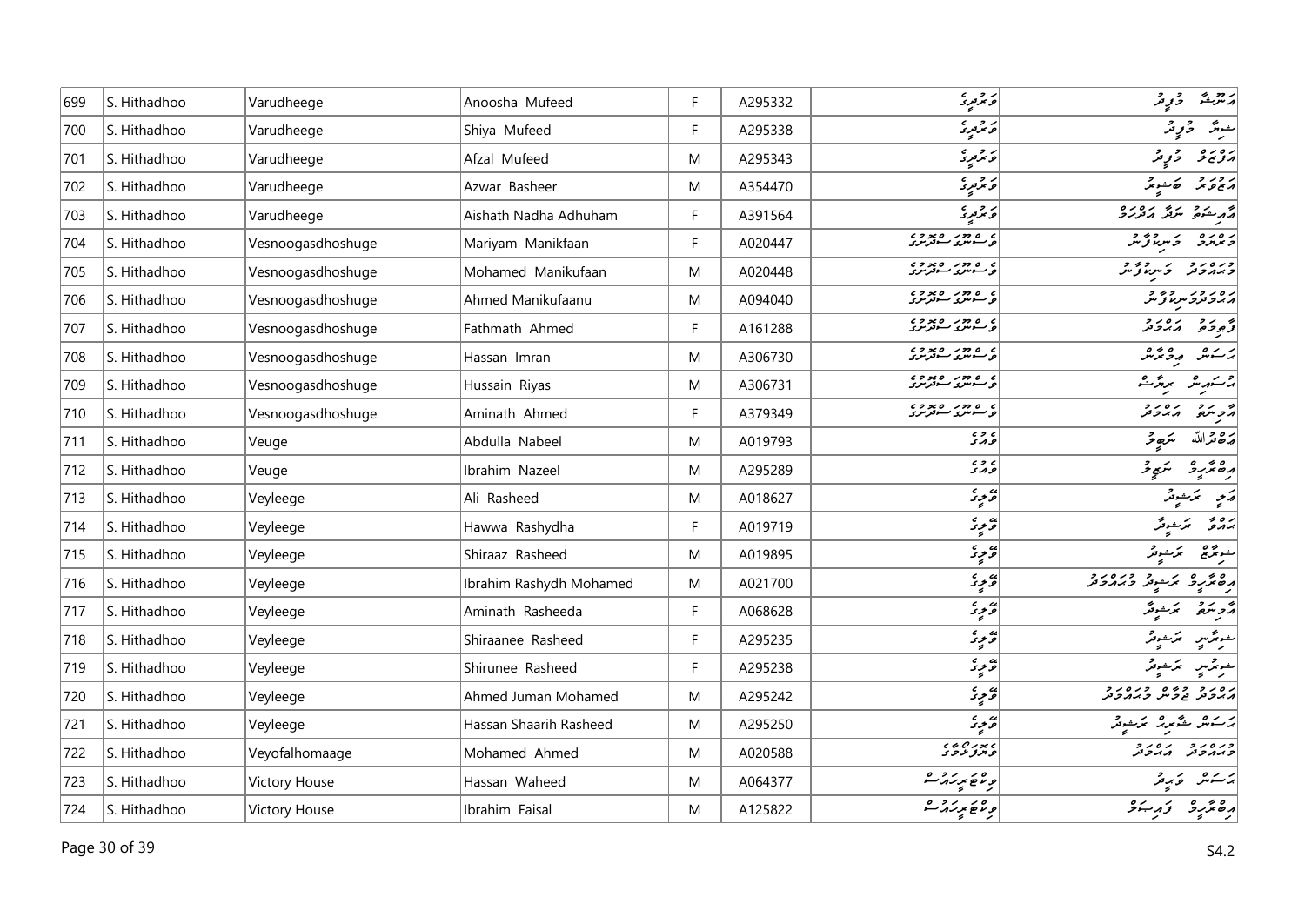| 725 | S. Hithadhoo | <b>Victory House</b> | Ahmed Amru                 | M         | A277443 | ە ئەغ بېرى <i>دۇ</i> ب                   | 201 222                                                   |
|-----|--------------|----------------------|----------------------------|-----------|---------|------------------------------------------|-----------------------------------------------------------|
| 726 | S. Hithadhoo | Victory House        | Saudhiyya                  | E         | A295254 | ە ئەھ بېرىر قىسىم                        | سنڌ مره پڙ                                                |
| 727 | S. Hithadhoo | <b>Victory House</b> | Yaameen Faisal             | ${\sf M}$ | A295262 | ە ئەن <i>غە بېرىدۇ</i> ب                 | أأدوش وكرجو                                               |
| 728 | S. Hithadhoo | Victory House        | Yousuf Yoomy Hassan Waheed | M         | A295263 | ە ئەيغە بىر <i>ئە</i> ر م                | دو وه دو بر کند کار د                                     |
| 729 | S. Hithadhoo | Wayvee Work          | Aishath Manikufaanu        | M         | A021395 |                                          | ۇ مەسەھ <i>جەسرىدۇ</i> بىر                                |
| 730 | S. Hithadhoo | Wayvee Work          | Ahmed Mohamed              | M         | A063574 | اء ۾ جو برند<br>حو چو برند               | ره رو وره رو<br>مدرونر وبرمرونر                           |
| 731 | S. Hithadhoo | Wayvee Work          | Aminath Zimna              | F         | A308738 |                                          | أأزجتم بإدام                                              |
| 732 | S. Hithadhoo | Zaaif                | Aishath Faiza              | F         | A020629 | پج مر ژ                                  | أشهر شدة وتجاريح                                          |
| 733 | S. Hithadhoo | Zaaif                | Naseer Ali                 | ${\sf M}$ | A069160 | لچ مرب <sup>9</sup>                      | لترسوير<br>ەخىر                                           |
| 734 | S. Hithadhoo | Zaaif                | Zaahee Zahir               | M         | A277457 | پروگر<br>م                               | $\frac{2}{3}$ $\frac{2}{3}$ $\frac{2}{3}$                 |
| 735 | S. Hithadhoo | Zaaif                | Zahaa Zahir                | F         | A295353 | پر وي<br>م                               | ى ئەستى بىر                                               |
| 736 | S. Hithadhoo | Zaaif                | Zimaam Zahir               | M         | A295389 | پر<br>محمر                               | پرځه ځې تخه                                               |
| 737 | S. Hithadhoo | Zaaif                | Zeeshaan Zahir             | ${\sf M}$ | A341604 | لتج مر ثر<br> <br>ح                      | ىپ مەنگەن ئىچ <i>رى</i> تى                                |
| 738 | S. Hithadhoo | Zaaru                | Mariyam Mohamed            | F         | A018810 | یز جر<br>سیمبر                           | و ر ه ر د<br>تر پر تر تر<br>ر ه ر ه<br><del>ر</del> بربرو |
| 739 | S. Hithadhoo | Zabarujudhuge        | Mariyam Abdulla            | F         | A019881 | ر ر د د د د .<br>پخ ن نتربی              | ر ه ر ه<br><del>ر</del> بربر ژ<br>برەقراللە               |
| 740 | S. Hithadhoo | Zabarujudhuge        | Aminath Abdulla            | F         | A073543 | ر ر د د د د<br>پخ ن نگرۍ تور             | ەكە قىراللە<br>ړ د سرچ                                    |
| 741 | S. Hithadhoo | Zabarujudhuge        | Ali Misbaah                | ${\sf M}$ | A156000 | ر ر د د د د<br>پخ ن نگرۍ تور             | $rac{1}{20}$                                              |
| 742 | S. Hithadhoo | Zabarujudhuge        | Sudhuna Hassan Didi        | F         | A301856 | ر ر د د د د<br>  پخ ن نرو                | ر در دیگر در میگردید<br>سورتر در سومبرور                  |
| 743 | S. Hithadhoo | Zabarujudhuge        | Siyana Hassan Didi         | F         | A301858 | ر ر د د د د<br>پخ ن نتربی تری            | سىزىگە<br>ر کے مارور<br>بر کے مارور میر                   |
| 744 | S. Hithadhoo | Zabarujudhuge        | Seena Hassan Didi          | F         | A301859 | ر ر د د د د<br>  پخ ن نرو                | سېنگر انکسکوپولو<br>سېنگر انگسکوپولو                      |
| 745 | S. Hithadhoo | Zabarujudhuge        | Abdulla Misthah            | ${\sf M}$ | A302297 | ر ر د د د د .<br>پخ ن نربی نربی          | رەقراللە مەم                                              |
| 746 | S. Hithadhoo | Zabarujudhuge        | Mirsaam Hassan             | ${\sf M}$ | A307829 | ر ر د د د د<br>پخ ن نگرۍ تور             | دىر شۇھ بەسكىلگە                                          |
| 747 | S. Hithadhoo | Zuriyaanuge          | Zaid Ibrahim               | ${\sf M}$ | A019722 | د<br>بم <sub>مر</sub> مز سربر            | عرمر رەئرىرى                                              |
| 748 | S. Hithadhoo | Zuriyaanuge          | Aishath Fareeda            | F         | A019866 | ح <sub>مح</sub> رچر شریحه <mark> </mark> | وكركوه وترمر                                              |
| 749 | S. Hithadhoo | Zuriyaanuge          | Aminath Azeeza             | F         | A019905 | ح سر پر شریحه<br>  س                     | أثربه تبعج<br>ەسى ئى                                      |
| 750 | S. Hithadhoo | Zuriyaanuge          | Waseela Ahmed              | F         | A099567 | د<br>بم <sub>مر</sub> مز سر <sub>ک</sub> | ق سوقت الابراد وراد                                       |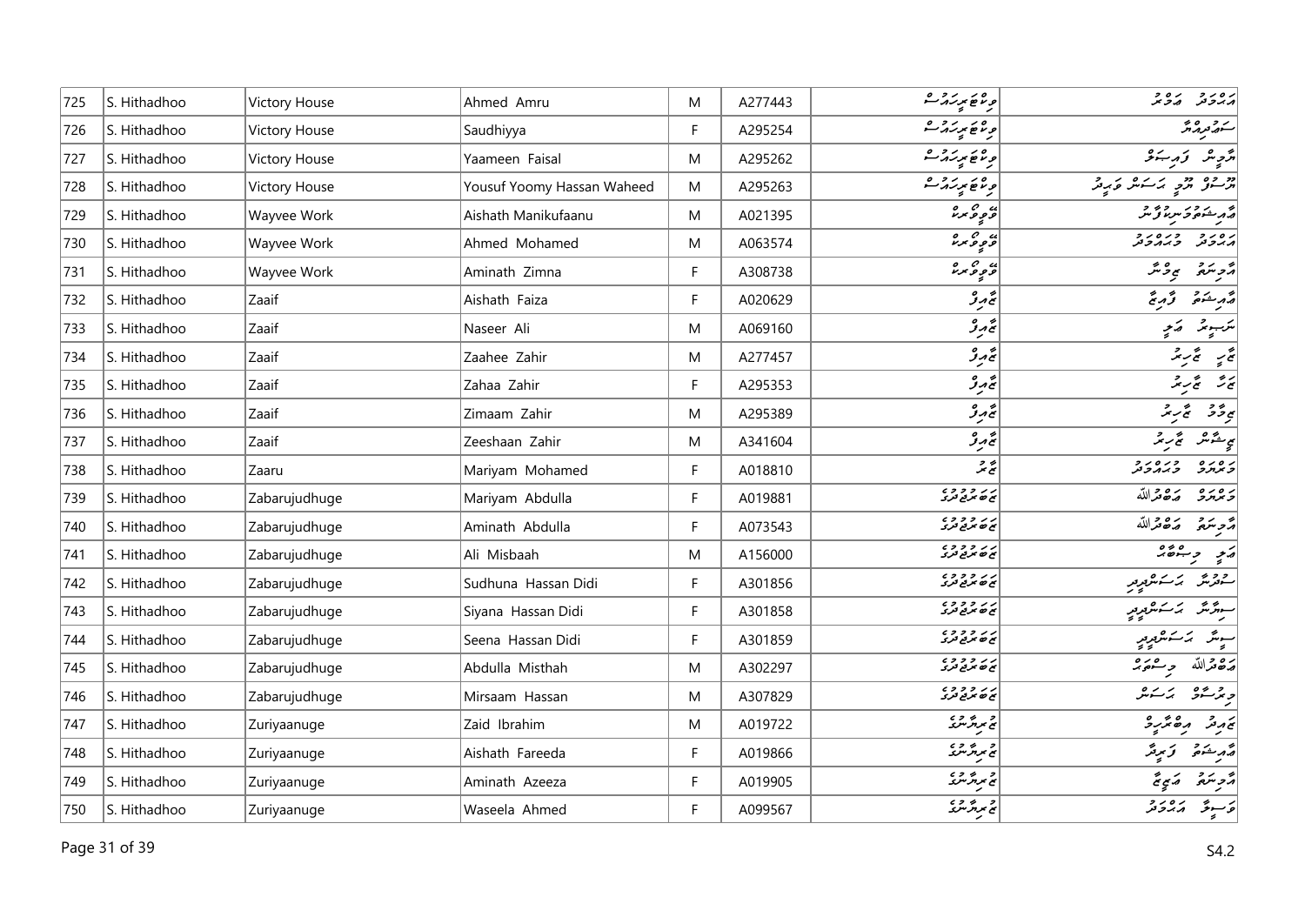| $-7E1$<br>╯ | adhoo<br>чин. | ∠urivaanude | athimath.<br>Nanhath<br>Naseer |  | A301694 | א אות אי | - 0<br>وجوحي<br>۔ سرسر پر ر |
|-------------|---------------|-------------|--------------------------------|--|---------|----------|-----------------------------|
|-------------|---------------|-------------|--------------------------------|--|---------|----------|-----------------------------|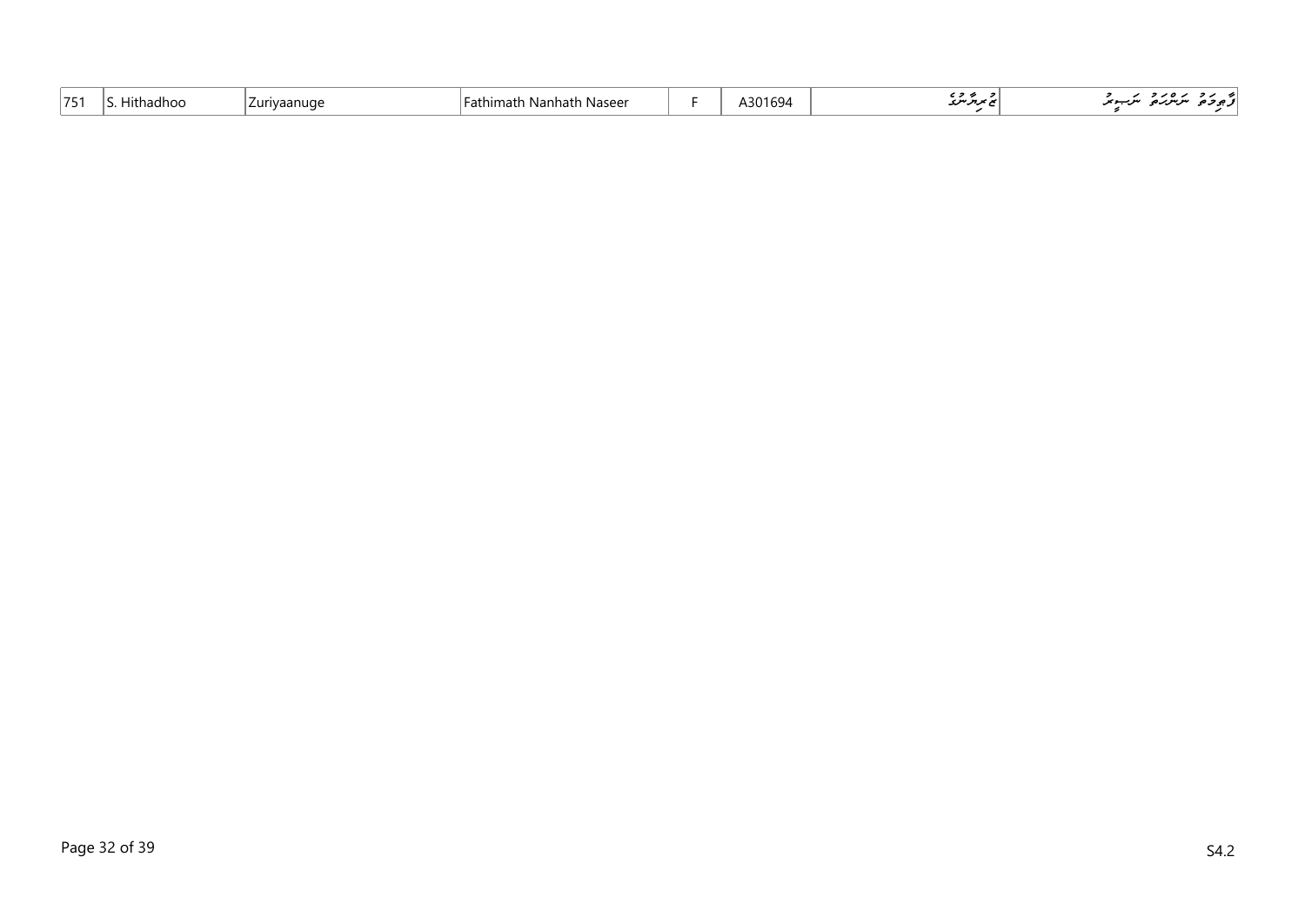## *w7qAn8m? sCw7mRo>u; wEw7mRw;sBo<*

| ' مرمر | 'يئرىثر: |
|--------|----------|
|        |          |
|        |          |
|        |          |

## *w7q9r@w7m> sCw7qHtFoFw7s; mAm=q7 w7qHtFoFw7s;*

| ىر تە | $\mathcal{O} \times$<br>$\sim$ | $\sim$<br>. . | لترنثر |
|-------|--------------------------------|---------------|--------|
|       |                                |               |        |
|       |                                |               |        |
|       |                                |               |        |

| $\frac{\partial}{\partial x}$ | $^{\circ}$ | $\frac{2}{n}$ | $^{\circ}$<br>سرسر. |
|-------------------------------|------------|---------------|---------------------|
|                               |            |               |                     |
|                               |            |               |                     |
|                               |            |               |                     |

| ' ئىرتىر: | سر سر |  |
|-----------|-------|--|
|           |       |  |
|           |       |  |
|           |       |  |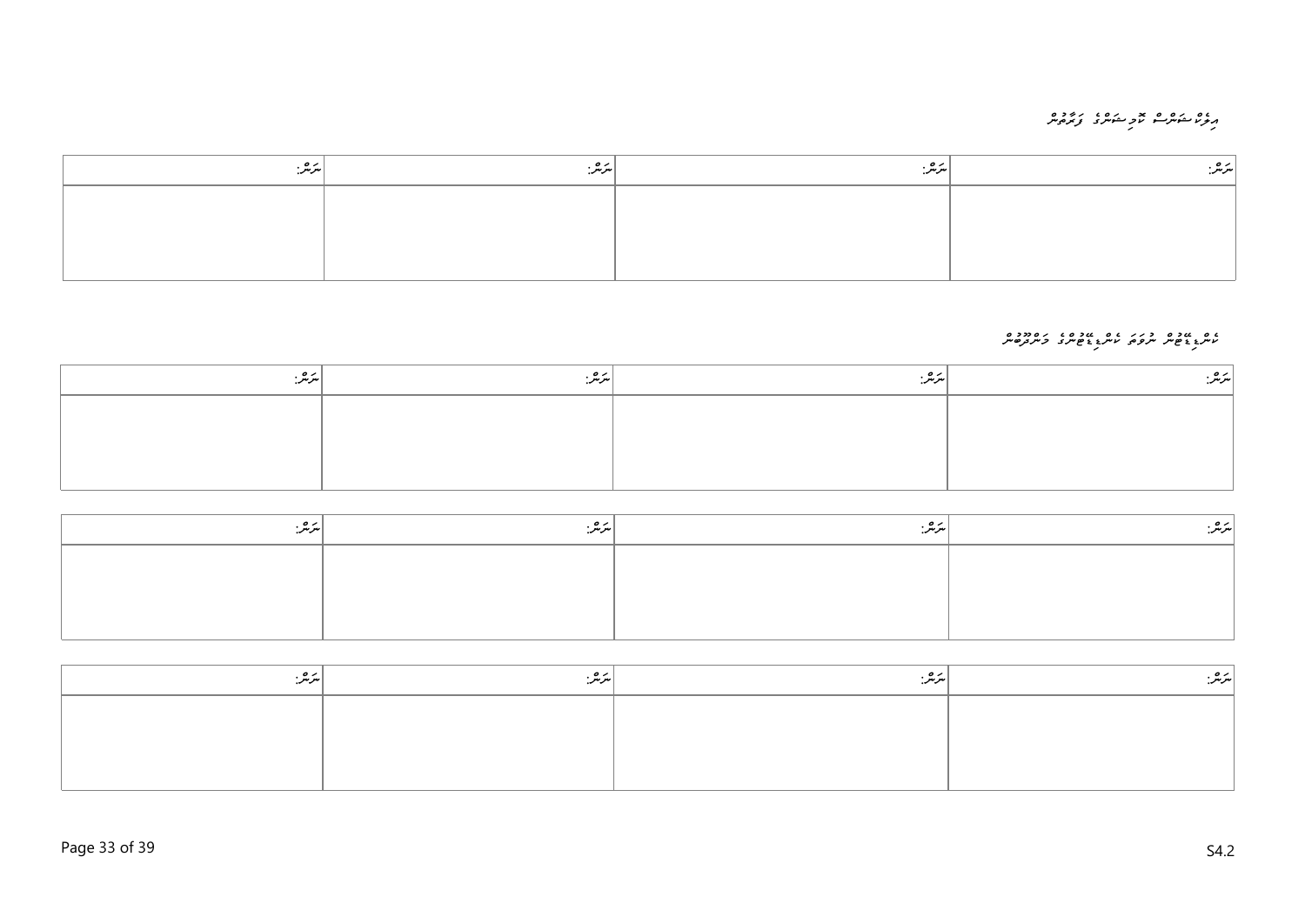| يزهر | $^{\circ}$ | ىئرىتر: |  |
|------|------------|---------|--|
|      |            |         |  |
|      |            |         |  |
|      |            |         |  |

| متريثر به | 。<br>'سرسر'۔ | يتزيترا | سرسر |
|-----------|--------------|---------|------|
|           |              |         |      |
|           |              |         |      |
|           |              |         |      |

| ىئرىتر. | $\sim$ | ا بر هه. | لىرىش |
|---------|--------|----------|-------|
|         |        |          |       |
|         |        |          |       |
|         |        |          |       |

| 。<br>مرس. | $\overline{\phantom{a}}$<br>مر مىر | يتريثر |
|-----------|------------------------------------|--------|
|           |                                    |        |
|           |                                    |        |
|           |                                    |        |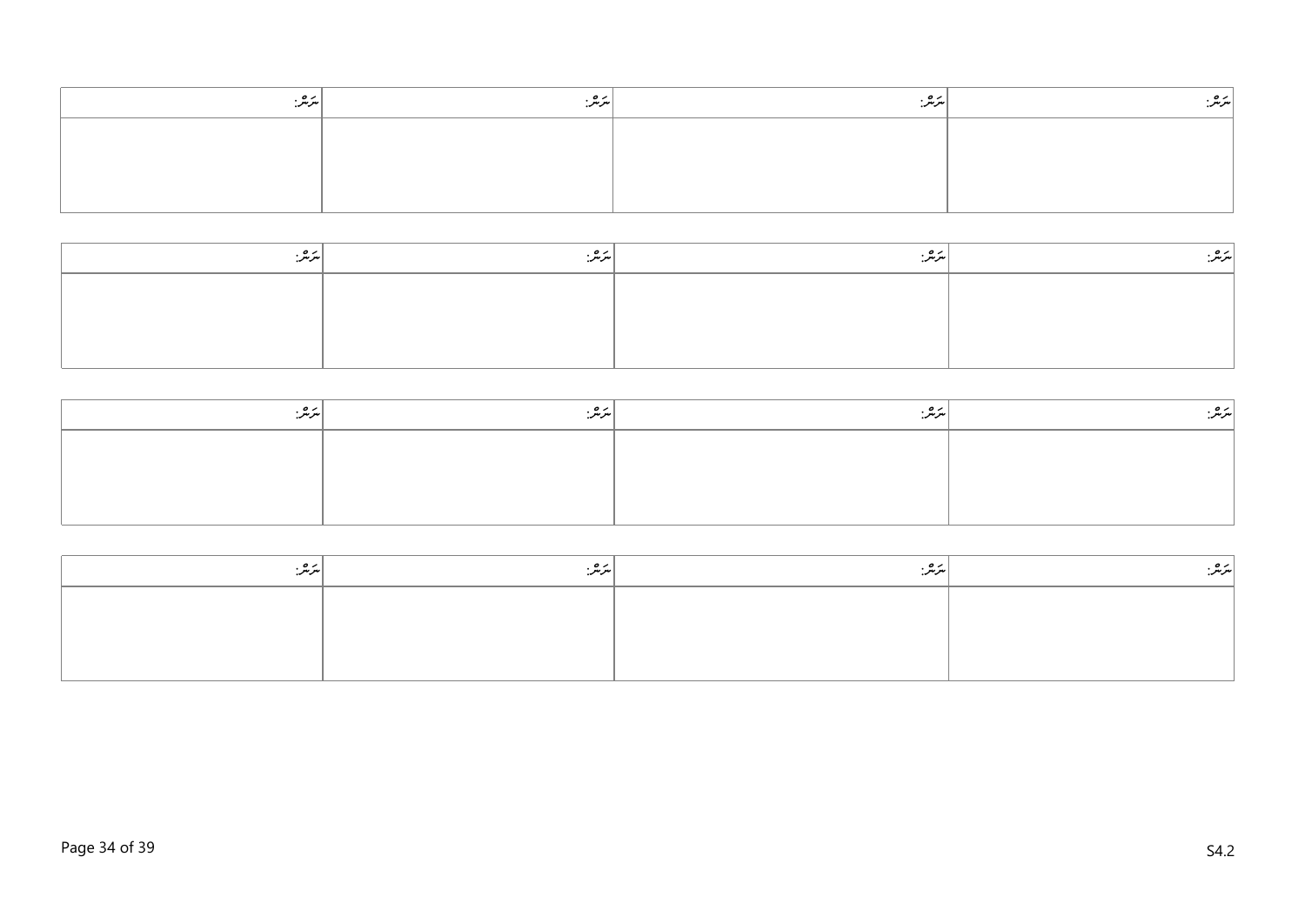| ير هو . | $\overline{\phantom{a}}$ | يرمر | اير هنه. |
|---------|--------------------------|------|----------|
|         |                          |      |          |
|         |                          |      |          |
|         |                          |      |          |

| ىر تىر: | $\circ$ $\sim$<br>" سرسر . | يبرحه | o . |
|---------|----------------------------|-------|-----|
|         |                            |       |     |
|         |                            |       |     |
|         |                            |       |     |

| الترنثر: | ' مرتكز: | الترنثر: | .,<br>سرسر. |
|----------|----------|----------|-------------|
|          |          |          |             |
|          |          |          |             |
|          |          |          |             |

|  | . ه |
|--|-----|
|  |     |
|  |     |
|  |     |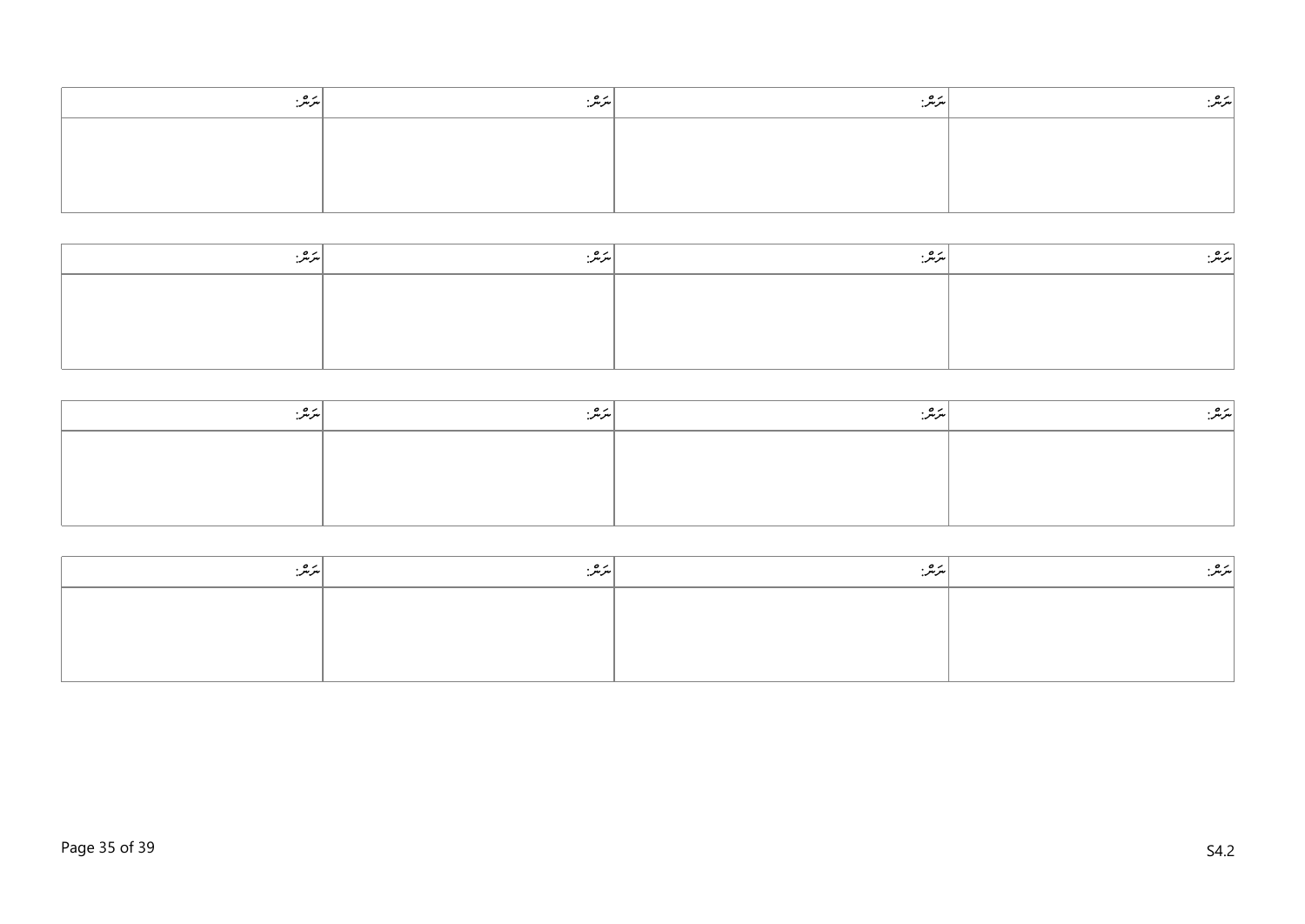| ير هو . | $\overline{\phantom{a}}$ | يرمر | اير هنه. |
|---------|--------------------------|------|----------|
|         |                          |      |          |
|         |                          |      |          |
|         |                          |      |          |

| ىر تىر: | $\circ$ $\sim$<br>" سرسر . | يبرحه | o . |
|---------|----------------------------|-------|-----|
|         |                            |       |     |
|         |                            |       |     |
|         |                            |       |     |

| انترنثر: | ر ه |  |
|----------|-----|--|
|          |     |  |
|          |     |  |
|          |     |  |

|  | . ه |
|--|-----|
|  |     |
|  |     |
|  |     |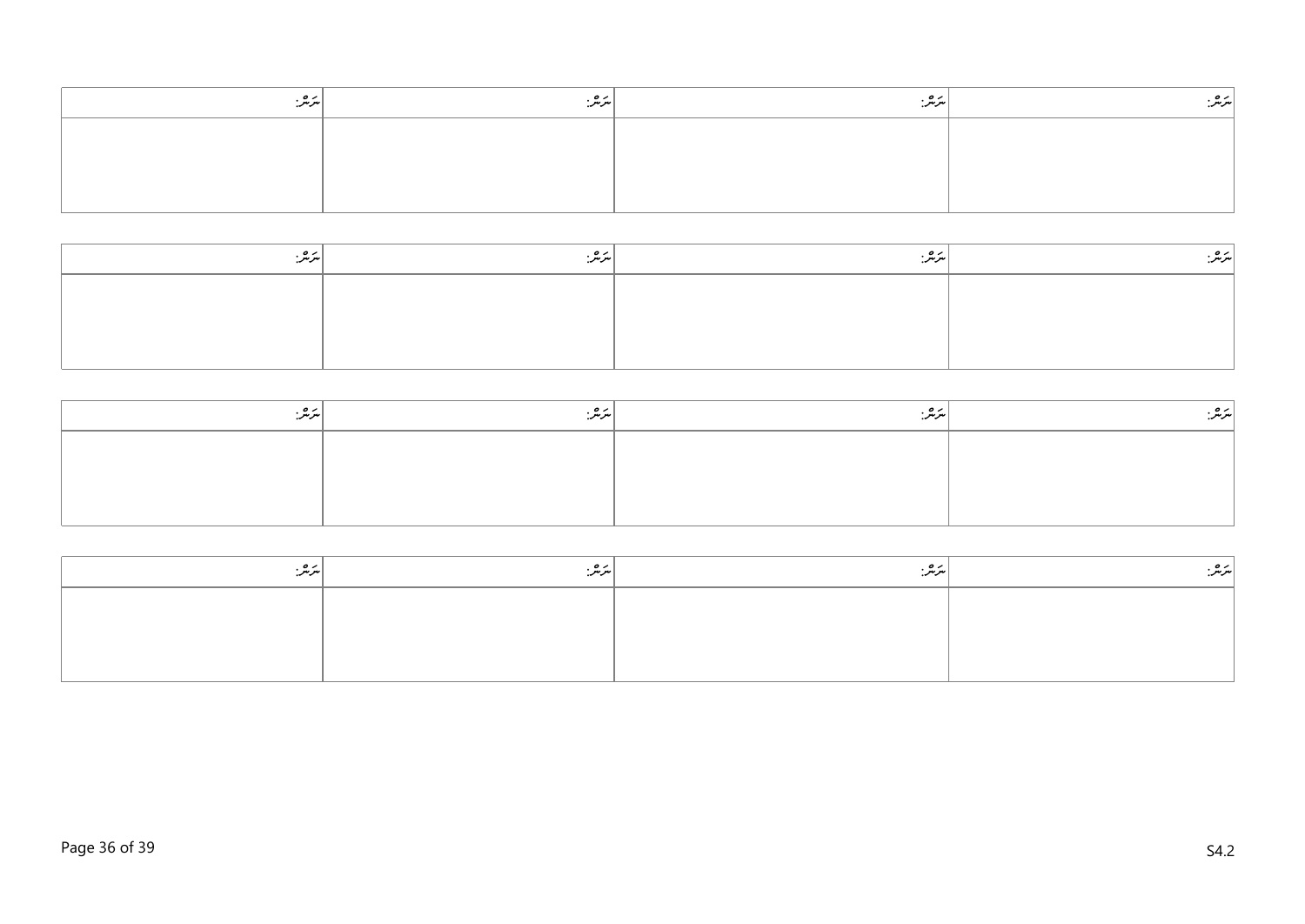| $\cdot$ | ο. | $\frac{\circ}{\cdot}$ | $\sim$<br>سرسر |
|---------|----|-----------------------|----------------|
|         |    |                       |                |
|         |    |                       |                |
|         |    |                       |                |

| ايرعر: | ر ه<br>. . |  |
|--------|------------|--|
|        |            |  |
|        |            |  |
|        |            |  |

| بر ه | 。 | $\overline{\phantom{0}}$<br>َ سومس. |  |
|------|---|-------------------------------------|--|
|      |   |                                     |  |
|      |   |                                     |  |
|      |   |                                     |  |

| 。<br>. س | ىرىىر |  |
|----------|-------|--|
|          |       |  |
|          |       |  |
|          |       |  |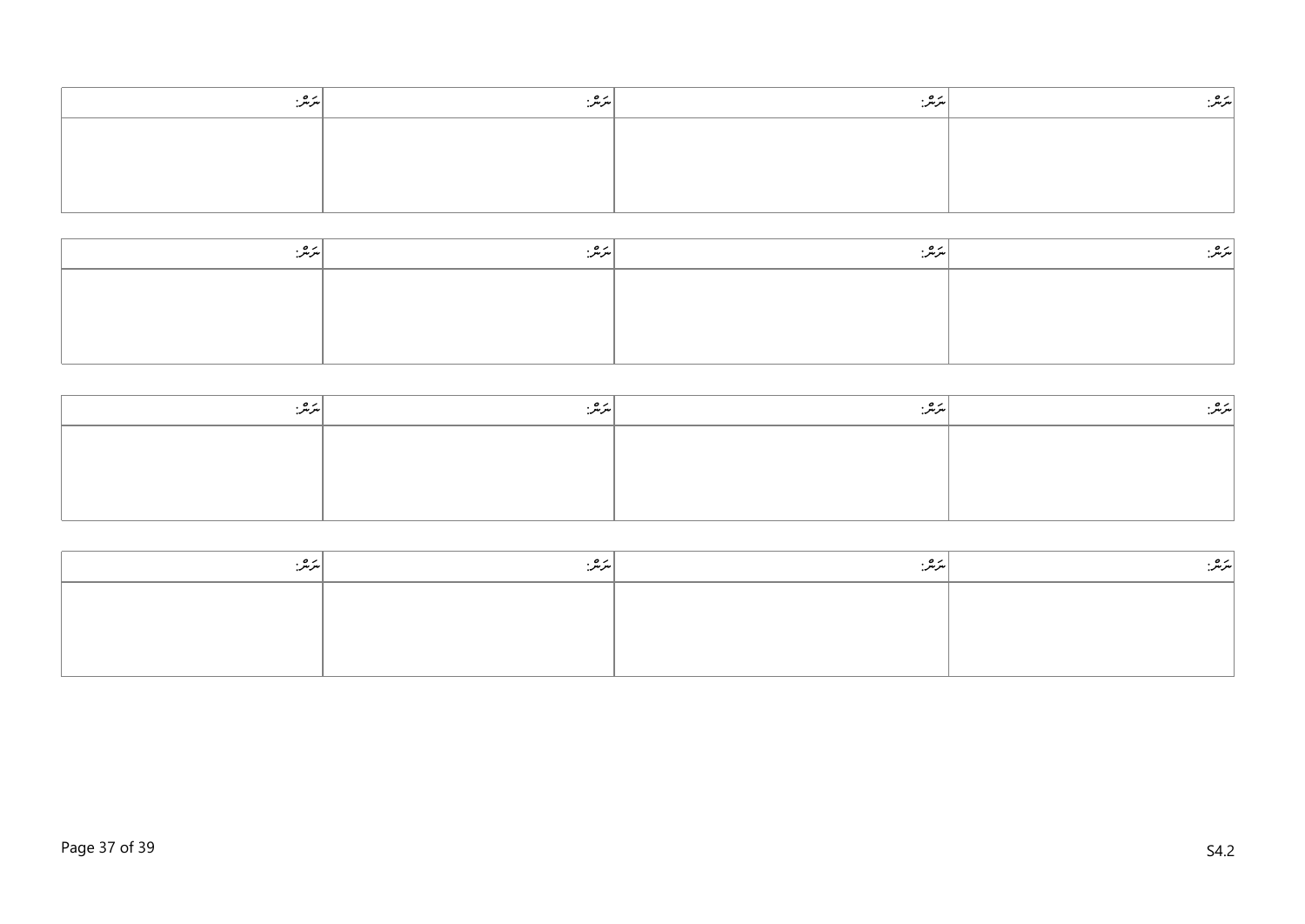| ير هو . | $\overline{\phantom{a}}$ | يرمر | لتزمثن |
|---------|--------------------------|------|--------|
|         |                          |      |        |
|         |                          |      |        |
|         |                          |      |        |

| ىر تىر: | $\circ$ $\sim$<br>" سرسر . | يبرحه | o . |
|---------|----------------------------|-------|-----|
|         |                            |       |     |
|         |                            |       |     |
|         |                            |       |     |

| الترنثر: | ' مرتكز: | الترنثر: | .,<br>سرسر. |
|----------|----------|----------|-------------|
|          |          |          |             |
|          |          |          |             |
|          |          |          |             |

|  | . ه |
|--|-----|
|  |     |
|  |     |
|  |     |